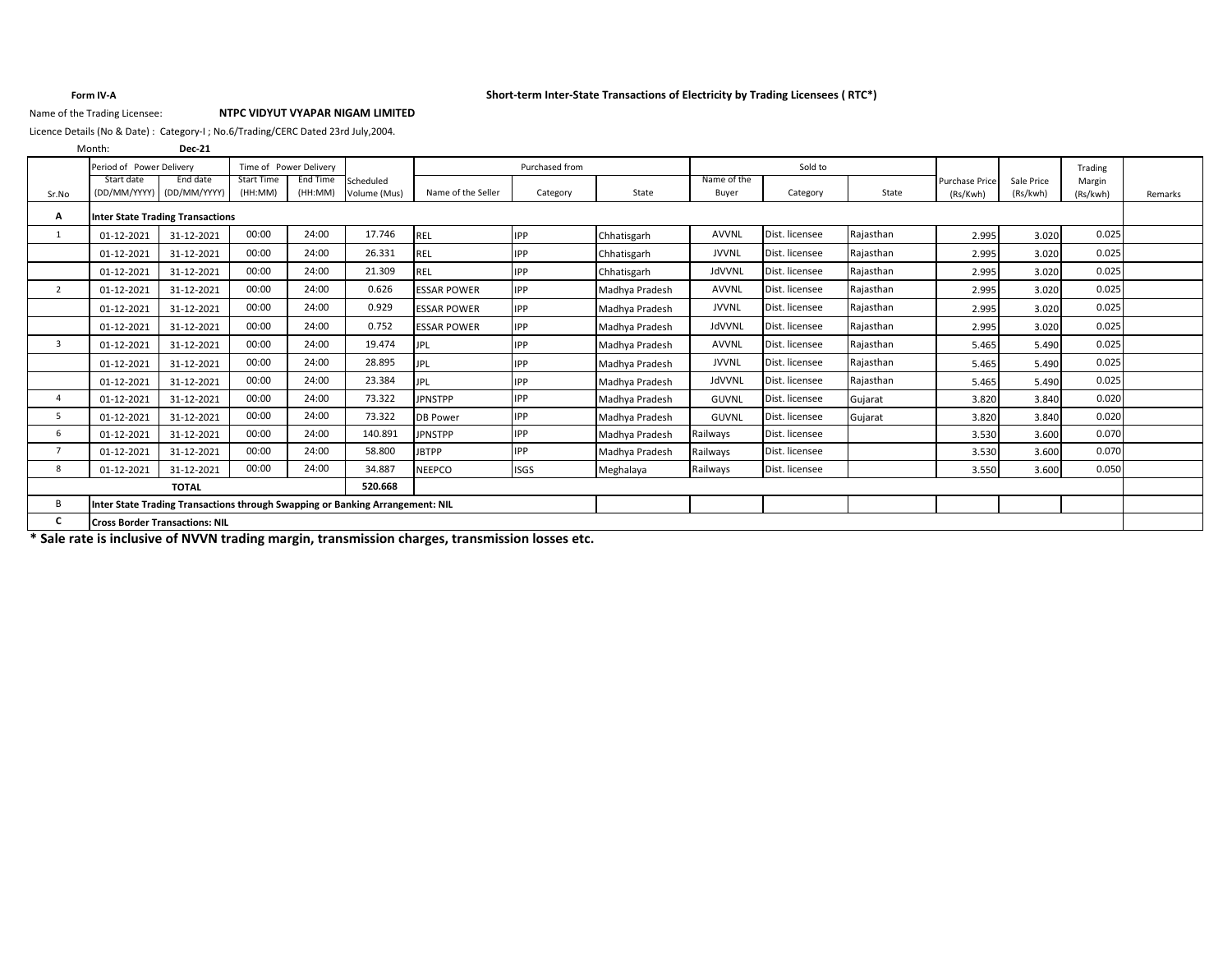## **Form IV-B Short-term Inter-State Transactions of Electricity by Trading Licensees ( Peak\*)** Name of the Trading Licensee: **NTPC VIDYUT VYAPAR NIGAM LIMITED**

Licence Details (No & Date) : Category-I ; No.6/Trading/CERC Dated 23rd July,2004.

|       | Month:                                                                         | <b>Dec-21</b>            |                       |                     |           |                                    |                |       |                      |          |       |                       |            |                    |         |
|-------|--------------------------------------------------------------------------------|--------------------------|-----------------------|---------------------|-----------|------------------------------------|----------------|-------|----------------------|----------|-------|-----------------------|------------|--------------------|---------|
| Sr.No | Period of Power Delivery Time of Power Delivery                                |                          |                       |                     | Scheduled |                                    | Purchased from |       |                      | Sold to  |       | <b>Purchase Price</b> | Sale Price | Trading            |         |
|       | Start date<br>(DD/MM/YYY)                                                      | End date<br>(DD/MM/YYYY) | Start Time<br>(HH:MM) | End Time<br>(HH:MM) |           | Volume (Mus) Name of the<br>Seller | Category       | State | Name of the<br>Buyer | Category | State | (Rs/Kwh)              | (Rs/kwh)   | Margin<br>(Rs/kwh) | Remarks |
| A     | <b>Inter State Trading Transactions: NIL</b>                                   |                          |                       |                     |           |                                    |                |       |                      |          |       |                       |            |                    |         |
| в     | Inter State Trading Transactions through Swapping or Banking Arrangement : NIL |                          |                       |                     |           |                                    |                |       |                      |          |       |                       |            |                    |         |
|       | <b>Cross Border Transactions</b>                                               |                          |                       | <b>NIL</b>          |           |                                    |                |       |                      |          |       |                       |            |                    |         |

\* Peak = Peak Period (Evening Peak from 17:00hrs to 23:00hrs). Peak period may be revised by the commission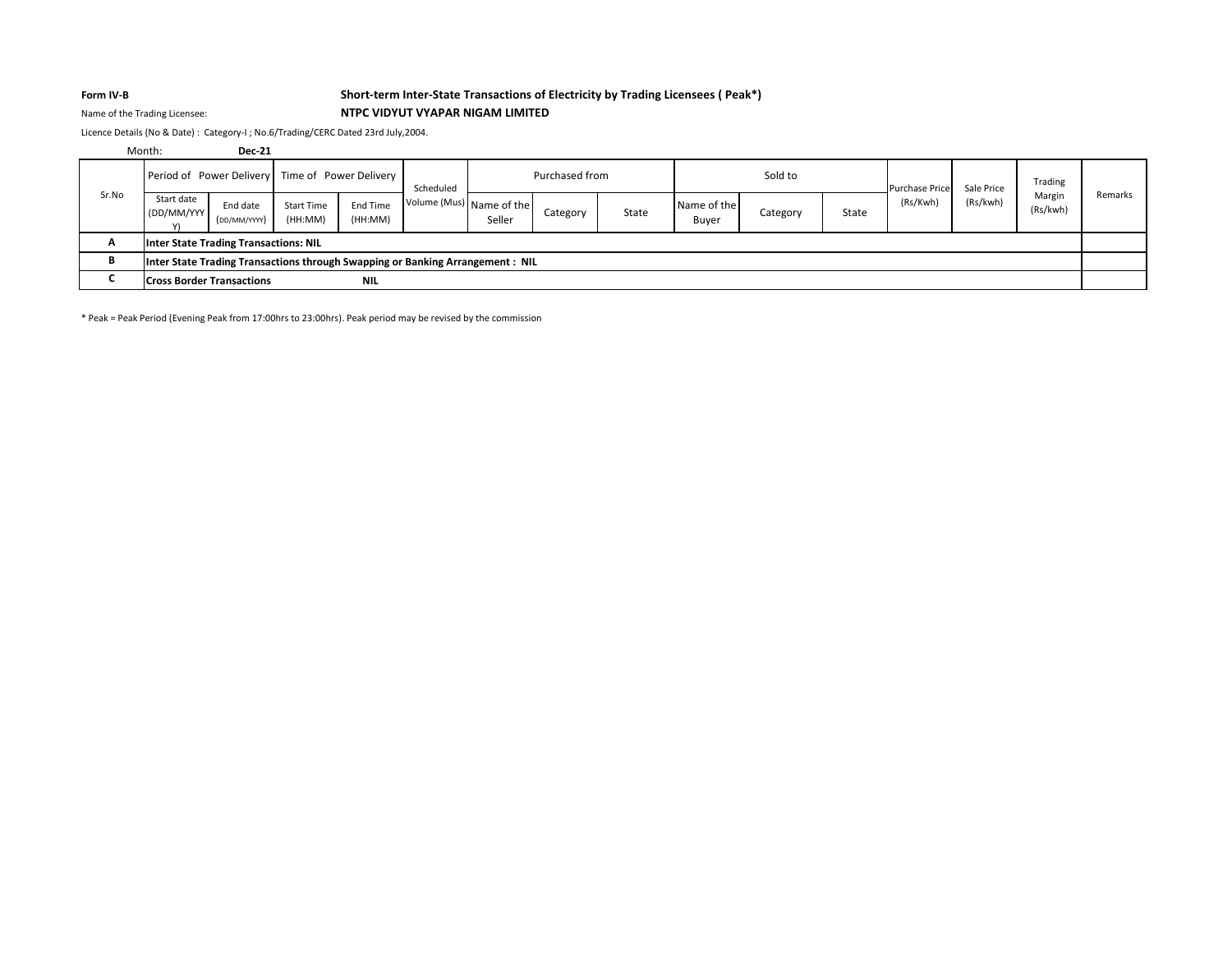## **Form IV-C Short-term Inter-State Transactions of Electricity by Trading Licensees ( Other than Peak & RTC)**

Name of the Trading Licensee: **NTPC VIDYUT VYAPAR NIGAM LIMITED**

Licence Details (No & Date) : Category-I ; No.6/Trading/CERC Dated 23rd July,2004.

## Month: **Dec-21**

| Period of Power Delivery<br>Time of Power Delivery<br>Sr.No | Scheduled Volume         |                              | Purchased from                                                                 |       | Sold to               |             |             | <b>Purchase Price</b> | Sale Price     | Trading               |          |          |                    |                        |
|-------------------------------------------------------------|--------------------------|------------------------------|--------------------------------------------------------------------------------|-------|-----------------------|-------------|-------------|-----------------------|----------------|-----------------------|----------|----------|--------------------|------------------------|
| Start date<br>(DD/MM/YYYY)                                  | End date<br>(DD/MM/YYYY) | <b>Start Time</b><br>(HH:MM) | End Time (HH:MM)                                                               | (Mus) | Name of the<br>Seller | Category    | State       | Name of the Buver     | Category       | State                 | (Rs/Kwh) | (Rs/kwh) | Margin<br>(Rs/kwh) | Remarks                |
| <b>Inter State Trading Transactions:</b>                    |                          |                              |                                                                                |       |                       |             |             |                       |                |                       |          |          |                    |                        |
| 01-12-2021                                                  | 07-12-2021               | 00:00, 22:00                 | 06:00, 24:00                                                                   | 0.700 | REGL                  | <b>IPP</b>  | Chhatisgarh | HPSEBL                | Dist. licensee | <b>Himachal Prade</b> | 2.415    | 2.430    | 0.015              |                        |
| 01-12-2021                                                  | 07-12-2021               | 00:00, 22:00                 | 06:00, 24:00                                                                   | 1.700 | REL                   | <b>IPP</b>  | Chhatisgarh | <b>HPSEBL</b>         | Dist. licensee | <b>Himachal Prade</b> | 2.415    | 2.430    | 0.015              |                        |
| 01-12-2021                                                  | 31-12-2021               | 08:00                        | 18:00                                                                          | 2.979 | <b>RSTPS</b>          | <b>ISGS</b> | Telangana   | Arunachal Power       | Trader         |                       | 3.880    | 3.920    |                    | 0.040 Trader to Trader |
|                                                             |                          | Total                        |                                                                                | 5.379 |                       |             |             |                       |                |                       |          |          |                    |                        |
|                                                             |                          |                              | Inter State Trading Transactions through Swapping or Banking Arrangement : NIL |       |                       |             |             |                       |                |                       |          |          |                    |                        |
| <b>Cross Border Transactions</b><br><b>NIL</b>              |                          |                              |                                                                                |       |                       |             |             |                       |                |                       |          |          |                    |                        |

**\* Sale rate is inclusive of NVVN trading margin, transmission charges, transmission losses etc.**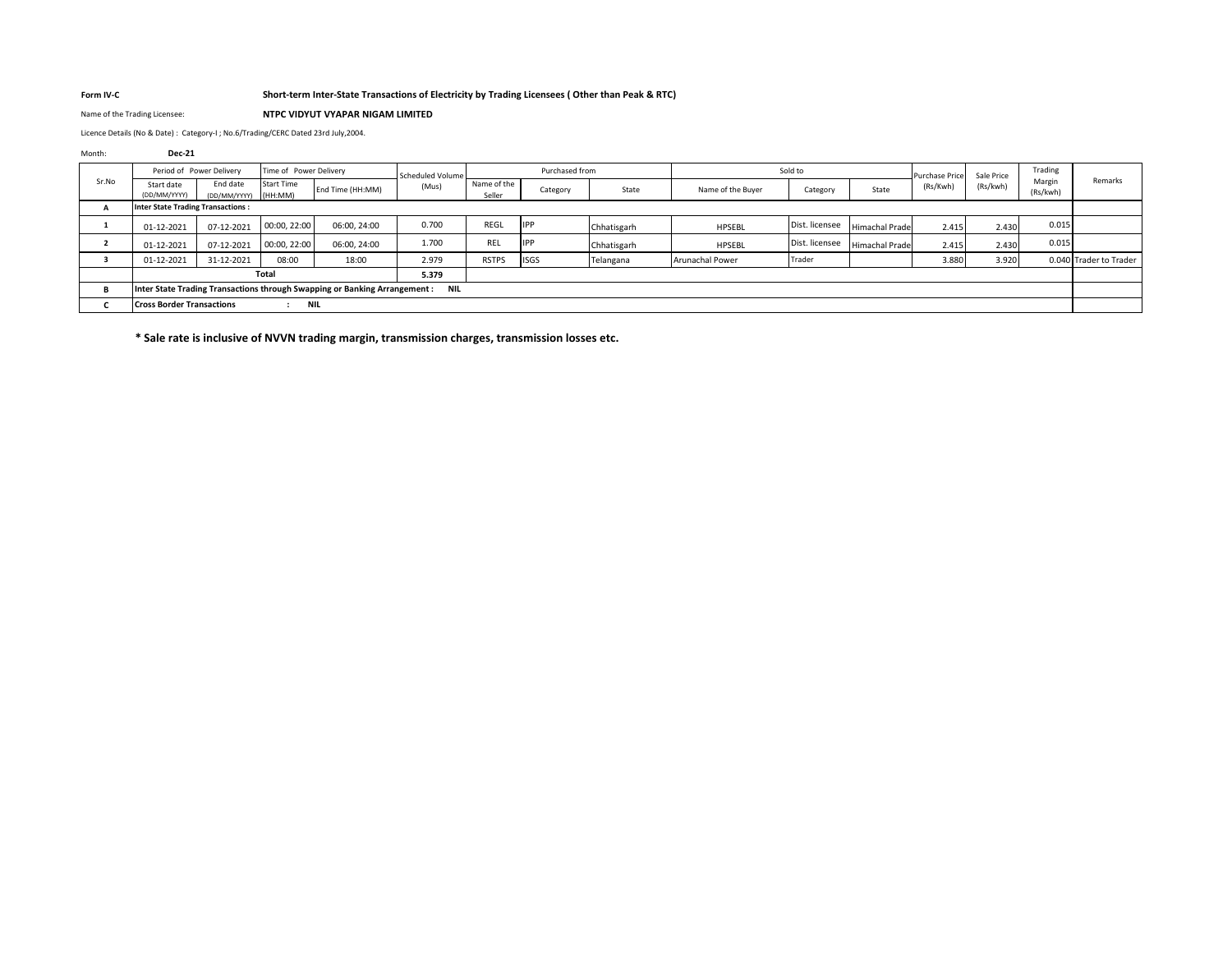# **Long-term Inter-State Transactions of Electricity by Trading Licensees (RTC)**

Name of Trader: NTPC Vidyut Vyapar Nigam Limited (NVVN)

Licence Details (No & Date) : Category-I ; No.6/Trading/CERC Dated 23rd July,2004.

| Month:         | Nov-2021                                                                       |               |                         |                                  |                                  |                           |                       |                                       |                   |                                                                                                                                          |                |                                             | <b>FORM IV-D</b>                      |                                 |                                 |                   |         |
|----------------|--------------------------------------------------------------------------------|---------------|-------------------------|----------------------------------|----------------------------------|---------------------------|-----------------------|---------------------------------------|-------------------|------------------------------------------------------------------------------------------------------------------------------------------|----------------|---------------------------------------------|---------------------------------------|---------------------------------|---------------------------------|-------------------|---------|
|                |                                                                                |               |                         | <b>Actually Scheduled Volume</b> |                                  |                           | <b>Purchased From</b> |                                       |                   | Sold To                                                                                                                                  |                |                                             | Purchase Price                        |                                 | Sale Price                      |                   | Remarks |
| Sr. No.        | Period of transaction                                                          |               | NVVN-<br>Solar<br>Power | NVVN-<br>Coal<br>Power           | Total<br><b>Bundled</b><br>Power | Name of<br>Seller         | Category              | State                                 | Name of Buyer     | Category                                                                                                                                 | State          | Wtd. Avg.<br>Rate of<br>NVVN-Solar<br>Power | *Wtd.<br>Avg.Rate<br>of NVVN-<br>Coal | <b>Bundled</b><br>Power<br>Rate | <b>Bundled</b><br>Power<br>Rate | Trading<br>Margin |         |
|                | Date From                                                                      | Date To       | <b>MUs</b>              | <b>MUs</b>                       | <b>MUs</b>                       |                           |                       |                                       |                   |                                                                                                                                          |                | Rs / kWh                                    | Rs / kWh                              | Rs / kWh                        | Rs / kWh                        | Rs / kWh          |         |
|                | Inter-State & Intra-State Trading Transactions                                 |               |                         |                                  |                                  |                           |                       |                                       |                   |                                                                                                                                          |                |                                             |                                       |                                 |                                 |                   |         |
| $\mathbf{1}$   | $1-Nov-21$                                                                     | 30-Nov-21     | 12.668                  | 59.740                           | 72.408                           |                           |                       | <b>Solar Projects</b>                 | JVVNL             | Distribution licensee                                                                                                                    | Rajasthan      |                                             |                                       |                                 |                                 |                   |         |
| $\overline{2}$ | 1-Nov-21                                                                       | 30-Nov-21     | 10.252                  | 48.347                           | 58.599                           |                           |                       | located in                            | <b>JdVVNL</b>     | <b>Distribution licensee</b>                                                                                                             | Rajasthan      |                                             | 3.227                                 | 4.518                           | 4.588                           | 0.07              |         |
| 3              | $1-Nov-21$                                                                     | 30-Nov-21     | 8.537                   | 40.262                           | 48.799                           |                           |                       | Rajasthan,<br>Punjab, Uttar           | <b>AVVNL</b>      | <b>Distribution licensee</b>                                                                                                             | Rajasthan      |                                             |                                       |                                 |                                 |                   |         |
| 4              | $1-Nov-21$                                                                     | 30-Nov-21     | 3.544                   | 17.640                           | 21.184                           |                           |                       | Pradesh,<br>Karnataka,                | <b>PSPCL</b>      | Distribution licensee                                                                                                                    | Punjab         |                                             | 3.234                                 | 4.467                           | 4.537                           | 0.07              |         |
| 5              | $1-Nov-21$                                                                     | 30-Nov-21     | 8.121                   | 40.683                           | 48.805                           |                           |                       | Orissa, Andhra<br>Pradesh, Tamil      | <b>UPPCL</b>      | Distribution licensee                                                                                                                    | UP             |                                             | 3.229                                 | 4.457                           | 4.527                           | 0.07              |         |
| $6***$         | $1-Nov-21$                                                                     | 30-Nov-21     | 1.906                   | 0.000                            | 1.906                            |                           |                       | Nadu,<br>Maharashtra                  | <b>DVC</b>        | Government                                                                                                                               | <b>DVC</b>     |                                             | 0.000                                 | 10.607                          | 10.677                          | 0.07              |         |
| $\overline{7}$ | 1-Nov-21                                                                       | 30-Nov-21     | 2.000                   | 10.486                           | 12.486                           | NVVN-                     |                       | &<br>Northern                         | <b>GRIDCO</b>     | <b>Distribution licensee</b>                                                                                                             | Orissa         |                                             | 3.749                                 | 4.848                           | 4.918                           | 0.07              |         |
| 8              | 1-Nov-21                                                                       | 30-Nov-21     | 4.765                   | 22.606                           | 27.371                           | Solar<br>Power            |                       | Region =<br>FGUTPS-1,2                | WBSEDCL           | Distribution licensee                                                                                                                    | West Bengal    |                                             | 4.009                                 | 5.158                           | 5.228                           | 0.07              |         |
| 9              | $1-Nov-21$                                                                     | 30-Nov-21     | 0.473                   | 2.847                            | 3.320                            | om Solar<br>Projects      |                       | 3&4, NCTPS-2,                         | <b>APDCL</b>      | <b>Distribution licensee</b>                                                                                                             | Assam          |                                             | 3.733                                 | 4.712                           | 4.782                           | 0.07              |         |
| 10             | 1-Nov-21                                                                       | 30-Nov-21     | 1.770                   | 12.091                           | 13.861                           | (JNNSM                    |                       | RhTPS-1,2 &3,<br><b>SSTPS-1 &amp;</b> | MSEDCL            | Distribution licensee                                                                                                                    | Maharashtra    |                                             | 3.564                                 | 4.463                           | 4.533                           | 0.07              |         |
| 11             | 1-Nov-21                                                                       | 30-Nov-21     | 2.832                   | 14.391                           | 17.223                           | Phase-I)<br>&             | Generator             | Tanda_2,<br>Western                   | CSPDCL            | Distribution licensee                                                                                                                    | Chhatisgarh    | 10.6072                                     | 3.564                                 | 4.722                           | 4.792                           | 0.07              |         |
| 12             | 1-Nov-21                                                                       | 30-Nov-21     | 1.195                   | 9.940                            | 11.135                           | NVVN-<br>Coal             | s                     | Region =<br>KSTPS-1 &3,               | TSSPDCL           | Distribution licensee                                                                                                                    | Telangana      |                                             | 4.863                                 | 5.480                           | 5.550                           | 0.07              |         |
| 13             | 1-Nov-21                                                                       | 30-Nov-21     | 0.499                   | 4.149                            | 4.648                            | Power                     |                       | MSTPS-1&2,<br>SPTPS-1&2,              | TSNPDCL           | Distribution licensee                                                                                                                    | Telangana      |                                             |                                       |                                 |                                 |                   |         |
| 14             | 1-Nov-21                                                                       | 30-Nov-21     | 0.214                   | 2.812                            | 3.026                            | from<br>inallocate        |                       | SLTPS-<br>1, KGNST_1,                 | APEPDCL           | Distribution licensee                                                                                                                    | Andhra Pradesh |                                             |                                       |                                 |                                 |                   |         |
| 15             | $1-Nov-21$                                                                     | 30-Nov-21     | 0.333                   | 4.364                            | 4.696                            | d quota of<br><b>NTPC</b> |                       | GSTPS-<br>,LSTPS_1,VST                | APCPDCL           | Distribution licensee                                                                                                                    | Andhra Pradesh |                                             | 4.869                                 | 5.276                           | 5.346                           | 0.07              |         |
| 16             | $1-Nov-21$                                                                     | 30-Nov-21     | 0.371                   | 4.872                            | 5.244                            | Stations                  |                       | PS-1,2,3 4 &5                         | <b>APSPDCL</b>    | Distribution licensee                                                                                                                    | Andhra Pradesh |                                             |                                       |                                 |                                 |                   |         |
| 17             | $1-Nov-21$                                                                     | 30-Nov-21     | 0.173                   | 1.523                            | 1.696                            |                           |                       | Southern<br>$Region =$                | TANGEDCO          | Distribution licensee                                                                                                                    | Tamil Nadu     |                                             | 4.872                                 | 5.457                           | 5.527                           | 0.07              |         |
| 18             | $1-Nov-21$                                                                     | 30-Nov-21     | 2.965                   | 10.038                           | 13.003                           |                           |                       | RSTPS-1&3,<br>TSTPS-2,                | <b>BESCOM</b>     | Distribution licensee                                                                                                                    | Karnataka      |                                             |                                       |                                 |                                 |                   |         |
| 19             | $1-Nov-21$                                                                     | 30-Nov-21     | 0.945                   | 3.199                            | 4.144                            |                           |                       | SMPTS-<br>2,KUDGI-1,                  | GESCOM            | Distribution licensee                                                                                                                    | Karnataka      |                                             |                                       |                                 |                                 |                   |         |
| 20             | $1-Nov-21$                                                                     | 30-Nov-21     | 1.213                   | 4.107                            | 5.320                            |                           |                       | Eastern Regior<br>$=$ FSTPS-1&3,      | <b>HESCOM</b>     | Distribution licensee                                                                                                                    | Karnataka      |                                             | 4.860                                 | 6.170                           | 6.240                           | 0.07              |         |
| 21             | $1-Nov-21$                                                                     | 30-Nov-21     | 0.503                   | 1.703                            | 2.206                            |                           |                       | KhTPS-1&2,<br>TSTPS-1                 | MESCOM            | Distribution licensee                                                                                                                    | Karnataka      |                                             |                                       |                                 |                                 |                   |         |
| 22             | $1-Nov-21$                                                                     | 30-Nov-21     | 0.731                   | 2.475                            | 3.207                            |                           |                       |                                       | <b>CESC</b>       | <b>Distribution licensee</b>                                                                                                             | Karnataka      |                                             |                                       |                                 |                                 |                   |         |
|                | <b>Total</b>                                                                   |               | 66.011                  | 318.274                          | 384.285                          |                           |                       |                                       |                   |                                                                                                                                          |                |                                             |                                       |                                 |                                 |                   |         |
|                |                                                                                |               |                         |                                  |                                  |                           |                       |                                       |                   | * Wtd. Average Rate for Power from NTPC Stations as per CERC tariff based on scheduled energy by Discoms, ** Coal Power diverted by MoP. |                |                                             |                                       |                                 |                                 |                   |         |
| Month:         | Period of Power Delivery                                                       | <b>Dec-21</b> | Time of Power Delivery  |                                  |                                  |                           | Purchased from        |                                       |                   | Sold to                                                                                                                                  |                |                                             |                                       |                                 |                                 |                   |         |
| Sr.No          | Start date (DD/MM/YYYY)                                                        | End date      | Start Time              | End Time                         | Scheduled<br>Volume (Mus)        | Name of the               | Category              | State                                 | Name of the Buyer | Category                                                                                                                                 | State          | Sale Price<br>(Rs/kwh)                      |                                       |                                 |                                 |                   |         |
| <sup>1</sup>   | (DD/MM/YYYY)<br>HH:MM)<br>HH:MM)<br>18:00<br>01-12-2021<br>31-12-2021<br>08:00 |               |                         |                                  |                                  | Seller<br>1.124 JCFPL     | <b>IPP</b>            | Gujarat                               | Govt. of GOA      | Government                                                                                                                               | GOA            |                                             | 5.500 Solar Power                     |                                 |                                 |                   |         |
|                | 1.124<br><b>TOTAL</b>                                                          |               |                         |                                  |                                  |                           |                       |                                       |                   |                                                                                                                                          |                |                                             |                                       |                                 |                                 |                   |         |
| В              | Inter State Trading Transactions through Swapping or Banking Arrangement       |               |                         |                                  |                                  |                           |                       | <b>NIL</b>                            |                   |                                                                                                                                          |                |                                             |                                       |                                 |                                 |                   |         |
|                | c<br><b>Cross Border Transactions</b>                                          |               |                         |                                  |                                  |                           |                       |                                       |                   |                                                                                                                                          |                |                                             |                                       |                                 |                                 |                   |         |
| $\mathbf{1}$   | 24:00<br>149.417 NTPC Station:<br>01-12-2021<br>31-12-2021<br>00:00            |               |                         |                                  |                                  | Generator                 | <b>ISGS</b>           | NVVN A/c BPDB                         | Nodal agency      | for Bangladesh                                                                                                                           | 2.7636#        |                                             |                                       |                                 |                                 |                   |         |
| $\overline{2}$ | 24:00<br>01-12-2021<br>00:00<br>31-12-2021                                     |               |                         |                                  | 57.635                           | <b>TSECL</b>              | Generator             | Tripura                               | NVVN A/c BPDB     | Nodal agency                                                                                                                             | for Bangladesh | 6.3100                                      |                                       |                                 |                                 |                   |         |
| 3              | 24:00<br>01-12-2021<br>31-12-2021<br>00:00                                     |               |                         |                                  | 177.700 DVC                      |                           | Generator             | <b>West Bengal</b>                    | NVVN A/c BPDB     | Nodal agency                                                                                                                             | for Bangladesh | 5.0784*                                     |                                       |                                 |                                 |                   |         |
|                | <b>TOTAL</b>                                                                   |               |                         |                                  | 384.752                          |                           |                       |                                       |                   |                                                                                                                                          |                |                                             |                                       |                                 |                                 |                   |         |
|                | * 1\$=₹ 73.7                                                                   |               |                         |                                  |                                  |                           |                       |                                       |                   | # As per CERC notified tariff of respective stations                                                                                     |                |                                             |                                       |                                 |                                 |                   |         |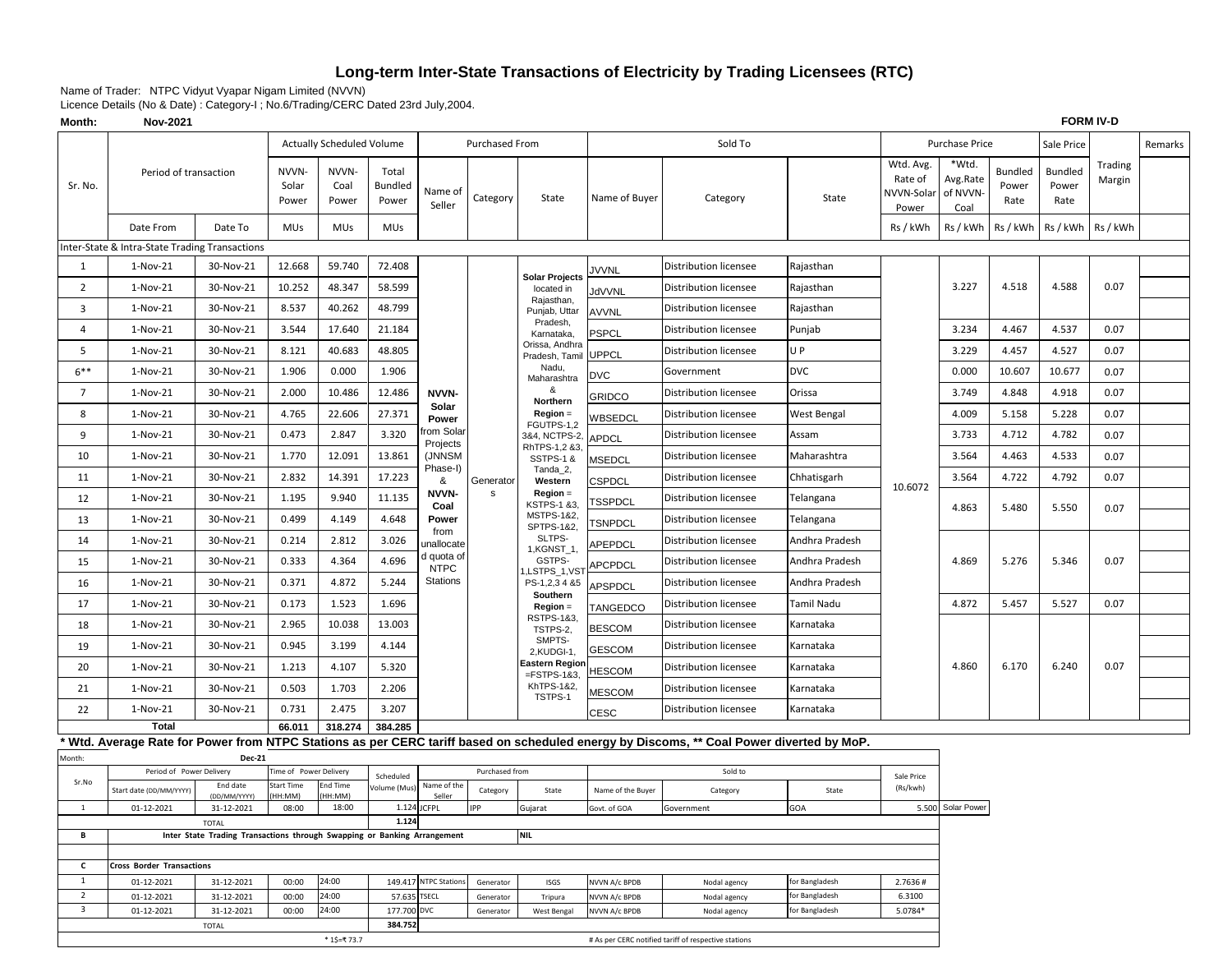# Form IV-E Intra-State Transactions of Electricity by Trading Licensees

Name of the Trading Licensee: NTPC VIDYUT VYAPAR NIGAM LIMITED

Licence Details (No & Date) : Category-I ; No.6/Trading/CERC Dated 23rd July,2004.

| Month:  | <b>Nov-21</b>                        |                   |
|---------|--------------------------------------|-------------------|
| Sr. No. | <b>Total Transacted Volume (Mus)</b> | <b>State</b>      |
|         |                                      |                   |
|         | 0.000                                |                   |
|         | <b>Long Term Transactions</b>        |                   |
|         | 9.471                                | Andaman & Nicobar |
| C.      | 5.263                                | Central Railway   |
| 3       |                                      |                   |
|         | 14.735                               |                   |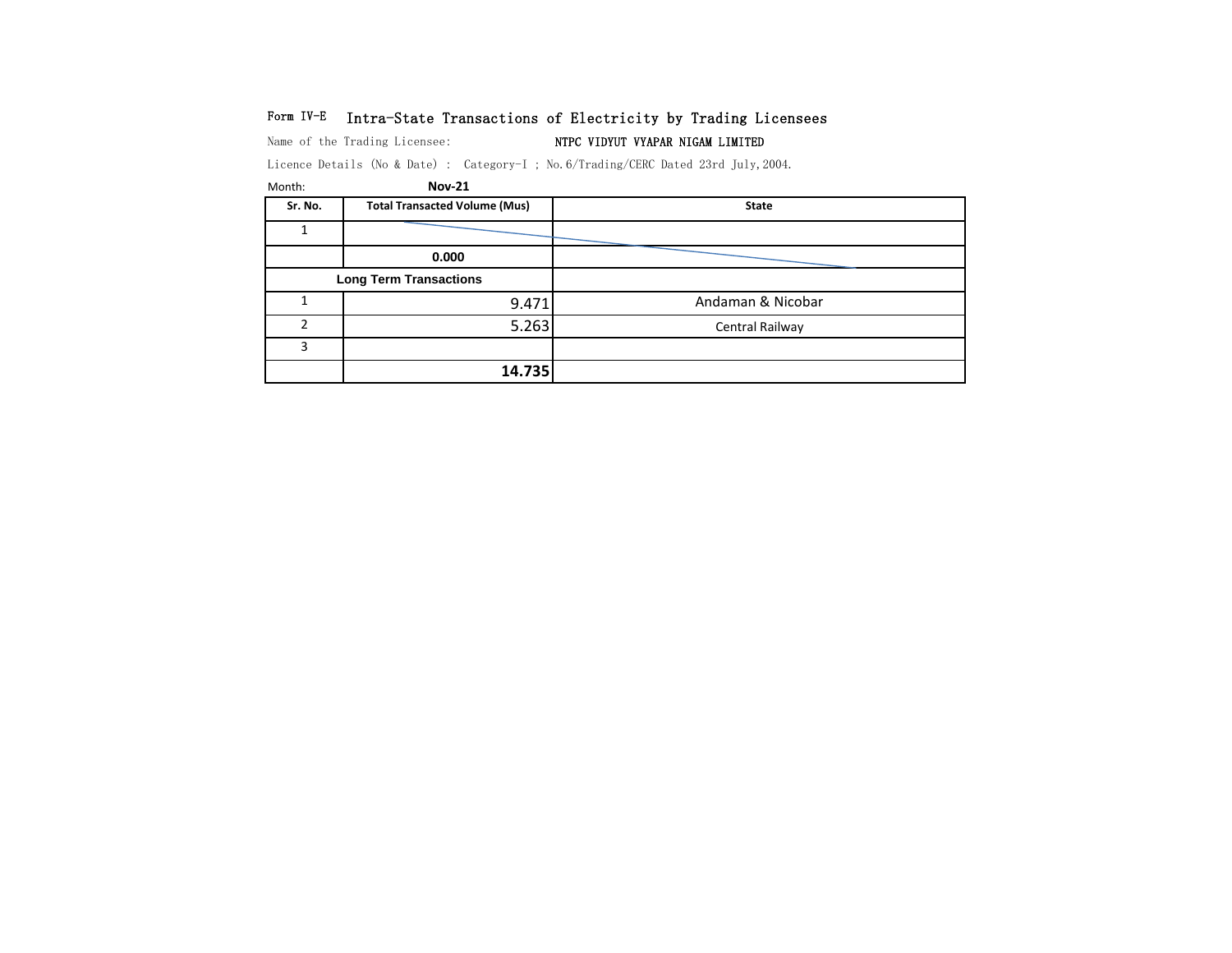# Form IV-F Day Ahead Power Exchange Transactions of Electricity by Trading Licensees

Name of the Trading Licensee: NTPC VIDYUT VYAPAR NIGAM LIMITED

Licence Details (No & Date) : Category-I ; No.6/Trading/CERC Dated 23rd July,2004.

| Month:         | <b>Dec-21</b>            |                        |                               |                      |                            | Form IV-F    |                 |
|----------------|--------------------------|------------------------|-------------------------------|----------------------|----------------------------|--------------|-----------------|
|                |                          | <b>Total Scheduled</b> |                               | <b>Purchase from</b> | Sold to                    |              | Margin          |
| SI No          | Date of Delivery         | Volume (MUs)           | Name of Seller / Name         | <b>State</b>         | Name of Buyer / Name of PX | <b>State</b> | charged         |
| 1              | 01-12-2021               | 0.017225 BGTPP         | of PX                         | Assam                | IEX                        |              | (₹/kwh)<br>0.04 |
| $\overline{2}$ |                          |                        |                               |                      | IEX                        |              | 0.0175          |
| 3              | 01-12-2021<br>01-12-2021 | 0.092 IEX              | 0.36 Devighat Hydro P Nepal   |                      |                            |              |                 |
|                |                          |                        | 0.659575 Govt. of Goa         |                      | Govt. of Goa               | Goa          | 0.015           |
| 4              | 01-12-2021               |                        |                               | Goa                  | IEX                        |              | 0.01            |
| 5              | 01-12-2021               | 0.055 IEX              |                               |                      | Goa-SR                     | Goa          | 0.015           |
| 6              | 01-12-2021               | 0.028 IEX              |                               |                      | IOCL-P                     | Haryana      | 0.0035          |
| 7              | 01-12-2021               | 0.09335 RGPPL          |                               | Maharashtra          | IEX                        |              | 0.0105          |
| 8              | 01-12-2021               |                        | 0.3858475 RSTPS-I & II        | Andhra Pradesh       | <b>IEX</b>                 |              | 0.04            |
| 9              | 01-12-2021               | 0.1499825 RSTPS-III    |                               | Andhra Pradesh       | IEX                        |              | 0.04            |
| 10             | 01-12-2021               | 0.1872 SIL             |                               | Andhra Pradesh       | IEX                        |              | 0.01            |
| 11             | 01-12-2021               |                        | 0.179575 SmSTPS-II            | Andhra Pradesh       | <b>IEX</b>                 |              | 0.04            |
| 12             | 01-12-2021               |                        | 0.576 Trishuli Hydro ProNepal |                      | IEX                        |              | 0.0175          |
| 13             | 01-12-2021               |                        | 0.455 TSECL                   | Tripura              | IEX                        |              | 0.0073          |
| 14             | 01-12-2021               | 0.8265975 TSTPS-II     |                               | Odisha               | IEX                        |              | 0.04            |
| 15             | 02-12-2021               | 0.01865 BGTPP          |                               | Assam                | IEX                        |              | 0.04            |
| 16             | 02-12-2021               |                        | 0.36 Devighat Hydro P Nepal   |                      | IEX                        |              | 0.0175          |
| 17             | 02-12-2021               |                        | 0.61675 Govt. of Goa          | Goa                  | IEX                        |              | 0.01            |
| 18             | 02-12-2021               | 0.0905 IEX             |                               |                      | Govt. of Goa               | Goa          | 0.015           |
| 19             | 02-12-2021               | 0.014 IEX              |                               |                      | <b>IOCL-P</b>              | Haryana      | 0.0035          |
| 20             | 02-12-2021               | 0.24935 RGPPL          |                               | Maharashtra          | IEX                        |              | 0.0105          |
| 21             | 02-12-2021               |                        | 1.1121025 RSTPS-I & II        | Andhra Pradesh       | IEX                        |              | 0.04            |
| 22             | 02-12-2021               |                        | 0.3093 RSTPS-III              | Andhra Pradesh       | <b>IEX</b>                 |              | 0.04            |
| 23             | 02-12-2021               | 0.1872 SIL             |                               | Andhra Pradesh       | <b>IEX</b>                 |              | 0.01            |
|                |                          |                        | 0.47725 SmSTPS-II             |                      |                            |              |                 |
| 24             | 02-12-2021               |                        |                               | Andhra Pradesh       | IEX                        |              | 0.04            |
| 25             | 02-12-2021               |                        | 0.576 Trishuli Hydro ProNepal |                      | <b>IEX</b>                 |              | 0.0175          |
| 26             | 02-12-2021               | 0.000275 TSTPS-I       |                               | Odisha               | IEX                        |              | 0.04            |
| 27             | 02-12-2021               | 1.0790975 TSTPS-II     |                               | Odisha               | IEX                        |              | 0.04            |
| 28             | 03-12-2021               |                        | 0.058 BGTPP                   | Assam                | IEX                        |              | 0.04            |
| 29             | 03-12-2021               |                        | 0.36 Devighat Hydro P Nepal   |                      | IEX                        |              | 0.0175          |
| 30             | 03-12-2021               |                        | 0.01015 FSTPS-I & II          | West Bengal          | IEX                        |              | 0.04            |
| 31             | 03-12-2021               | 0.003 IEX              |                               |                      | Govt. of Goa               | Goa          | 0.015           |
| 32             | 03-12-2021               |                        | 1.28025 Govt. of Goa          | Goa                  | IEX                        |              | 0.01            |
| 33             | 03-12-2021               | 0.014 IEX              |                               |                      | <b>IOCL-P</b>              | Haryana      | 0.0035          |
| 34             | 03-12-2021               | 0.001925 KhSTPS-I      |                               | <b>Bihar</b>         | IEX                        |              | 0.04            |
| 35             | 03-12-2021               | 0.4193225 RGPPL        |                               | Maharashtra          | <b>IEX</b>                 |              | 0.0105          |
| 36             | 03-12-2021               |                        | 1.0055975 RSTPS-I & II        | Andhra Pradesh       | <b>IEX</b>                 |              | 0.04            |
| 37             | 03-12-2021               | 0.291275 RSTPS-III     |                               | Andhra Pradesh       | IEX                        |              | 0.04            |
| 38             | 03-12-2021               | 0.1872 SIL             |                               | Andhra Pradesh       | IEX                        |              | 0.01            |
| 39             | 03-12-2021               |                        | 0.46465 SmSTPS-II             | Andhra Pradesh       | IEX                        |              | 0.04            |
| 40             | 03-12-2021               |                        | 0.576 Trishuli Hydro ProNepal |                      | IEX                        |              | 0.0175          |
| 41             | 03-12-2021               |                        | 0.0013 TSTPS-I                | Odisha               | IEX                        |              | 0.04            |
| 42             | 03-12-2021               |                        | 1.0256 TSTPS-II               | Odisha               | IEX                        |              | 0.04            |
| 43             | 04-12-2021               | 0.037375 BGTPP         |                               | Assam                | IEX                        |              | 0.04            |
| 44             | 04-12-2021               |                        | 0.36 Devighat Hydro P Nepal   |                      | IEX                        |              | 0.0175          |
| 45             | 04-12-2021               |                        | 0.00435 FSTPS-I & II          | West Bengal          | IEX                        |              | 0.04            |
| 46             | 04-12-2021               | 0.01225 IEX            |                               |                      | Govt. of Goa               |              |                 |
|                | 04-12-2021               |                        | 1.256 Govt. of Goa            |                      |                            | Goa          | 0.015           |
| 47             |                          |                        |                               | Goa                  | IEX                        |              | 0.01            |
| 48             | 04-12-2021               | 0.155 IEX              |                               |                      | Goa-SR                     | Goa          | 0.015           |
| 49             | 04-12-2021               | 0.014 IEX              |                               |                      | IOCL-P                     | Haryana      | 0.0035          |
| 50             | 04-12-2021               | 0.001925 KhSTPS-I      |                               | Bihar                | IEX                        |              | 0.04            |
| 51             | 04-12-2021               | 0.44705 RGPPL          |                               | Maharashtra          | IEX                        |              | 0.0105          |
| 52             | 04-12-2021               |                        | 0.7440975 RSTPS-I & II        | Andhra Pradesh       | IEX                        |              | 0.04            |
| 53             | 04-12-2021               | 0.291375 RSTPS-III     |                               | Andhra Pradesh       | IEX                        |              | 0.04            |
| 54             | 04-12-2021               | 0.1632 SIL             |                               | Andhra Pradesh       | IEX                        |              | 0.01            |
| 55             | 04-12-2021               |                        | 0.466875 SmSTPS-II            | Andhra Pradesh       | IEX                        |              | 0.04            |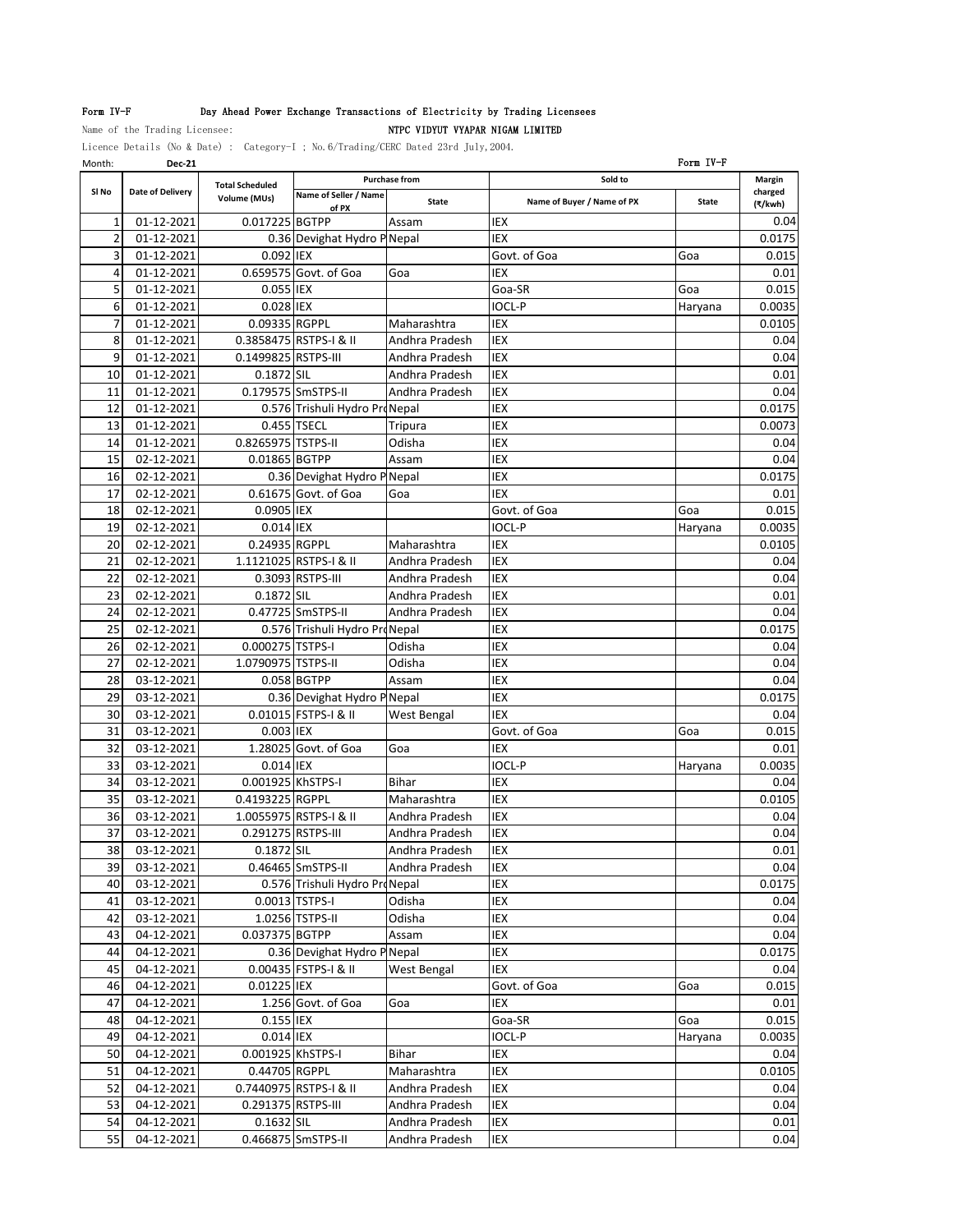| 56  | 04-12-2021               |                     | 0.576 Trishuli Hydro ProNepal              |                                  | IEX           |         | 0.0175 |
|-----|--------------------------|---------------------|--------------------------------------------|----------------------------------|---------------|---------|--------|
| 57  | 04-12-2021               | 0.56344 TSECL       |                                            | Tripura                          | IEX           |         | 0.0073 |
| 58  | 04-12-2021               |                     | 0.0012 TSTPS-I                             | Odisha                           | IEX           |         | 0.04   |
| 59  | $\overline{04}$ -12-2021 |                     | 0.9845 TSTPS-II                            | Odisha                           | IEX           |         | 0.04   |
| 60  | 05-12-2021               | 0.0297 BGTPP        |                                            | Assam                            | IEX           |         | 0.04   |
| 61  | 05-12-2021               |                     | 0.285 Devighat Hydro P Nepal               |                                  | IEX           |         | 0.0175 |
| 62  | 05-12-2021               |                     | 2.17135 Govt. of Goa                       | Goa                              | IEX           |         | 0.01   |
| 63  | 05-12-2021               | 0.205 IEX           |                                            |                                  | Goa-SR        | Goa     | 0.015  |
| 64  | $05 - 12 - 2021$         | 0.014 IEX           |                                            |                                  | <b>IOCL-P</b> | Haryana | 0.0035 |
| 65  | 05-12-2021               | 0.14285 RGPPL       |                                            | Maharashtra                      | IEX           |         | 0.0105 |
| 66  | 05-12-2021               |                     | 0.40295 RSTPS-I & II                       | Andhra Pradesh                   | IEX           |         | 0.04   |
| 67  | 05-12-2021               | 0.1657025 RSTPS-III |                                            | Andhra Pradesh                   | IEX           |         | 0.04   |
| 68  | 05-12-2021               | 0.1632 SIL          |                                            | Andhra Pradesh                   | IEX           |         | 0.01   |
| 69  | 05-12-2021               |                     | 0.259375 SmSTPS-II                         | Andhra Pradesh                   | IEX           |         | 0.04   |
| 70  | $05 - 12 - 2021$         |                     | 0.456 Trishuli Hydro ProNepal              |                                  | IEX           |         | 0.0175 |
| 71  | 05-12-2021               | 0.4128 TSECL        |                                            | Tripura                          | IEX           |         | 0.0073 |
| 72  | 05-12-2021               | 0.74085 TSTPS-II    |                                            | Odisha                           | IEX           |         | 0.04   |
| 73  | 06-12-2021               |                     | 0.036 BGTPP                                | Assam                            | IEX           |         | 0.04   |
| 74  | 06-12-2021               |                     | 0.285 Devighat Hydro P Nepal               |                                  | IEX           |         | 0.0175 |
| 75  | 06-12-2021               | 0.04125 IEX         |                                            |                                  | Govt. of Goa  | Goa     | 0.015  |
| 76  | 06-12-2021               |                     | 0.87585 Govt. of Goa                       | Goa                              | IEX           |         | 0.01   |
| 77  | 06-12-2021               | 0.2 IEX             |                                            |                                  | Goa-SR        | Goa     | 0.015  |
| 78  | 06-12-2021               | 0.2667125 RGPPL     |                                            | Maharashtra                      | IEX           |         | 0.0105 |
| 79  |                          |                     |                                            |                                  | IEX           |         |        |
|     | 06-12-2021               |                     | 0.604075 RSTPS-I & II<br>0.24965 RSTPS-III | Andhra Pradesh<br>Andhra Pradesh | IEX           |         | 0.04   |
| 80  | 06-12-2021               |                     |                                            |                                  |               |         | 0.04   |
| 81  | 06-12-2021               | 0.1632 SIL          |                                            | Andhra Pradesh                   | IEX           |         | 0.01   |
| 82  | 06-12-2021               |                     | 0.344725 SmSTPS-II                         | Andhra Pradesh                   | IEX           |         | 0.04   |
| 83  | 06-12-2021               |                     | 0.456 Trishuli Hydro ProNepal              |                                  | IEX           |         | 0.0175 |
| 84  | 06-12-2021               | 0.5775 TSECL        |                                            | Tripura                          | IEX           |         | 0.0073 |
| 85  | 06-12-2021               | 1.4210475 TSTPS-II  |                                            | Odisha                           | IEX           |         | 0.04   |
| 86  | $07 - 12 - 2021$         | 0.0312 BGTPP        |                                            | Assam                            | IEX           |         | 0.04   |
| 87  | 07-12-2021               |                     | 0.2325 Devighat Hydro P Nepal              |                                  | IEX           |         | 0.0175 |
| 88  | 07-12-2021               | 0.0495 IEX          |                                            |                                  | Govt. of Goa  | Goa     | 0.015  |
| 89  | 07-12-2021               |                     | 1.05725 Govt. of Goa                       | Goa                              | IEX           |         | 0.01   |
| 90  | 07-12-2021               | 0.2075 IEX          |                                            |                                  | Goa-SR        | Goa     | 0.015  |
| 91  | 07-12-2021               | 0.23585 RGPPL       |                                            | Maharashtra                      | IEX           |         | 0.0105 |
| 92  | 07-12-2021               |                     | 2.62446 RKMPPL                             | Chhatisgarh                      | <b>IEX</b>    |         | 0.005  |
| 93  | 07-12-2021               |                     | 0.4507575 RSTPS-I & II                     | Andhra Pradesh                   | IEX           |         | 0.04   |
| 94  | 07-12-2021               |                     | 0.2138 RSTPS-III                           | Andhra Pradesh                   | IEX           |         | 0.04   |
| 95  | 07-12-2021               | 0.1631975 SIL       |                                            | Andhra Pradesh                   | IEX           |         | 0.01   |
| 96  | 07-12-2021               |                     | 0.280125 SmSTPS-II                         | Andhra Pradesh                   | IEX           |         | 0.04   |
| 97  | 07-12-2021               |                     | 0.372 Trishuli Hydro ProNepal              |                                  | IEX           |         | 0.0175 |
| 98  | 07-12-2021               | 0.5575 TSECL        |                                            | Tripura                          | IEX           |         | 0.0073 |
| 99  | 07-12-2021               |                     | 1.40955 TSTPS-II                           | Odisha                           | IEX           |         | 0.04   |
| 100 | 08-12-2021               | 0.01975 BGTPP       |                                            | Assam                            | IEX           |         | 0.04   |
| 101 | 08-12-2021               |                     | 1.30675 Govt. of Goa                       | Goa                              | IEX           |         | 0.01   |
| 102 | 08-12-2021               | 0.033 IEX           |                                            |                                  | Govt. of Goa  | Goa     | 0.015  |
| 103 | 08-12-2021               | 0.2075 IEX          |                                            |                                  | Goa-SR        | Goa     | 0.015  |
| 104 | 08-12-2021               | 0.489875 Kudgi      |                                            | Karnataka                        | IEX           |         | 0.04   |
| 105 | 08-12-2021               | 0.23585 RGPPL       |                                            | Maharashtra                      | IEX           |         | 0.0105 |
| 106 | 08-12-2021               |                     | 3.008 RKMPPL                               | Chhatisgarh                      | IEX           |         | 0.005  |
| 107 | 08-12-2021               |                     | 0.628975 RSTPS-I & II                      | Andhra Pradesh                   | IEX           |         | 0.04   |
| 108 | 08-12-2021               | 0.255625 RSTPS-III  |                                            | Andhra Pradesh                   | IEX           |         | 0.04   |
| 109 | 08-12-2021               | 0.168 SIL           |                                            | Andhra Pradesh                   | IEX           |         | 0.01   |
| 110 | 08-12-2021               |                     | 0.321625 SmSTPS-II                         | Andhra Pradesh                   | IEX           |         | 0.04   |
| 111 | 08-12-2021               |                     | 0.625 TSECL                                | Tripura                          | IEX           |         | 0.0073 |
| 112 | 08-12-2021               |                     | 1.46025 TSTPS-II                           | Odisha                           | IEX           |         | 0.04   |
| 113 | 09-12-2021               | 0.0055 BGTPP        |                                            | Assam                            | IEX           |         | 0.04   |
| 114 | 09-12-2021               | 0.03025 IEX         |                                            |                                  | Govt. of Goa  | Goa     | 0.015  |
| 115 | $09-12-2021$             |                     | 1.1315 Govt. of Goa                        | Goa                              | IEX           |         | 0.01   |
| 116 | 09-12-2021               | 0.207495 IEX        |                                            |                                  | Goa-SR        | Goa     | 0.015  |
| 117 | 09-12-2021               | 0.014 IEX           |                                            |                                  | <b>IOCL-P</b> | Haryana | 0.0035 |
|     |                          |                     |                                            |                                  |               |         |        |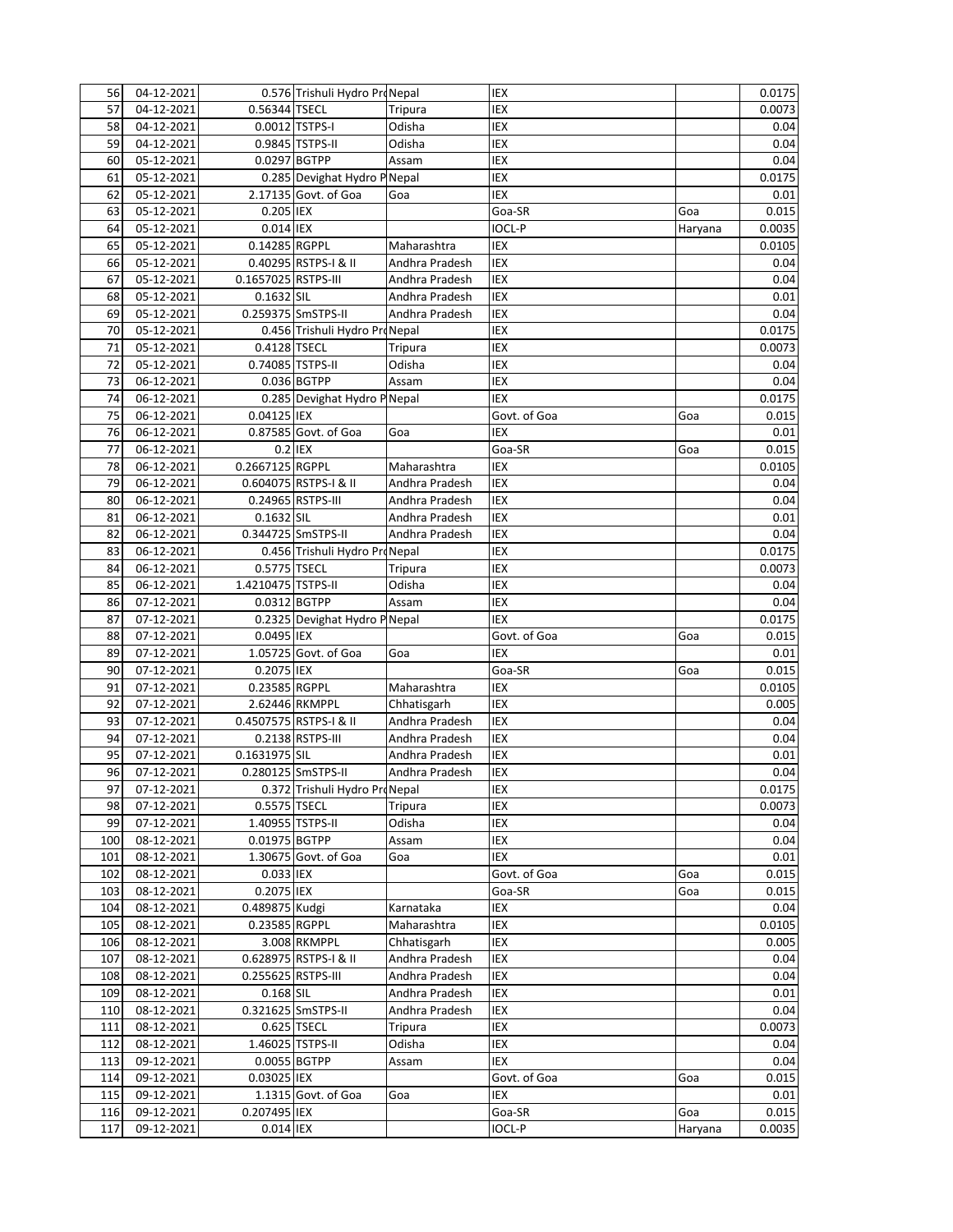| 118 | 09-12-2021       | 0.669175 Kudgi     |                        | Karnataka      | IEX                         |              | 0.04   |
|-----|------------------|--------------------|------------------------|----------------|-----------------------------|--------------|--------|
| 119 | 09-12-2021       | 0.56 IEX           |                        |                | NEPAL ELECTRICITY AUTHORITY | <b>NEPAL</b> | 0.0275 |
| 120 | 09-12-2021       | 0.25345 RGPPL      |                        | Maharashtra    | <b>IEX</b>                  |              | 0.0105 |
| 121 | 09-12-2021       | 3.7448825 RKMPPL   |                        | Chhatisgarh    | <b>IEX</b>                  |              | 0.005  |
| 122 | 09-12-2021       |                    | 0.76555 RSTPS-I & II   | Andhra Pradesh | IEX                         |              | 0.04   |
| 123 | 09-12-2021       | 0.291275 RSTPS-III |                        | Andhra Pradesh | IEX                         |              | 0.04   |
| 124 | 09-12-2021       | 0.1666 SIL         |                        | Andhra Pradesh | IEX                         |              | 0.01   |
| 125 | 09-12-2021       |                    | 0.404625 SmSTPS-II     | Andhra Pradesh | IEX                         |              | 0.04   |
| 126 | 09-12-2021       | 0.682275 TSECL     |                        | Tripura        | IEX                         |              | 0.0073 |
| 127 | 09-12-2021       | 0.00055 TSTPS-I    |                        | Odisha         | IEX                         |              | 0.04   |
| 128 | 09-12-2021       |                    | 1.46025 TSTPS-II       | Odisha         | IEX                         |              | 0.04   |
| 129 | 10-12-2021       | 0.03285 BGTPP      |                        | Assam          | IEX                         |              | 0.04   |
| 130 | 10-12-2021       |                    | 0.002175 FSTPS-I & II  | West Bengal    | <b>IEX</b>                  |              | 0.04   |
| 131 | 10-12-2021       | 0.015 IEX          |                        |                | Govt. of Goa                | Goa          | 0.015  |
| 132 | 10-12-2021       |                    | 1.148325 Govt. of Goa  | Goa            | <b>IEX</b>                  |              | 0.01   |
| 133 | 10-12-2021       | 0.1825 IEX         |                        |                | Goa-SR                      | Goa          | 0.015  |
| 134 | 10-12-2021       | 0.014 IEX          |                        |                | <b>IOCL-P</b>               | Haryana      | 0.0035 |
| 135 | 10-12-2021       | 0.623025 Kudgi     |                        | Karnataka      | <b>IEX</b>                  |              | 0.04   |
|     |                  | 1.6075 IEX         |                        |                |                             | <b>NEPAL</b> | 0.0275 |
| 136 | 10-12-2021       |                    |                        |                | NEPAL ELECTRICITY AUTHORITY |              |        |
| 137 | 10-12-2021       | 0.27105 RGPPL      | 3.8121 RKMPPL          | Maharashtra    | <b>IEX</b>                  |              | 0.0105 |
| 138 | 10-12-2021       |                    |                        | Chhatisgarh    | IEX                         |              | 0.005  |
| 139 | 10-12-2021       |                    | 0.76745 RSTPS-I & II   | Andhra Pradesh | IEX                         |              | 0.04   |
| 140 | 10-12-2021       | 0.291375 RSTPS-III |                        | Andhra Pradesh | <b>IEX</b>                  |              | 0.04   |
| 141 | 10-12-2021       | 0.168 SIL          |                        | Andhra Pradesh | <b>IEX</b>                  |              | 0.01   |
| 142 | 10-12-2021       |                    | 0.41825 SmSTPS-II      | Andhra Pradesh | <b>IEX</b>                  |              | 0.04   |
| 143 | 10-12-2021       | 0.65315 TSECL      |                        | Tripura        | IEX                         |              | 0.0073 |
| 144 | 10-12-2021       |                    | 0.0012 TSTPS-I         | Odisha         | IEX                         |              | 0.04   |
| 145 | 10-12-2021       | 1.4602475 TSTPS-II |                        | Odisha         | IEX                         |              | 0.04   |
| 146 | 11-12-2021       | 0.06065 BGTPP      |                        | Assam          | IEX                         |              | 0.04   |
| 147 | 11-12-2021       |                    | 0.0028 FSTPS-I & II    | West Bengal    | <b>IEX</b>                  |              | 0.04   |
| 148 | 11-12-2021       | 0.02325 IEX        |                        |                | Govt. of Goa                | Goa          | 0.015  |
| 149 | 11-12-2021       |                    | 0.9475 Govt. of Goa    | Goa            | <b>IEX</b>                  |              | 0.01   |
| 150 | 11-12-2021       | $0.18$ IEX         |                        |                | Goa-SR                      | Goa          | 0.015  |
| 151 | 11-12-2021       | 0.014 IEX          |                        |                | <b>IOCL-P</b>               | Haryana      | 0.0035 |
| 152 | 11-12-2021       | 0.5999475 Kudgi    |                        | Karnataka      | IEX                         |              | 0.04   |
| 153 | 11-12-2021       | 0.28865 RGPPL      |                        | Maharashtra    | IEX                         |              | 0.0105 |
| 154 | 11-12-2021       | 3.6188025 RKMPPL   |                        | Chhatisgarh    | <b>IEX</b>                  |              | 0.005  |
| 155 | 11-12-2021       |                    | 0.7291 RSTPS-I & II    | Andhra Pradesh | IEX                         |              | 0.04   |
| 156 | 11-12-2021       | 0.168 SIL          |                        | Andhra Pradesh | IEX                         |              | 0.01   |
| 157 | 11-12-2021       |                    | 0.415 SmSTPS-II        | Andhra Pradesh | IEX                         |              | 0.04   |
| 158 | 11-12-2021       | 0.66875 TSECL      |                        | Tripura        | IEX                         |              | 0.0073 |
| 159 | 11-12-2021       |                    | 1.03967 TSTPS-II       | Odisha         | IEX                         |              | 0.04   |
| 160 | 12-12-2021       | 0.02385 BGTPP      |                        | Assam          | IEX                         |              | 0.04   |
| 161 | 12-12-2021       |                    | 2.19075 Govt. of Goa   | Goa            | IEX                         |              | 0.01   |
| 162 | 12-12-2021       | $0.14$ IEX         |                        |                | Goa-SR                      | Goa          | 0.015  |
| 163 | 12-12-2021       | 0.014 IEX          |                        |                | <b>IOCL-P</b>               | Haryana      | 0.0035 |
| 164 | 12-12-2021       | 0.207675 Kudgi     |                        | Karnataka      | IEX                         |              | 0.04   |
| 165 | 12-12-2021       | 2.80625 IEX        |                        |                | NEPAL ELECTRICITY AUTHORITY | <b>NEPAL</b> | 0.0275 |
| 166 | 12-12-2021       | 0.14785 RGPPL      |                        | Maharashtra    | IEX                         |              | 0.0105 |
| 167 | 12-12-2021       | 2.1199875 RKMPPL   |                        | Chhatisgarh    | IEX                         |              | 0.005  |
| 168 | $12 - 12 - 2021$ |                    | 0.5937325 RSTPS-I & II | Andhra Pradesh | IEX                         |              | 0.04   |
| 169 | 12-12-2021       | 0.1704 SIL         |                        | Andhra Pradesh | IEX                         |              | 0.01   |
| 170 | 12-12-2021       |                    | 0.217875 SmSTPS-II     | Andhra Pradesh | IEX                         |              | 0.04   |
| 171 | 12-12-2021       | 0.6125 TSECL       |                        | Tripura        | IEX                         |              | 0.0073 |
| 172 | 12-12-2021       |                    | 0.0012 TSTPS-I         | Odisha         | IEX                         |              | 0.04   |
| 173 | 12-12-2021       |                    | 1.02369 TSTPS-II       | Odisha         | IEX                         |              | 0.04   |
| 174 | 13-12-2021       |                    | $0.019$ BGTPP          | Assam          | IEX                         |              | 0.04   |
| 175 | 13-12-2021       |                    | 0.8655 Govt. of Goa    | Goa            | IEX                         |              | 0.01   |
| 176 | 13-12-2021       | 0.05425 IEX        |                        |                | Govt. of Goa                | Goa          | 0.015  |
| 177 | 13-12-2021       | 0.115 IEX          |                        |                | Goa-SR                      | Goa          | 0.015  |
| 178 | 13-12-2021       | 0.014 IEX          |                        |                | IOCL-P                      | Haryana      | 0.0035 |
| 179 | 13-12-2021       | 0.7383975 Kudgi    |                        | Karnataka      | IEX                         |              | 0.04   |
|     |                  |                    |                        |                |                             |              |        |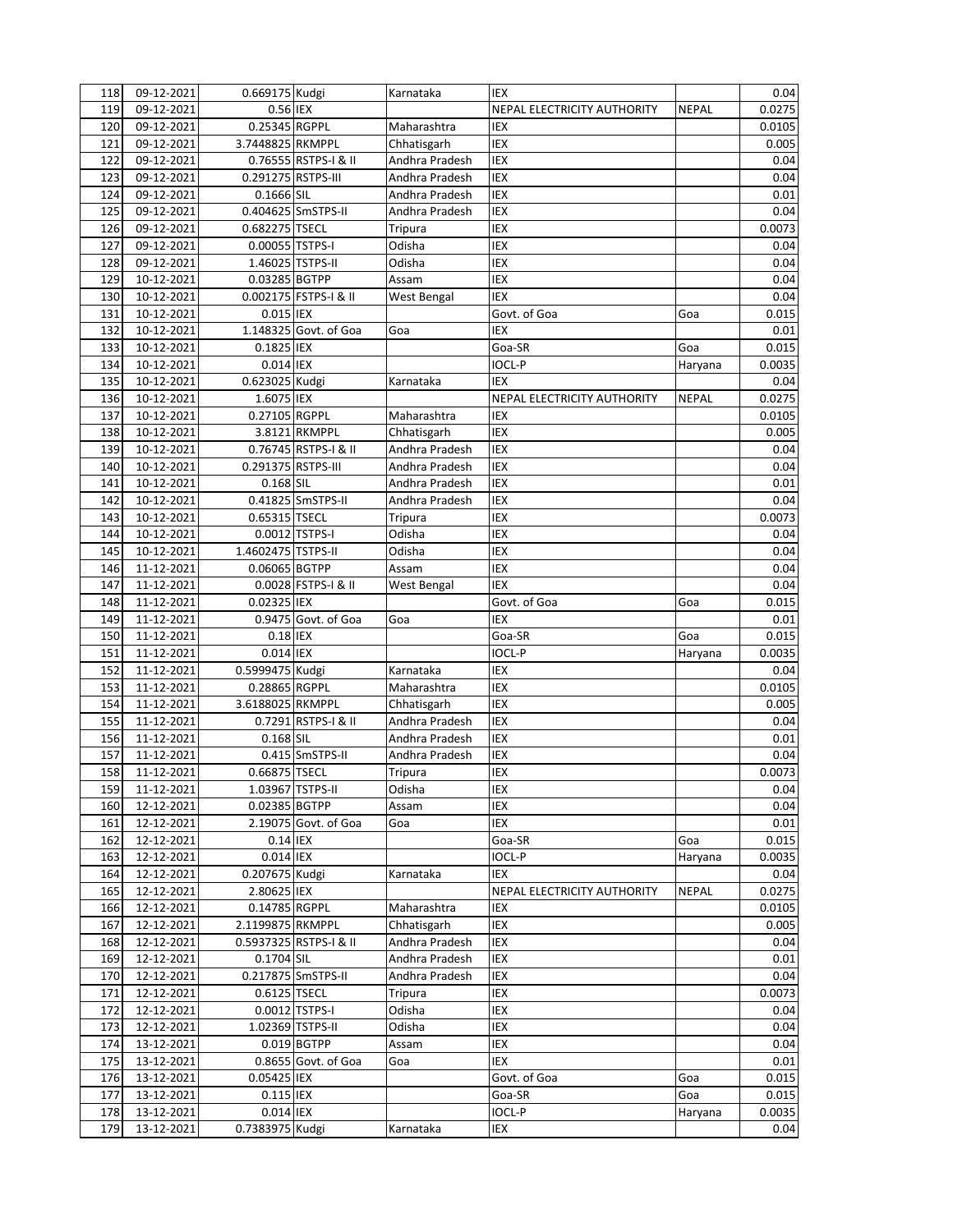| 180 | 13-12-2021 | 2.20615 IEX         |                         |                | NEPAL ELECTRICITY AUTHORITY | <b>NEPAL</b> | 0.0275 |
|-----|------------|---------------------|-------------------------|----------------|-----------------------------|--------------|--------|
| 181 | 13-12-2021 | 0.39425 RGPPL       |                         | Maharashtra    | IEX                         |              | 0.0105 |
| 182 | 13-12-2021 | 4.091605 RKMPPL     |                         | Chhatisgarh    | IEX                         |              | 0.005  |
| 183 | 13-12-2021 |                     | 0.937575 RSTPS-I & II   | Andhra Pradesh | IEX                         |              | 0.04   |
| 184 | 13-12-2021 |                     | 0.32365 RSTPS-III       | Andhra Pradesh | IEX                         |              | 0.04   |
| 185 | 13-12-2021 | 0.1704 SIL          |                         | Andhra Pradesh | IEX                         |              | 0.01   |
| 186 | 13-12-2021 |                     | 0.43575 SmSTPS-II       | Andhra Pradesh | IEX                         |              | 0.04   |
| 187 | 13-12-2021 | 0.65375 TSECL       |                         | Tripura        | IEX                         |              | 0.0073 |
| 188 | 13-12-2021 | 1.4270125 TSTPS-II  |                         | Odisha         | IEX                         |              | 0.04   |
| 189 | 14-12-2021 | 0.02735 BGTPP       |                         | Assam          | IEX                         |              | 0.04   |
| 190 | 14-12-2021 | $0.12$ IEX          |                         |                | Govt. of Goa                | Goa          | 0.015  |
| 191 | 14-12-2021 |                     | 0.61775 Govt. of Goa    | Goa            | IEX                         |              | 0.01   |
| 192 | 14-12-2021 | 0.1175 IEX          |                         |                | Goa-SR                      | Goa          | 0.015  |
| 193 | 14-12-2021 | 0.014 IEX           |                         |                | <b>IOCL-P</b>               | Haryana      | 0.0035 |
| 194 | 14-12-2021 | 0.9466175 Kudgi     |                         | Karnataka      | IEX                         |              | 0.04   |
| 195 | 14-12-2021 | 2.56125 IEX         |                         |                | NEPAL ELECTRICITY AUTHORITY | <b>NEPAL</b> | 0.0275 |
| 196 | 14-12-2021 | 0.260175 RGPPL      |                         | Maharashtra    | IEX                         |              |        |
|     |            |                     |                         |                | IEX                         |              | 0.0105 |
| 197 | 14-12-2021 | 3.2733825 RKMPPL    |                         | Chhatisgarh    |                             |              | 0.005  |
| 198 | 14-12-2021 |                     | 0.7392 RSTPS-I & II     | Andhra Pradesh | IEX                         |              | 0.04   |
| 199 | 14-12-2021 |                     | 0.258 RSTPS-III         | Andhra Pradesh | IEX                         |              | 0.04   |
| 200 | 14-12-2021 | 0.1264 SIL          |                         | Andhra Pradesh | IEX                         |              | 0.01   |
| 201 | 14-12-2021 | 0.3820125 SmSTPS-II |                         | Andhra Pradesh | IEX                         |              | 0.04   |
| 202 | 14-12-2021 | 0.59375 TSECL       |                         | Tripura        | IEX                         |              | 0.0073 |
| 203 | 14-12-2021 |                     | 1.26109 TSTPS-II        | Odisha         | IEX                         |              | 0.04   |
| 204 | 15-12-2021 | 0.018675 BGTPP      |                         | Assam          | IEX                         |              | 0.04   |
| 205 | 15-12-2021 | 0.122 IEX           |                         |                | Govt. of Goa                | Goa          | 0.015  |
| 206 | 15-12-2021 |                     | $0.600455$ Govt. of Goa | Goa            | IEX                         |              | 0.01   |
| 207 | 15-12-2021 | 0.689995 IEX        |                         |                | Goa-SR                      | Goa          | 0.015  |
| 208 | 15-12-2021 | 0.018 IEX           |                         |                | <b>IOCL-P</b>               | Haryana      | 0.0035 |
| 209 | 15-12-2021 | 0.8837475 Kudgi     |                         | Karnataka      | IEX                         |              | 0.04   |
| 210 | 15-12-2021 | 2.6975 IEX          |                         |                | NEPAL ELECTRICITY AUTHORITY | <b>NEPAL</b> | 0.0275 |
| 211 | 15-12-2021 | 0.25345 RGPPL       |                         | Maharashtra    | <b>IEX</b>                  |              | 0.0105 |
| 212 | 15-12-2021 |                     | 3.38085 RKMPPL          | Chhatisgarh    | IEX                         |              | 0.005  |
| 213 | 15-12-2021 |                     | 0.5423 RSTPS-I & II     | Andhra Pradesh | IEX                         |              | 0.04   |
| 214 | 15-12-2021 |                     | 0.2596 RSTPS-III        | Andhra Pradesh | IEX                         |              | 0.04   |
| 215 | 15-12-2021 | 0.156195 SIL        |                         | Andhra Pradesh | IEX                         |              | 0.01   |
| 216 | 15-12-2021 |                     | 0.3717 SmSTPS-II        | Andhra Pradesh | IEX                         |              | 0.04   |
| 217 | 15-12-2021 | 0.620625 TSECL      |                         | Tripura        | IEX                         |              | 0.0073 |
| 218 | 15-12-2021 |                     | 1.33175 TSTPS-II        | Odisha         | IEX                         |              | 0.04   |
| 219 | 16-12-2021 | 0.018775 BGTPP      |                         | Assam          | IEX                         |              | 0.04   |
| 220 | 16-12-2021 |                     | 0.000725 FSTPS-I & II   | West Bengal    | IEX                         |              | 0.04   |
| 221 | 16-12-2021 | 0.12525 IEX         |                         |                | Govt. of Goa                | Goa          | 0.015  |
| 222 | 16-12-2021 |                     | 0.51291 Govt. of Goa    | Goa            | IEX                         |              | 0.01   |
| 223 | 16-12-2021 | 0.70975 IEX         |                         |                | Goa-SR                      | Goa          | 0.015  |
| 224 | 16-12-2021 | 0.027 IEX           |                         |                | <b>IOCL-P</b>               | Haryana      | 0.0035 |
| 225 | 16-12-2021 | 0.000275 KhSTPS-I   |                         | Bihar          | IEX                         |              | 0.04   |
| 226 | 16-12-2021 | 1.252125 Kudgi      |                         | Karnataka      | IEX                         |              | 0.04   |
| 227 | 16-12-2021 | 3.02 IEX            |                         |                | NEPAL ELECTRICITY AUTHORITY | <b>NEPAL</b> | 0.0275 |
| 228 | 16-12-2021 | 0.28865 RGPPL       |                         | Maharashtra    | IEX                         |              | 0.0105 |
| 229 | 16-12-2021 | 3.277485 RKMPPL     |                         | Chhatisgarh    | IEX                         |              | 0.005  |
| 230 | 16-12-2021 |                     | 0.52185 RSTPS-I & II    | Andhra Pradesh | IEX                         |              | 0.04   |
| 231 | 16-12-2021 |                     | 0.27485 RSTPS-III       | Andhra Pradesh | IEX                         |              | 0.04   |
| 232 | 16-12-2021 | 0.168 SIL           |                         | Andhra Pradesh | IEX                         |              | 0.01   |
| 233 | 16-12-2021 |                     | 0.344025 SmSTPS-II      | Andhra Pradesh | IEX                         |              | 0.04   |
| 234 | 16-12-2021 | 0.6125 TSECL        |                         | Tripura        | IEX                         |              | 0.0073 |
| 235 | 16-12-2021 | 1.350775 TSTPS-II   |                         | Odisha         | IEX                         |              | 0.04   |
| 236 | 17-12-2021 |                     | 0.0312 BGTPP            | Assam          | IEX                         |              | 0.04   |
| 237 | 17-12-2021 | 0.1795 IEX          |                         |                | Govt. of Goa                | Goa          | 0.015  |
| 238 | 17-12-2021 |                     | 0.342495 Govt. of Goa   | Goa            | IEX                         |              | 0.01   |
| 239 | 17-12-2021 | 0.676095 IEX        |                         |                | Goa-SR                      | Goa          | 0.015  |
| 240 | 17-12-2021 | 0.027 IEX           |                         |                | IOCL-P                      | Haryana      | 0.0035 |
| 241 | 17-12-2021 | 1.420025 Kudgi      |                         | Karnataka      | IEX                         |              | 0.04   |
|     |            |                     |                         |                |                             |              |        |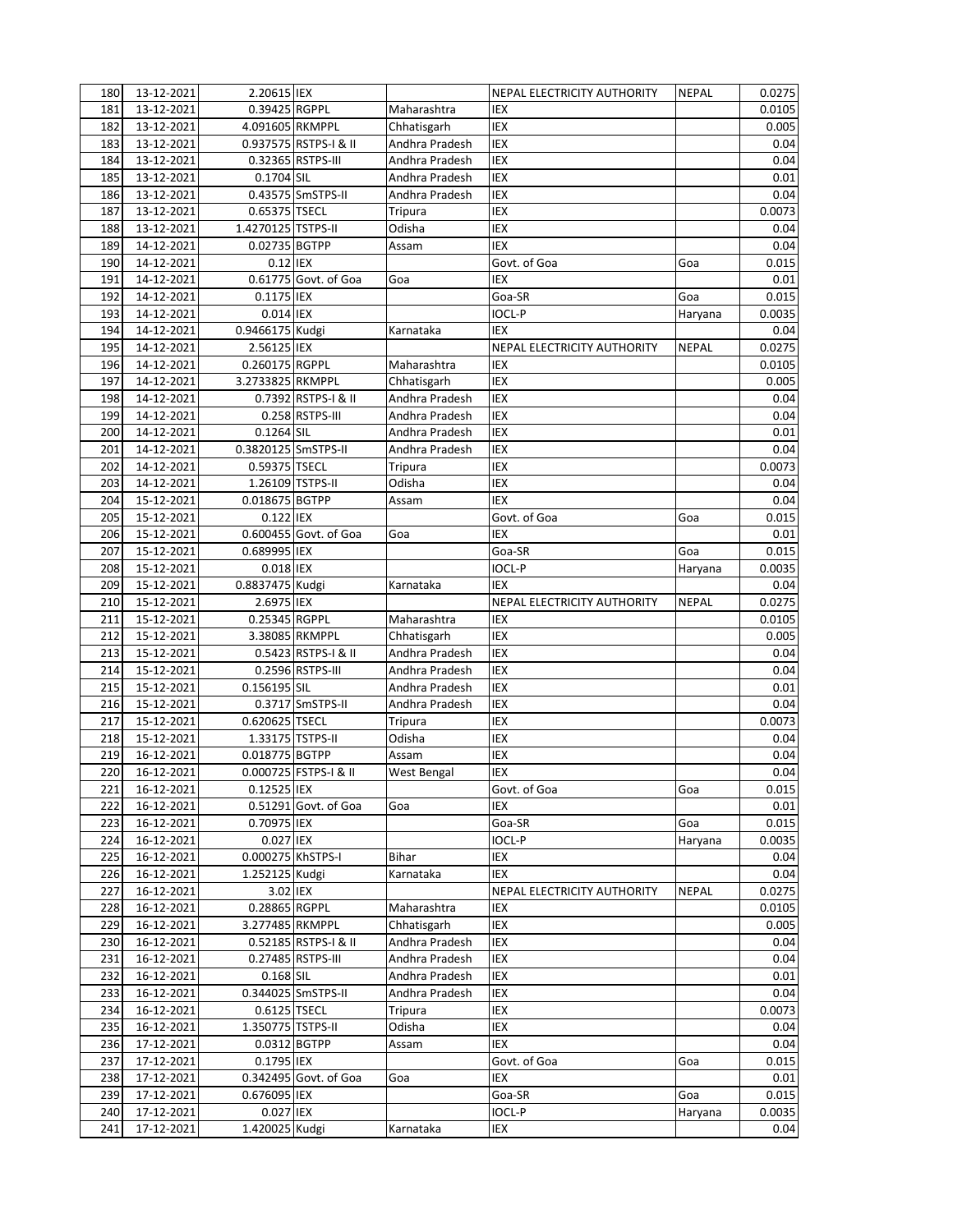| 242 | 17-12-2021 | 2.73 IEX            |                        |                | NEPAL ELECTRICITY AUTHORITY | <b>NEPAL</b> | 0.0275 |
|-----|------------|---------------------|------------------------|----------------|-----------------------------|--------------|--------|
| 243 | 17-12-2021 | 0.336675 RGPPL      |                        | Maharashtra    | IEX                         |              | 0.0105 |
| 244 | 17-12-2021 |                     | 3.28623 RKMPPL         | Chhatisgarh    | IEX                         |              | 0.005  |
| 245 | 17-12-2021 |                     | 0.49815 RSTPS-I & II   | Andhra Pradesh | IEX                         |              | 0.04   |
| 246 | 17-12-2021 |                     | 0.25155 RSTPS-III      | Andhra Pradesh | IEX                         |              | 0.04   |
| 247 | 17-12-2021 | 0.168 SIL           |                        | Andhra Pradesh | IEX                         |              | 0.01   |
| 248 | 17-12-2021 |                     | 0.35445 SmSTPS-II      | Andhra Pradesh | IEX                         |              | 0.04   |
| 249 | 17-12-2021 | 0.6125 TSECL        |                        | Tripura        | IEX                         |              | 0.0073 |
| 250 | 17-12-2021 |                     | 0.0005 TSTPS-I         | Odisha         | IEX                         |              | 0.04   |
| 251 | 17-12-2021 | 1.350775 TSTPS-II   |                        | Odisha         | IEX                         |              | 0.04   |
| 252 | 18-12-2021 |                     | 0.061 Govt. of Goa     | Goa            | IEX                         |              | 0.01   |
| 253 | 18-12-2021 | 0.485 IEX           |                        |                | Govt. of Goa                | Goa          | 0.015  |
| 254 | 18-12-2021 | 2.00625 IEX         |                        |                | NEPAL ELECTRICITY AUTHORITY | <b>NEPAL</b> | 0.0275 |
| 255 | 18-12-2021 | 0.94734 Kudgi       |                        | Karnataka      | IEX                         |              | 0.04   |
| 256 | 18-12-2021 | 1.3416875 TSTPS-II  |                        | Odisha         | IEX                         |              | 0.04   |
| 257 | 18-12-2021 | 0.029975 BGTPP      |                        | Assam          | IEX                         |              | 0.04   |
| 258 | 18-12-2021 |                     | 0.49815 RSTPS-I & II   | Andhra Pradesh | IEX                         |              | 0.04   |
| 259 | 18-12-2021 |                     | 0.3336 SmSTPS-II       | Andhra Pradesh | IEX                         |              | 0.04   |
| 260 | 18-12-2021 |                     | 0.2451 RSTPS-III       | Andhra Pradesh | IEX                         |              | 0.04   |
| 261 | 18-12-2021 | 0.21825 RGPPL       |                        | Maharashtra    | IEX                         |              | 0.0105 |
| 262 | 18-12-2021 | 3.1052225 RKMPPL    |                        | Chhatisgarh    | IEX                         |              | 0.005  |
| 263 | 18-12-2021 | 0.1704 SIL          |                        | Andhra Pradesh | IEX                         |              | 0.01   |
| 264 | 18-12-2021 | 0.56125 TSECL       |                        | Tripura        | IEX                         |              | 0.0073 |
| 265 | 19-12-2021 | 0.00825 IEX         |                        |                | Govt. of Goa                | Goa          | 0.015  |
| 266 | 19-12-2021 |                     | 1.1595 Govt. of Goa    | Goa            | IEX                         |              | 0.01   |
| 267 | 19-12-2021 | 3.9125 IEX          |                        |                | NEPAL ELECTRICITY AUTHORITY | <b>NEPAL</b> | 0.0275 |
| 268 | 19-12-2021 | 0.0935975 Kudgi     |                        | Karnataka      | IEX                         |              | 0.04   |
|     |            |                     |                        |                |                             |              |        |
| 269 | 19-12-2021 | 1.117575 TSTPS-II   | 0.1434 RSTPS-III       | Andhra Pradesh | IEX<br>IEX                  |              | 0.04   |
| 270 | 19-12-2021 |                     |                        | Odisha         |                             |              | 0.04   |
| 271 | 19-12-2021 | 0.0872725 SmSTPS-II |                        | Andhra Pradesh | IEX                         |              | 0.04   |
| 272 | 19-12-2021 |                     | 0.0159 BGTPP           | Assam          | <b>IEX</b>                  |              | 0.04   |
| 273 | 19-12-2021 |                     | 0.35025 RSTPS-I & II   | Andhra Pradesh | IEX                         |              | 0.04   |
| 274 | 19-12-2021 | 0.13025 RGPPL       |                        | Maharashtra    | IEX                         |              | 0.0105 |
| 275 | 19-12-2021 | $0.1872$ SIL        |                        | Andhra Pradesh | IEX                         |              | 0.01   |
| 276 | 19-12-2021 |                     | 0.455 TSECL            | Tripura        | IEX                         |              | 0.0073 |
| 277 | 20-12-2021 |                     | 1.43995 Govt. of Goa   | Goa            | IEX                         |              | 0.01   |
| 278 | 20-12-2021 | 0.001 IEX           |                        |                | Govt. of Goa                | Goa          | 0.015  |
| 279 | 20-12-2021 | 3.03375 IEX         |                        |                | NEPAL ELECTRICITY AUTHORITY | <b>NEPAL</b> | 0.0275 |
| 280 | 20-12-2021 | 0.249825 RSTPS-III  |                        | Andhra Pradesh | IEX                         |              | 0.04   |
| 281 | 20-12-2021 | 1.328275 TSTPS-II   |                        | Odisha         | IEX                         |              | 0.04   |
| 282 | 20-12-2021 |                     | 0.250825 SmSTPS-II     | Andhra Pradesh | IEX                         |              | 0.04   |
| 283 | 20-12-2021 | 0.6752725 Kudgi     |                        | Karnataka      | IEX                         |              | 0.04   |
| 284 | 20-12-2021 | 0.00815 BGTPP       |                        | Assam          | IEX                         |              | 0.04   |
| 285 | 20-12-2021 |                     | 0.580575 RSTPS-I & II  | Andhra Pradesh | IEX                         |              | 0.04   |
| 286 | 20-12-2021 | 0.0875 RGPPL        |                        | Maharashtra    | IEX                         |              | 0.0105 |
| 287 | 20-12-2021 | 0.1872 SIL          |                        | Andhra Pradesh | IEX                         |              | 0.01   |
| 288 | 20-12-2021 | 0.55625 TSECL       |                        | Tripura        | IEX                         |              | 0.0073 |
| 289 | 21-12-2021 | 0.043575 BGTPP      |                        | Assam          | IEX                         |              | 0.04   |
| 290 | 21-12-2021 |                     | 0.006525 FSTPS-I & II  | West Bengal    | IEX                         |              | 0.04   |
| 291 | 21-12-2021 | 0.12925 IEX         |                        |                | Govt. of Goa                | Goa          | 0.015  |
| 292 | 21-12-2021 |                     | 0.5043625 Govt. of Goa | Goa            | IEX                         |              | 0.01   |
| 293 | 21-12-2021 |                     | 0.0022 KhSTPS-I        | Bihar          | IEX                         |              | 0.04   |
| 294 | 21-12-2021 | 0.90765 Kudgi       |                        | Karnataka      | IEX                         |              | 0.04   |
| 295 | 21-12-2021 | 3.065 IEX           |                        |                | NEPAL ELECTRICITY AUTHORITY | <b>NEPAL</b> | 0.0275 |
| 296 | 21-12-2021 | 0.2599475 RGPPL     |                        | Maharashtra    | IEX                         |              | 0.0105 |
| 297 | 21-12-2021 | 2.686115 RKMPPL     |                        | Chhatisgarh    | IEX                         |              | 0.005  |
| 298 | 21-12-2021 |                     | 0.484 RSTPS-I & II     | Andhra Pradesh | IEX                         |              | 0.04   |
| 299 | 21-12-2021 |                     | 0.257 RSTPS-III        | Andhra Pradesh | IEX                         |              | 0.04   |
| 300 | 21-12-2021 | 0.1896 SIL          |                        | Andhra Pradesh | IEX                         |              | 0.01   |
| 301 | 21-12-2021 |                     | 0.344025 SmSTPS-II     | Andhra Pradesh | IEX                         |              | 0.04   |
| 302 | 21-12-2021 | 1.3282725 TSTPS-II  |                        | Odisha         | IEX                         |              | 0.04   |
| 303 | 22-12-2021 |                     | $0.03$ BGTPP           | Assam          | IEX                         |              | 0.04   |
|     |            |                     |                        |                |                             |              |        |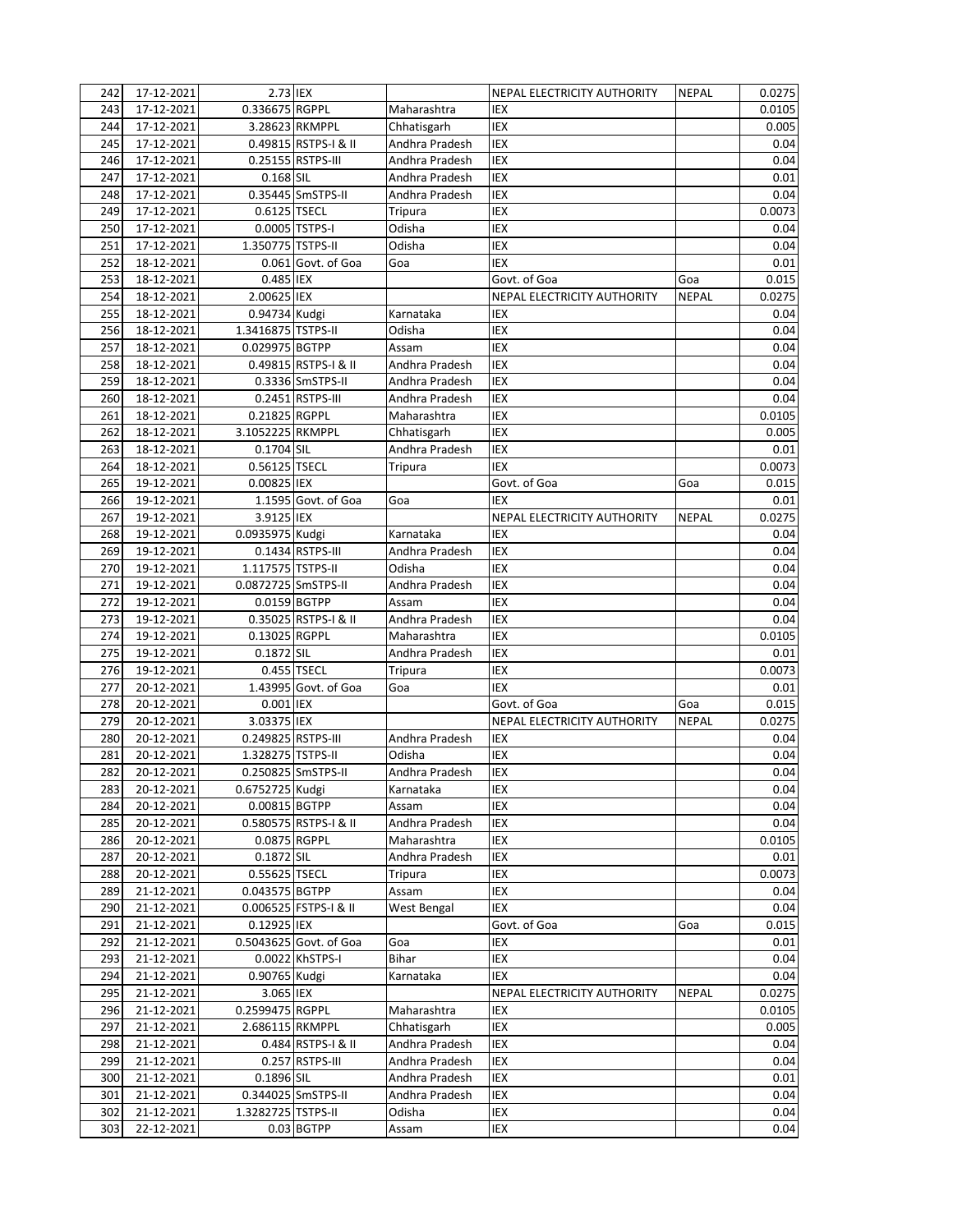| 304 | 22-12-2021                  | 0.0355 IEX          |                       |                | Govt. of Goa                | Goa          | 0.015  |
|-----|-----------------------------|---------------------|-----------------------|----------------|-----------------------------|--------------|--------|
| 305 | 22-12-2021                  |                     | 1.186 Govt. of Goa    | Goa            | IEX                         |              | 0.01   |
| 306 | 22-12-2021                  | 0.36875 IEX         |                       |                | Goa-SR                      | Goa          | 0.015  |
| 307 | 22-12-2021                  | 1.408175 Kudgi      |                       | Karnataka      | <b>IEX</b>                  |              | 0.04   |
| 308 | 22-12-2021                  | 3.3925 IEX          |                       |                | NEPAL ELECTRICITY AUTHORITY | <b>NEPAL</b> | 0.0275 |
| 309 | 22-12-2021                  | 0.3294525 RGPPL     |                       | Maharashtra    | IEX                         |              | 0.0105 |
| 310 | 22-12-2021                  | 3.1408175 RKMPPL    |                       | Chhatisgarh    | IEX                         |              | 0.005  |
| 311 | 22-12-2021                  |                     | 0.5445 RSTPS-I & II   | Andhra Pradesh | IEX                         |              | 0.04   |
| 312 | 22-12-2021                  | 0.2903225 RSTPS-III |                       | Andhra Pradesh | <b>IEX</b>                  |              | 0.04   |
| 313 | $\overline{22} - 12 - 2021$ | 0.1896 SIL          |                       | Andhra Pradesh | <b>IEX</b>                  |              | 0.01   |
| 314 | 22-12-2021                  |                     | 0.414025 SmSTPS-II    | Andhra Pradesh | IEX                         |              | 0.04   |
| 315 | 22-12-2021                  |                     | 1.42119 TSTPS-II      | Odisha         | IEX                         |              | 0.04   |
| 316 | 23-12-2021                  | 0.031525 BGTPP      |                       | Assam          | IEX                         |              | 0.04   |
| 317 | 23-12-2021                  |                     | 0.6545 Govt. of Goa   | Goa            | <b>IEX</b>                  |              | 0.01   |
| 318 | 23-12-2021                  | 0.0465 IEX          |                       |                | Govt. of Goa                | Goa          | 0.015  |
| 319 | 23-12-2021                  | 0.91667 Kudgi       |                       | Karnataka      | <b>IEX</b>                  |              | 0.04   |
| 320 | 23-12-2021                  | 3.725 IEX           |                       |                | NEPAL ELECTRICITY AUTHORITY | <b>NEPAL</b> | 0.0275 |
| 321 | 23-12-2021                  | 0.2091775 RGPPL     |                       | Maharashtra    | IEX                         |              | 0.0105 |
| 322 | 23-12-2021                  | 2.5477075 RKMPPL    |                       | Chhatisgarh    | <b>IEX</b>                  |              | 0.005  |
| 323 | 23-12-2021                  |                     | 0.59565 RSTPS-I & II  | Andhra Pradesh | IEX                         |              | 0.04   |
| 324 | 23-12-2021                  |                     | 0.239 RSTPS-III       | Andhra Pradesh | <b>IEX</b>                  |              | 0.04   |
| 325 | 23-12-2021                  | 0.1884 SIL          |                       | Andhra Pradesh | IEX                         |              | 0.01   |
| 326 | 23-12-2021                  | 0.3185875 SmSTPS-II |                       | Andhra Pradesh | IEX                         |              | 0.04   |
| 327 | 23-12-2021                  | 1.1678225 TSTPS-II  |                       | Odisha         | IEX                         |              | 0.04   |
| 328 | 24-12-2021                  | 0.00955 BGTPP       |                       | Assam          | <b>IEX</b>                  |              | 0.04   |
| 329 | 24-12-2021                  | 0.0735 IEX          |                       |                | Govt. of Goa                | Goa          | 0.015  |
| 330 | 24-12-2021                  |                     | 1.114 Govt. of Goa    | Goa            | <b>IEX</b>                  |              | 0.01   |
| 331 | 24-12-2021                  | 0.079 IEX           |                       |                | Goa-SR                      | Goa          | 0.015  |
| 332 | 24-12-2021                  | 1.4976 Kudgi        |                       | Karnataka      | <b>IEX</b>                  |              | 0.04   |
| 333 | 24-12-2021                  | 4.07695 IEX         |                       |                | NEPAL ELECTRICITY AUTHORITY | <b>NEPAL</b> | 0.0275 |
| 334 | 24-12-2021                  | 0.469175 RGPPL      |                       | Maharashtra    | <b>IEX</b>                  |              | 0.0105 |
| 335 | 24-12-2021                  | 3.0806125 RKMPPL    |                       | Chhatisgarh    | IEX                         |              | 0.005  |
| 336 | 24-12-2021                  |                     | 0.5291 RSTPS-I & II   | Andhra Pradesh | IEX                         |              | 0.04   |
| 337 | 24-12-2021                  | 0.304725 RSTPS-III  |                       | Andhra Pradesh | <b>IEX</b>                  |              | 0.04   |
| 338 | $24 - 12 - 2021$            | 0.1896 SIL          |                       | Andhra Pradesh | <b>IEX</b>                  |              | 0.01   |
|     |                             |                     |                       |                | <b>IEX</b>                  |              |        |
| 339 | 24-12-2021<br>24-12-2021    |                     | 0.385725 SmSTPS-II    | Andhra Pradesh | <b>IEX</b>                  |              | 0.04   |
| 340 |                             | 0.009125 BGTPP      | 1.40525 TSTPS-II      | Odisha         |                             |              | 0.04   |
| 341 | 25-12-2021                  |                     | 2.02875 Govt. of Goa  | Assam          | IEX                         |              | 0.04   |
| 342 | 25-12-2021                  |                     |                       | Goa            | IEX                         |              | 0.01   |
| 343 | 25-12-2021                  | 1.2985475 Kudgi     |                       | Karnataka      | <b>IEX</b>                  |              | 0.04   |
| 344 | 25-12-2021                  | 4.365 IEX           |                       |                | NEPAL ELECTRICITY AUTHORITY | <b>NEPAL</b> | 0.0275 |
| 345 | 25-12-2021                  | 0.12575 RGPPL       |                       | Maharashtra    | IEX                         |              | 0.0105 |
| 346 | 25-12-2021                  | 2.8042075 RKMPPL    |                       | Chhatisgarh    | IEX                         |              | 0.005  |
| 347 | 25-12-2021                  |                     | 0.468975 RSTPS-I & II | Andhra Pradesh | IEX                         |              | 0.04   |
| 348 | 25-12-2021                  |                     | 0.25095 RSTPS-III     | Andhra Pradesh | IEX                         |              | 0.04   |
| 349 | 25-12-2021                  | 0.1896 SIL          |                       | Andhra Pradesh | IEX                         |              | 0.01   |
| 350 | 25-12-2021                  |                     | 0.35445 SmSTPS-II     | Andhra Pradesh | IEX                         |              | 0.04   |
| 351 | 25-12-2021                  | 1.3697975 TSTPS-II  |                       | Odisha         | IEX                         |              | 0.04   |
| 352 | 26-12-2021                  | 0.01325 BGTPP       |                       | Assam          | IEX                         |              | 0.04   |
| 353 | 26-12-2021                  |                     | 2.074 Govt. of Goa    | Goa            | IEX                         |              | 0.01   |
| 354 | 26-12-2021                  | 0.627775 Kudgi      |                       | Karnataka      | IEX                         |              | 0.04   |
| 355 | 26-12-2021                  | 5.0725 IEX          |                       |                | NEPAL ELECTRICITY AUTHORITY | <b>NEPAL</b> | 0.0275 |
| 356 | 26-12-2021                  |                     | 0.132 RGPPL           | Maharashtra    | IEX                         |              | 0.0105 |
| 357 | 26-12-2021                  | 2.9691925 RKMPPL    |                       | Chhatisgarh    | IEX                         |              | 0.005  |
| 358 | 26-12-2021                  |                     | 0.51991 RSTPS-I & II  | Andhra Pradesh | IEX                         |              | 0.04   |
| 359 | 26-12-2021                  | 0.2691225 RSTPS-III |                       | Andhra Pradesh | IEX                         |              | 0.04   |
| 360 | 26-12-2021                  | 0.192 SIL           |                       | Andhra Pradesh | IEX                         |              | 0.01   |
| 361 | 26-12-2021                  |                     | 0.35445 SmSTPS-II     | Andhra Pradesh | IEX                         |              | 0.04   |
| 362 | 26-12-2021                  | 1.312985 TSTPS-II   |                       | Odisha         | IEX                         |              | 0.04   |
| 363 | 27-12-2021                  | 0.024575 BGTPP      |                       | Assam          | IEX                         |              | 0.04   |
| 364 | 27-12-2021                  |                     | 0.002175 FSTPS-I & II | West Bengal    | IEX                         |              | 0.04   |
| 365 | 27-12-2021                  | 0.0255 IEX          |                       |                | Govt. of Goa                | Goa          | 0.015  |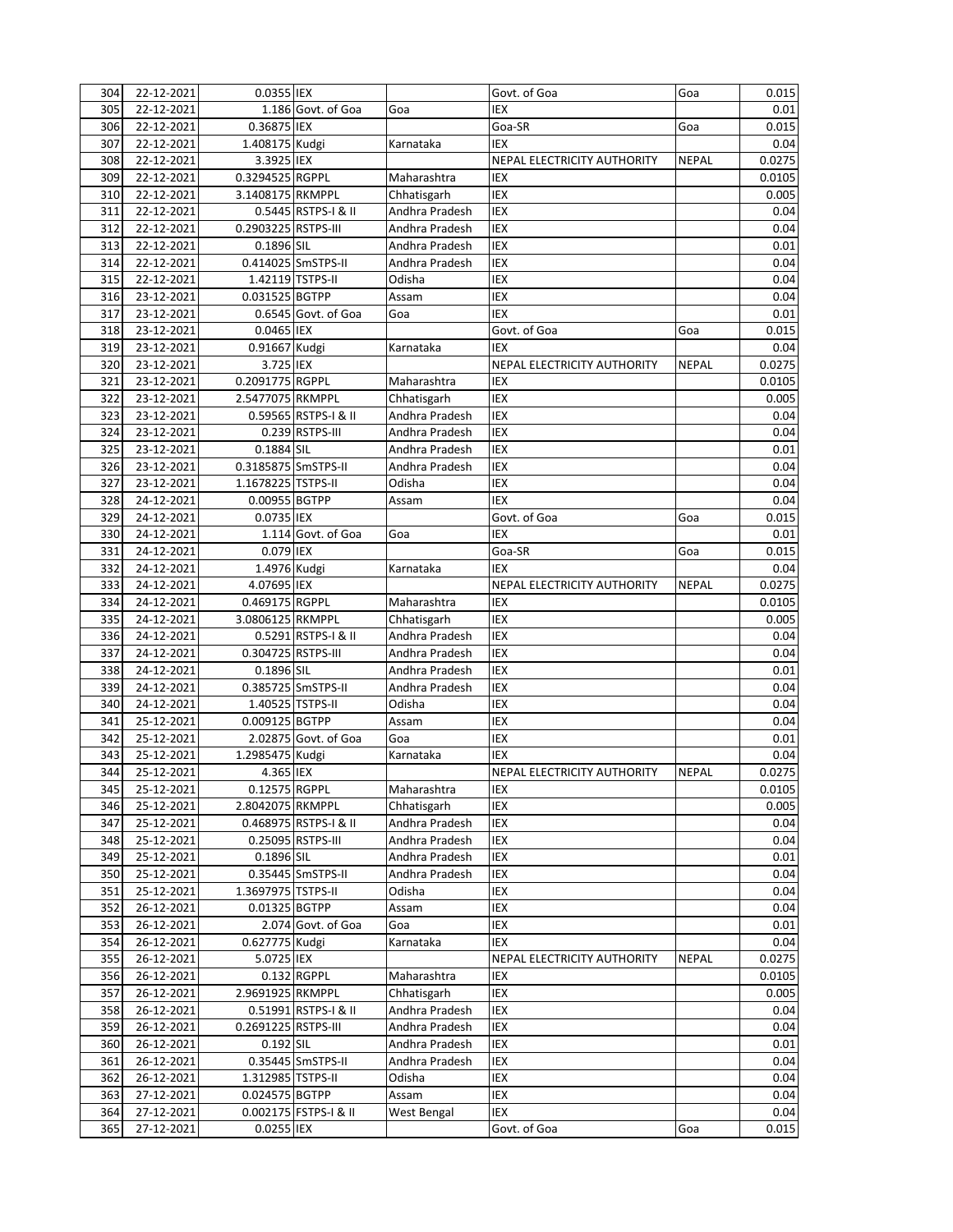| 366 | 27-12-2021 |                    | 1.179 Govt. of Goa     | Goa            | IEX                         |              | 0.01   |
|-----|------------|--------------------|------------------------|----------------|-----------------------------|--------------|--------|
| 367 | 27-12-2021 |                    | 0.00105 KhSTPS-I       | <b>Bihar</b>   | IEX                         |              | 0.04   |
| 368 | 27-12-2021 | 1.4155625 Kudgi    |                        |                | <b>IEX</b>                  |              | 0.04   |
|     |            |                    |                        | Karnataka      |                             |              |        |
| 369 | 27-12-2021 | 3.9109525 IEX      |                        |                | NEPAL ELECTRICITY AUTHORITY | <b>NEPAL</b> | 0.0275 |
| 370 | 27-12-2021 | 0.2437 RGPPL       |                        | Maharashtra    | IEX                         |              | 0.0105 |
| 371 | 27-12-2021 |                    | 3.9525 RKMPPL          | Chhatisgarh    | IEX                         |              | 0.005  |
| 372 | 27-12-2021 |                    | 0.918 RSTPS-I & II     | Andhra Pradesh | IEX                         |              | 0.04   |
| 373 | 27-12-2021 | 0.304725 RSTPS-III |                        | Andhra Pradesh | IEX                         |              | 0.04   |
| 374 | 27-12-2021 | 0.192 SIL          |                        | Andhra Pradesh | IEX                         |              | 0.01   |
| 375 | 27-12-2021 |                    | 0.469125 SmSTPS-II     | Andhra Pradesh | <b>IEX</b>                  |              | 0.04   |
| 376 | 27-12-2021 | 1.3302225 TSTPS-II |                        | Odisha         | IEX                         |              | 0.04   |
| 377 | 28-12-2021 | 0.009325 BGTPP     |                        | Assam          | IEX                         |              | 0.04   |
| 378 | 28-12-2021 | 0.02075 IEX        |                        |                | Govt. of Goa                | Goa          | 0.015  |
| 379 | 28-12-2021 |                    | 1.0250475 Govt. of Goa | Goa            | IEX                         |              | 0.01   |
| 380 | 28-12-2021 | 0.24238 Kudgi      |                        | Karnataka      | <b>IEX</b>                  |              | 0.04   |
| 381 | 28-12-2021 | 4.405 IEX          |                        |                | NEPAL ELECTRICITY AUTHORITY | <b>NEPAL</b> | 0.0275 |
| 382 | 28-12-2021 | 0.08225 RGPPL      |                        | Maharashtra    | IEX                         |              | 0.0105 |
| 383 | 28-12-2021 | 3.1323225 RKMPPL   |                        | Chhatisgarh    | <b>IEX</b>                  |              | 0.005  |
|     |            |                    |                        |                | IEX                         |              |        |
| 384 | 28-12-2021 |                    | 0.792275 RSTPS-I & II  | Andhra Pradesh |                             |              | 0.04   |
| 385 | 28-12-2021 | 0.268875 RSTPS-III |                        | Andhra Pradesh | <b>IEX</b>                  |              | 0.04   |
| 386 | 28-12-2021 | 0.192 SIL          |                        | Andhra Pradesh | <b>IEX</b>                  |              | 0.01   |
| 387 | 28-12-2021 |                    | 0.35445 SmSTPS-II      | Andhra Pradesh | IEX                         |              | 0.04   |
| 388 | 28-12-2021 | 1.289725 TSTPS-II  |                        | Odisha         | IEX                         |              | 0.04   |
| 389 | 29-12-2021 | 0.017275 BGTPP     |                        | Assam          | <b>IEX</b>                  |              | 0.04   |
| 390 | 29-12-2021 | 0.0515 IEX         |                        |                | Govt. of Goa                | Goa          | 0.015  |
| 391 | 29-12-2021 |                    | 1.16075 Govt. of Goa   | Goa            | IEX                         |              | 0.01   |
| 392 | 29-12-2021 | 0.87015 Kudgi      |                        | Karnataka      | <b>IEX</b>                  |              | 0.04   |
| 393 | 29-12-2021 | 4.5451 IEX         |                        |                | NEPAL ELECTRICITY AUTHORITY | <b>NEPAL</b> | 0.0275 |
| 394 | 29-12-2021 | 0.13385 RGPPL      |                        | Maharashtra    | IEX                         |              | 0.0105 |
| 395 | 29-12-2021 |                    | 3.3325 RKMPPL          | Chhatisgarh    | IEX                         |              | 0.005  |
| 396 | 29-12-2021 |                    | 0.813375 RSTPS-I & II  | Andhra Pradesh | IEX                         |              | 0.04   |
| 397 | 29-12-2021 |                    | 0.27485 RSTPS-III      | Andhra Pradesh | <b>IEX</b>                  |              | 0.04   |
| 398 | 29-12-2021 | 0.1944 SIL         |                        | Andhra Pradesh | <b>IEX</b>                  |              | 0.01   |
| 399 | 29-12-2021 |                    | 0.385725 SmSTPS-II     | Andhra Pradesh | IEX                         |              | 0.04   |
|     |            |                    |                        |                | <b>IEX</b>                  |              |        |
| 400 | 29-12-2021 | 1.407575 TSTPS-II  |                        | Odisha         |                             |              | 0.04   |
| 401 | 30-12-2021 | 0.0605 IEX         |                        |                | Govt. of Goa                | Goa          | 0.015  |
| 402 | 30-12-2021 |                    | 0.743875 Govt. of Goa  | Goa            | IEX                         |              | 0.01   |
| 403 | 30-12-2021 | 0.72515 Kudgi      |                        | Karnataka      | <b>IEX</b>                  |              | 0.04   |
| 404 | 30-12-2021 | 4.09375 IEX        |                        |                | NEPAL ELECTRICITY AUTHORITY | <b>NEPAL</b> | 0.0275 |
| 405 | 30-12-2021 | 0.17105 RGPPL      |                        | Maharashtra    | IEX                         |              | 0.0105 |
| 406 | 30-12-2021 |                    | 0.9 RKMPPL             | Chhatisgarh    | IEX                         |              | 0.005  |
| 407 | 30-12-2021 |                    | 0.61499 RSTPS-I & II   | Andhra Pradesh | IEX                         |              | 0.04   |
| 408 | 30-12-2021 |                    | 0.2151 RSTPS-III       | Andhra Pradesh | IEX                         |              | 0.04   |
| 409 | 30-12-2021 | 0.1932 SIL         |                        | Andhra Pradesh | IEX                         |              | 0.01   |
| 410 | 30-12-2021 |                    | 0.2919 SmSTPS-II       | Andhra Pradesh | IEX                         |              | 0.04   |
| 411 | 30-12-2021 |                    | 1.36792 TSTPS-II       | Odisha         | IEX                         |              | 0.04   |
| 412 | 31-12-2021 | 0.05775 IEX        |                        |                | Govt. of Goa                | Goa          | 0.015  |
| 413 | 31-12-2021 |                    | 1.0725 Govt. of Goa    | Goa            | IEX                         |              | 0.01   |
| 414 | 31-12-2021 | 0.81627 Kudgi      |                        | Karnataka      | IEX                         |              | 0.04   |
| 415 | 31-12-2021 | 1.2375 IEX         |                        |                | NEPAL ELECTRICITY AUTHORITY | <b>NEPAL</b> | 0.0275 |
|     |            |                    |                        | Maharashtra    | IEX                         |              |        |
| 416 | 31-12-2021 | 0.15345 RGPPL      |                        |                |                             |              | 0.0105 |
| 417 | 31-12-2021 |                    | 0.0925 RKMPPL          | Chhatisgarh    | IEX                         |              | 0.005  |
| 418 | 31-12-2021 |                    | 0.698465 RSTPS-I & II  | Andhra Pradesh | IEX                         |              | 0.04   |
| 419 | 31-12-2021 |                    | 0.239 RSTPS-III        | Andhra Pradesh | IEX                         |              | 0.04   |
| 420 | 31-12-2021 | 0.1943975 SIL      |                        | Andhra Pradesh | IEX                         |              | 0.01   |
| 421 | 31-12-2021 |                    | 0.3336 SmSTPS-II       | Andhra Pradesh | IEX                         |              | 0.04   |
| 422 | 31-12-2021 |                    | 1.4274 TSTPS-II        | Odisha         | $\ensuremath{\mathsf{IEX}}$ |              | 0.04   |
|     | Total      | 304.240385         |                        |                |                             |              |        |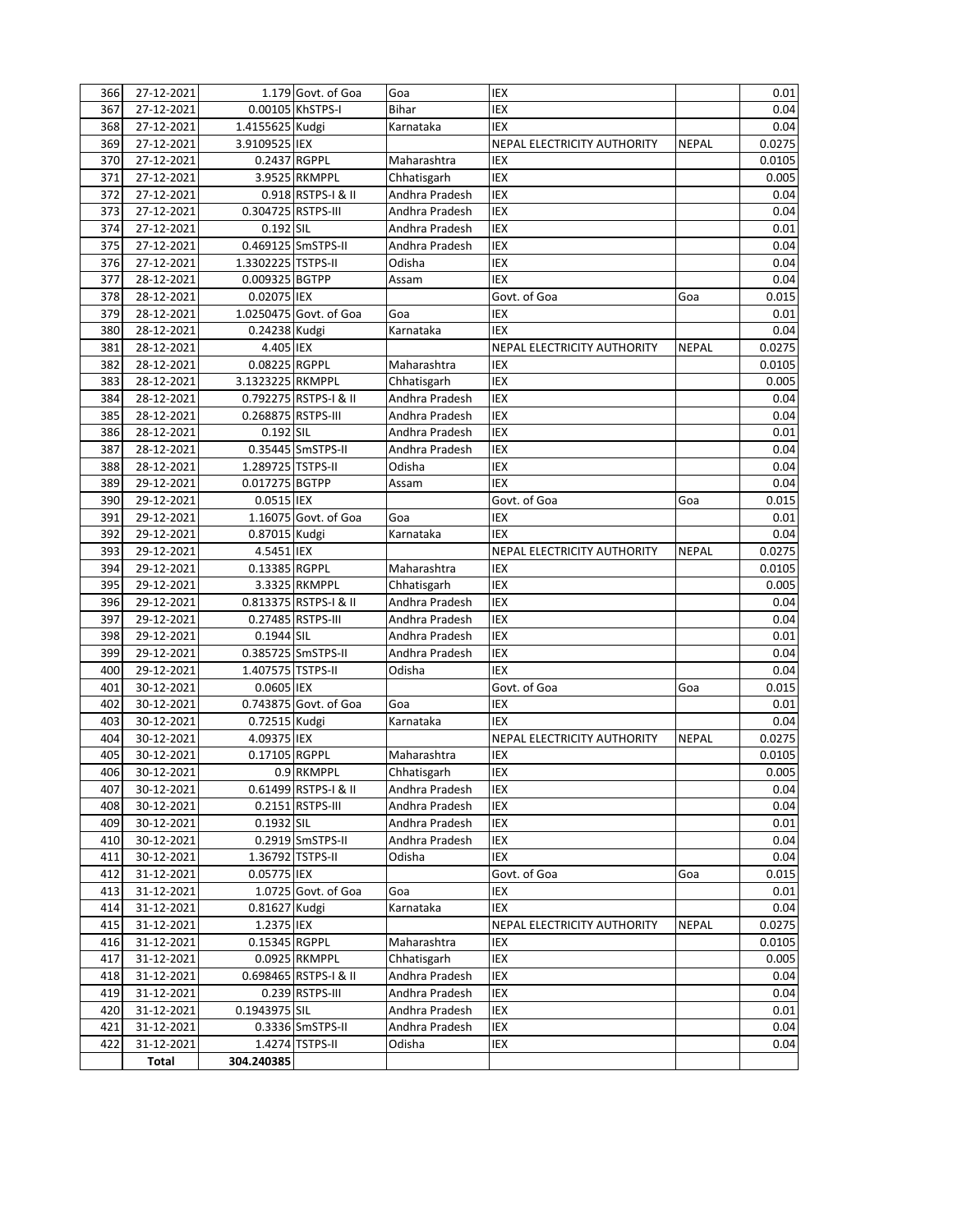Form TV-G Term Ahead Power Exchange Transactions of Electricity by Trading Licensees<br>Name of the Trading Licensee: NTPC VIDYUV VYAPAR NIGAM LIMITED<br>Licence Details (No & Date) : Category-I ; No.6/Trading/CERC Dated 23rd Ju

| montn:                   | vec-21                                              |                                    |                                 |                                  |                            |                                  |                      |                    |                      |                   |                             |                              |
|--------------------------|-----------------------------------------------------|------------------------------------|---------------------------------|----------------------------------|----------------------------|----------------------------------|----------------------|--------------------|----------------------|-------------------|-----------------------------|------------------------------|
| SI No                    | Period of<br>Power<br><b>Exchange</b><br>(IEX/PXIL) | <b>Period of Power</b><br>Delivery |                                 | <b>Time of Power</b><br>Delivery |                            | <b>Scheduled Volume</b><br>(MUs) | <b>Purchase form</b> |                    | Sold to              |                   | Transaction<br>Price(₹/KWh) | Trading<br>Margin(₹/KW<br>h) |
|                          |                                                     | <b>Start Date</b><br>(DD/MM/YYYY)  | <b>End Date</b><br>(DD/MM/YYYY) | <b>Start Time</b><br>(HH:MM)     | <b>End Time</b><br>(HH:MM) |                                  | Name of Seller       | State              | Name of Buyer        | State             |                             |                              |
| A                        |                                                     | <b>Intra-Day Contracts: NIL</b>    |                                 |                                  |                            |                                  |                      |                    |                      |                   |                             |                              |
| В                        | <b>AnyDay Contracts</b>                             |                                    |                                 |                                  |                            |                                  |                      |                    |                      |                   |                             |                              |
|                          |                                                     |                                    |                                 |                                  |                            |                                  |                      |                    |                      |                   |                             |                              |
|                          |                                                     |                                    |                                 |                                  |                            |                                  |                      |                    |                      |                   |                             |                              |
|                          |                                                     |                                    |                                 |                                  |                            |                                  |                      |                    |                      |                   |                             |                              |
|                          |                                                     |                                    |                                 |                                  |                            |                                  |                      |                    |                      |                   |                             |                              |
| c                        |                                                     | Day-Ahead Contingency Contracts    |                                 |                                  |                            |                                  |                      |                    |                      |                   |                             |                              |
| 1                        | <b>PXIL</b>                                         | 30-12-2021                         | 30-12-2021                      | 06:00                            | 10:00                      | 0.892000                         | <b>RKMPPL</b>        | <b>CHATTISGARH</b> | <b>VEDANTA LTD</b>   | <b>OSIDHA</b>     | 4.03                        | 0.005                        |
| $\overline{\mathbf{2}}$  | <b>PXIL</b>                                         | 30-12-2021                         | 30-12-2021                      | 16:00                            | 22:00                      | 1.338000                         | <b>RKMPPL</b>        | <b>CHATTISGARH</b> | <b>VEDANTA LTD</b>   | <b>OSIDHA</b>     | 4.02                        | 0.005                        |
|                          |                                                     |                                    |                                 |                                  |                            |                                  |                      |                    |                      |                   |                             |                              |
|                          |                                                     |                                    |                                 |                                  | <b>TOTAL</b>               | 2.2300000                        |                      |                    |                      |                   |                             |                              |
|                          |                                                     |                                    |                                 |                                  |                            |                                  |                      |                    |                      |                   |                             |                              |
| D                        | <b>Daily Contracts</b>                              |                                    |                                 |                                  |                            |                                  |                      |                    |                      |                   |                             |                              |
| 1                        | IEX                                                 | 01-12-2021                         | 05-12-2021                      | 00:00                            | 24:00                      | 24.0000000                       | <b>RKMPPL</b>        | <b>CHATTISGARH</b> | <b>TANGEDCO</b>      | <b>TAMIL NADU</b> | 3.100                       | 0.005                        |
| $\overline{\mathbf{2}}$  | IEX                                                 | 01-12-2021                         | 05-12-2021                      | 00:00                            | 24:00                      | 12.0000000                       | <b>RKMPPL</b>        | <b>CHATTISGARH</b> | <b>PSPCL</b>         | <b>PUNJAB</b>     | 3.100                       | 0.005                        |
| 3                        | <b>IEX</b>                                          | 06-12-2021                         | 12-12-2021                      | 00:00                            | 24:00                      | 33.6000000                       | <b>RKMPPL</b>        | <b>CHATTISGARH</b> | <b>PSPCL</b>         | <b>PUNJAB</b>     | 3.100                       | 0.005                        |
| 4                        | IEX                                                 | 09-12-2021                         | 12-12-2021                      | 00:00                            | 24:00                      | 9.6000000                        | <b>RKMPPL</b>        | <b>CHATTISGARH</b> | <b>PSPCL</b>         | <b>PUNJAB</b>     | 3.350                       | 0.005                        |
| 5                        | IEX                                                 | 06-12-2021                         | 06-12-2021                      | 00:00                            | 24:00                      | 2.4000000                        | <b>RKMPPL</b>        | <b>CHATTISGARH</b> | <b>PSPCL</b>         | <b>PUNJAB</b>     | 3.350                       | 0.005                        |
| 6                        | <b>IEX</b>                                          | 07-12-2021                         | 07-12-2021                      | 00:00                            | 24:00                      | 2.4000000                        | <b>RKMPPL</b>        | <b>CHATTISGARH</b> | <b>PSPCL</b>         | <b>PUNJAB</b>     | 3.350                       | 0.005                        |
| $\overline{\phantom{a}}$ | IEX                                                 | 08-12-2021                         | 08-12-2021                      | 00:00                            | 24:00                      | 2.4000000                        | <b>RKMPPL</b>        | <b>CHATTISGARH</b> | <b>PSPCL</b>         | <b>PUNJAB</b>     | 3.350                       | 0.005                        |
| 8                        | <b>IEX</b>                                          | 13-12-2021                         | 13-12-2021                      | 00:00                            | 24:00                      | 7.2000000                        | <b>RKMPPL</b>        | <b>CHATTISGARH</b> | <b>HPPC</b>          | <b>HARYANA</b>    | 3.400                       | 0.005                        |
| 9                        | <b>IEX</b>                                          | 14-12-2021                         | 19-12-2021                      | 00:00                            | 24:00                      | 43.2000000                       | <b>RKMPPL</b>        | <b>CHATTISGARH</b> | <b>HPPC</b>          | <b>HARYANA</b>    | 3.400                       | 0.005                        |
| 10                       | IEX                                                 | 20-12-2021                         | 26-12-2021                      | 00:00                            | 24:00                      | 16.8000000                       | <b>RKMPPL</b>        | <b>CHATTISGARH</b> | <b>TORRENT POWER</b> | <b>GUJARAT</b>    | 3.300                       | 0.005                        |
| 11                       | IEX                                                 | 20-12-2021                         | 26-12-2021                      | 00:00                            | 24:00                      | 8.4000000                        | <b>RKMPPL</b>        | <b>CHATTISGARH</b> | <b>TORRENT POWER</b> | <b>GUJARAT</b>    | 4.320                       | 0.005                        |
| 12                       | <b>IEX</b>                                          | 20-12-2021                         | 20-12-2021                      | 00:00                            | 24:00                      | 3.6000000                        | <b>RKMPPL</b>        | <b>CHATTISGARH</b> | <b>HPPC</b>          | <b>HARYANA</b>    | 3.240                       | 0.005                        |
| 13                       | IEX                                                 | 21-12-2021                         | 26-12-2021                      | 00:00                            | 24:00                      | 21.6000000                       | <b>RKMPPL</b>        | <b>CHATTISGARH</b> | <b>HPPC</b>          | <b>HARYANA</b>    | 3.240                       | 0.005                        |
| 14                       | IEX                                                 | 27-12-2021                         | 31-12-2021                      | 00:00                            | 24:00                      | 12.0000000                       | <b>RKMPPL</b>        | <b>CHATTISGARH</b> | <b>TORRENT POWER</b> | <b>GUJARAT</b>    | 3.300                       | 0.005                        |
| 15                       | IEX                                                 | 27-12-2021                         | 31-12-2021                      | 00:00                            | 24:00                      | 6.0000000                        | <b>RKMPPL</b>        | <b>CHATTISGARH</b> | <b>TORRENT POWER</b> | <b>GUJARAT</b>    | 3.300                       | 0.005                        |
| 16                       | IEX                                                 | 27-12-2021                         | 27-12-2021                      | 00:00                            | 24:00                      | 3.6000000                        | <b>RKMPPL</b>        | <b>CHATTISGARH</b> | <b>HPPC</b>          | <b>HARYANA</b>    | 3.150                       | 0.005                        |
| 17                       | IEX                                                 | 28-12-2021                         | 31-12-2021                      | 00:00                            | 24:00                      | 14.4000000                       | <b>RKMPPL</b>        | <b>CHATTISGARH</b> | <b>HPPC</b>          | <b>HARYANA</b>    | 3.150                       | 0.005                        |
| 18                       | <b>IEX</b>                                          | 31-12-2021                         | 31-12-2021                      | 00:00                            | 24:00                      | 3.6000000                        | <b>RKMPPL</b>        | <b>CHATTISGARH</b> | <b>PSPCL</b>         | <b>PUNJAB</b>     | 3.100                       | 0.005                        |
| 19                       | <b>PXIL</b>                                         | 31-12-2021                         | 31-12-2021                      | 00:00                            | 24:00                      | 3.6000000                        | <b>RKMPPL</b>        | <b>CHATTISGARH</b> | <b>PSPCL</b>         | <b>PUNJAB</b>     | 3.100                       | 0.005                        |
|                          |                                                     |                                    |                                 |                                  |                            |                                  |                      |                    |                      |                   |                             |                              |
|                          |                                                     |                                    |                                 |                                  | Total                      | 230.4000000                      |                      |                    |                      |                   |                             |                              |
| Е                        | <b>Weekly Contracts</b>                             |                                    |                                 |                                  |                            |                                  |                      |                    |                      |                   |                             |                              |
|                          |                                                     |                                    |                                 |                                  |                            |                                  |                      |                    |                      |                   |                             |                              |
|                          |                                                     |                                    |                                 |                                  |                            |                                  |                      |                    |                      |                   |                             |                              |
|                          |                                                     |                                    |                                 |                                  |                            |                                  |                      |                    |                      |                   |                             |                              |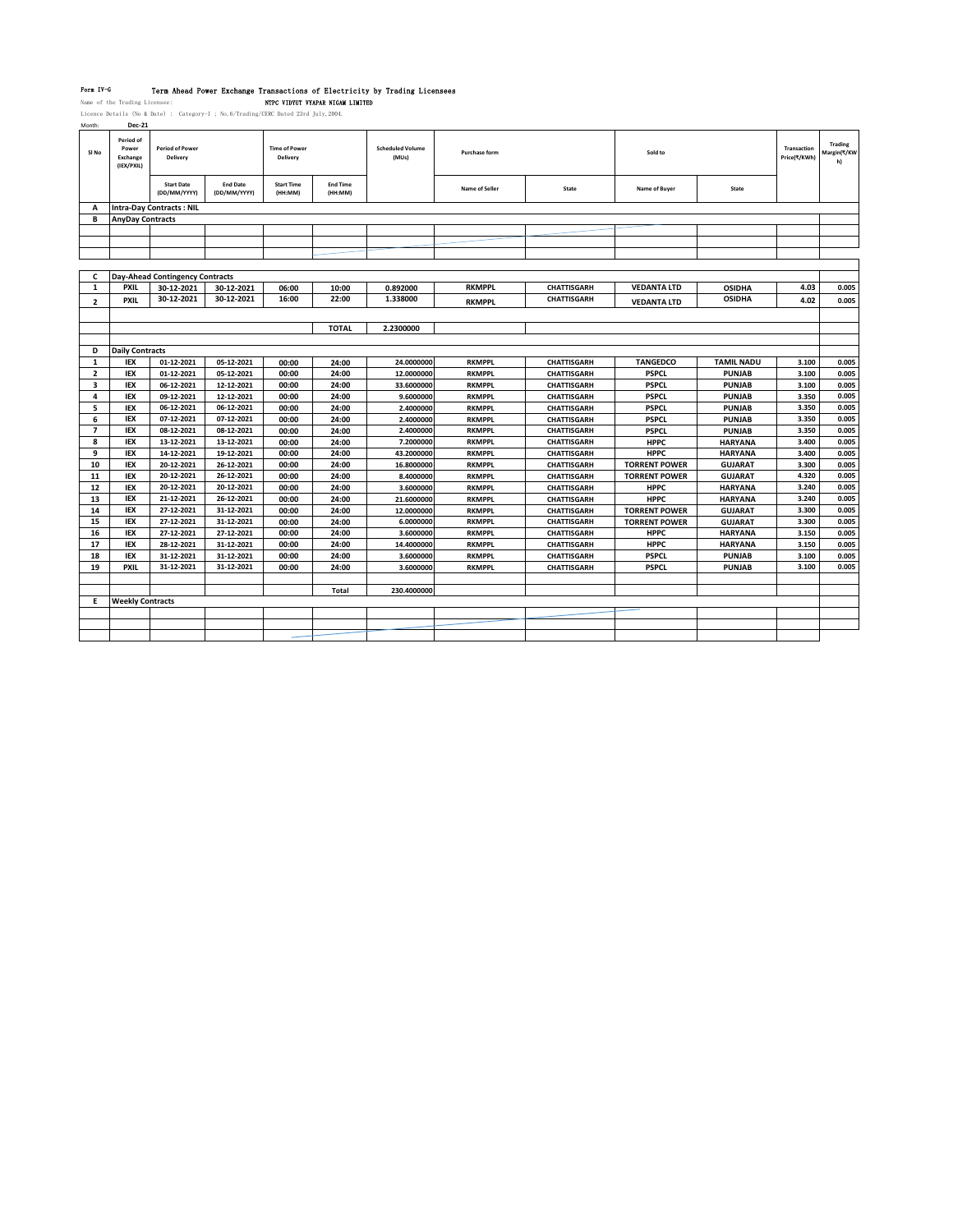| Form IV-H            | Renewable Energy Certificates (REC) Trading on Power Exchange by Trading Licensees   |                                                                           |                              |                  |                                            |                                  |  |  |  |  |  |  |
|----------------------|--------------------------------------------------------------------------------------|---------------------------------------------------------------------------|------------------------------|------------------|--------------------------------------------|----------------------------------|--|--|--|--|--|--|
|                      | Name of the Tradin NTPC VIDYUT VYAPAR NIGAM LIMITED                                  |                                                                           |                              |                  |                                            |                                  |  |  |  |  |  |  |
|                      | Licence Details (No & Date) : Category-I ; No. 6/Trading/CERC Dated 23rd July, 2004. |                                                                           |                              |                  |                                            |                                  |  |  |  |  |  |  |
| Date of Trading:     | <b>Dec-21</b>                                                                        |                                                                           |                              |                  |                                            |                                  |  |  |  |  |  |  |
| Sr. No.              | Name of REC Client                                                                   | <b>Client Type</b><br>(Renewable)<br>generator/<br>Obligated<br>Entities) | Name of<br>Power<br>Exchange | Volume<br>(RECs) | <b>Market Clearing</b><br>Price<br>(₹/REC) | <b>Trading Margin</b><br>(₹/KWh) |  |  |  |  |  |  |
| <b>NON SOLAR REC</b> |                                                                                      |                                                                           |                              |                  |                                            |                                  |  |  |  |  |  |  |
| 1                    | <b>VCIL</b>                                                                          | Obligated                                                                 | IEX                          | 8775             | 1000                                       | 0.0046                           |  |  |  |  |  |  |
|                      |                                                                                      |                                                                           | <b>TOTAL</b>                 | 8,775.00         |                                            |                                  |  |  |  |  |  |  |
|                      |                                                                                      |                                                                           |                              |                  |                                            |                                  |  |  |  |  |  |  |
| <b>SOLAR REC</b>     |                                                                                      |                                                                           |                              |                  |                                            |                                  |  |  |  |  |  |  |
| 1                    | <b>NEEPCO</b>                                                                        | Obligated                                                                 | IEX                          | 6761             | 2211                                       | 0.0099                           |  |  |  |  |  |  |
|                      |                                                                                      |                                                                           | <b>TOTAL</b>                 | 6,761.00         |                                            |                                  |  |  |  |  |  |  |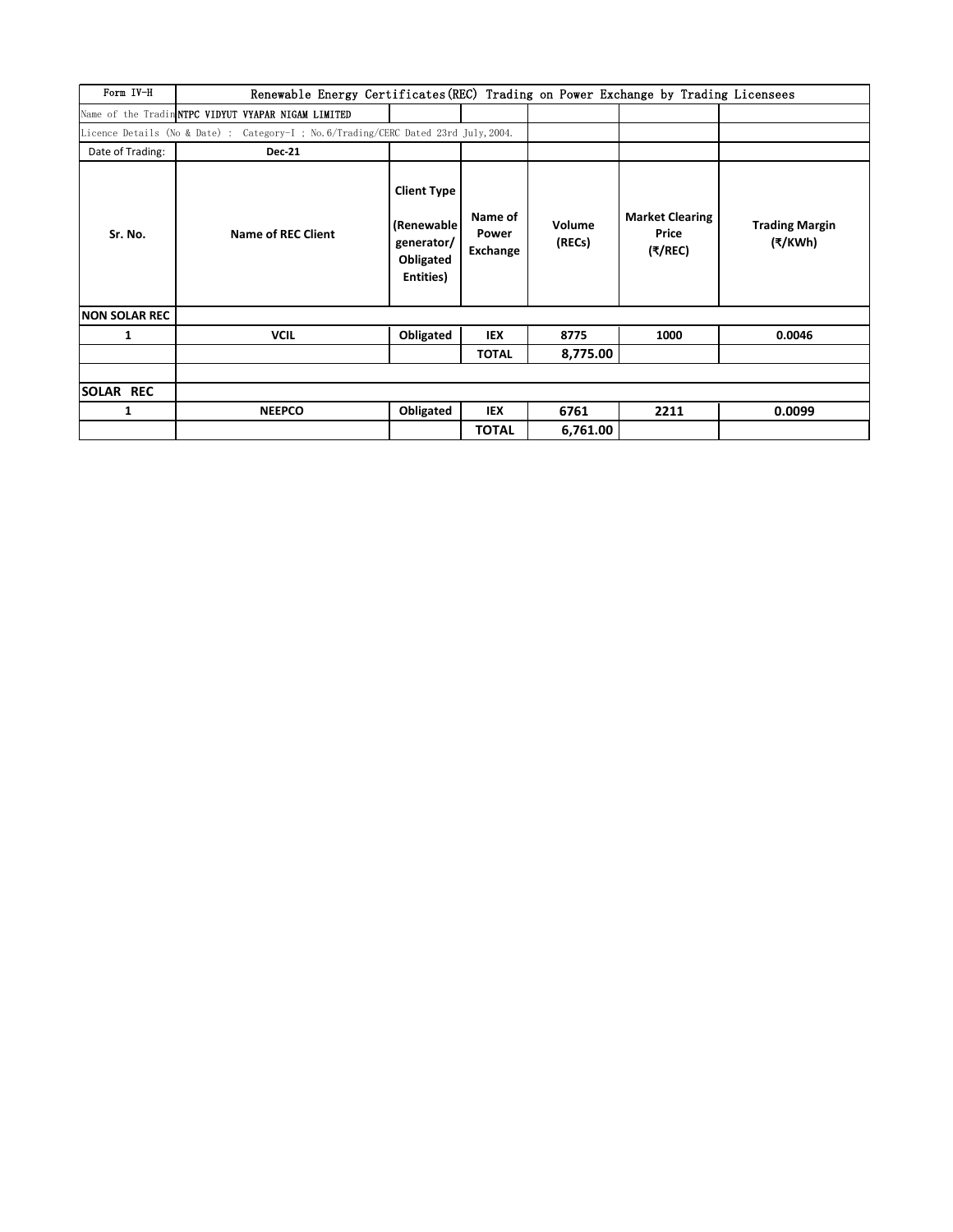# Form IV-I Open Position of Inter-State Electricity Contracts by Trading Licensees Name of the Trading Licensee: NTPC VIDYUT VYAPAR NIGAM LIMITED

Licence Details (No & Date) : Category-I ; No.6/Trading/CERC Dated 23rd July,2004.

| Month:                | <b>Dec-21</b>                               |                                                                |                                        |                           |
|-----------------------|---------------------------------------------|----------------------------------------------------------------|----------------------------------------|---------------------------|
| Long                  | Position of Trader (Purchased but not sold) |                                                                |                                        |                           |
| Sr.No                 | Date of Contract<br>(DD/MM/YYYY)            | <b>Uncontracted tenure (Open</b><br>Position) in Days / Months | <b>Uncontracted Volume (Mus) Price</b> | Purchase<br>$($ /kwh)*    |
| 1                     |                                             |                                                                |                                        |                           |
| $\overline{2}$        |                                             |                                                                |                                        |                           |
| 3                     |                                             |                                                                |                                        |                           |
| 4                     |                                             |                                                                |                                        |                           |
| <b>Short Position</b> | of Trader (Sale but not purchased)          |                                                                |                                        |                           |
| Sr.No                 | <b>Date of Contract</b><br>(DD/MM/YYYY)     | Uncontracted tenure (Open<br>Position) in Days / Months        | <b>Uncontracted Volume (Mus) Price</b> | Purchase<br>$\int$ /kwh)* |
| 1                     |                                             |                                                                |                                        |                           |
| 2                     |                                             |                                                                |                                        |                           |
| 3                     |                                             |                                                                |                                        |                           |
| 4                     |                                             |                                                                |                                        |                           |

\* Price has to be reported separately for each contract.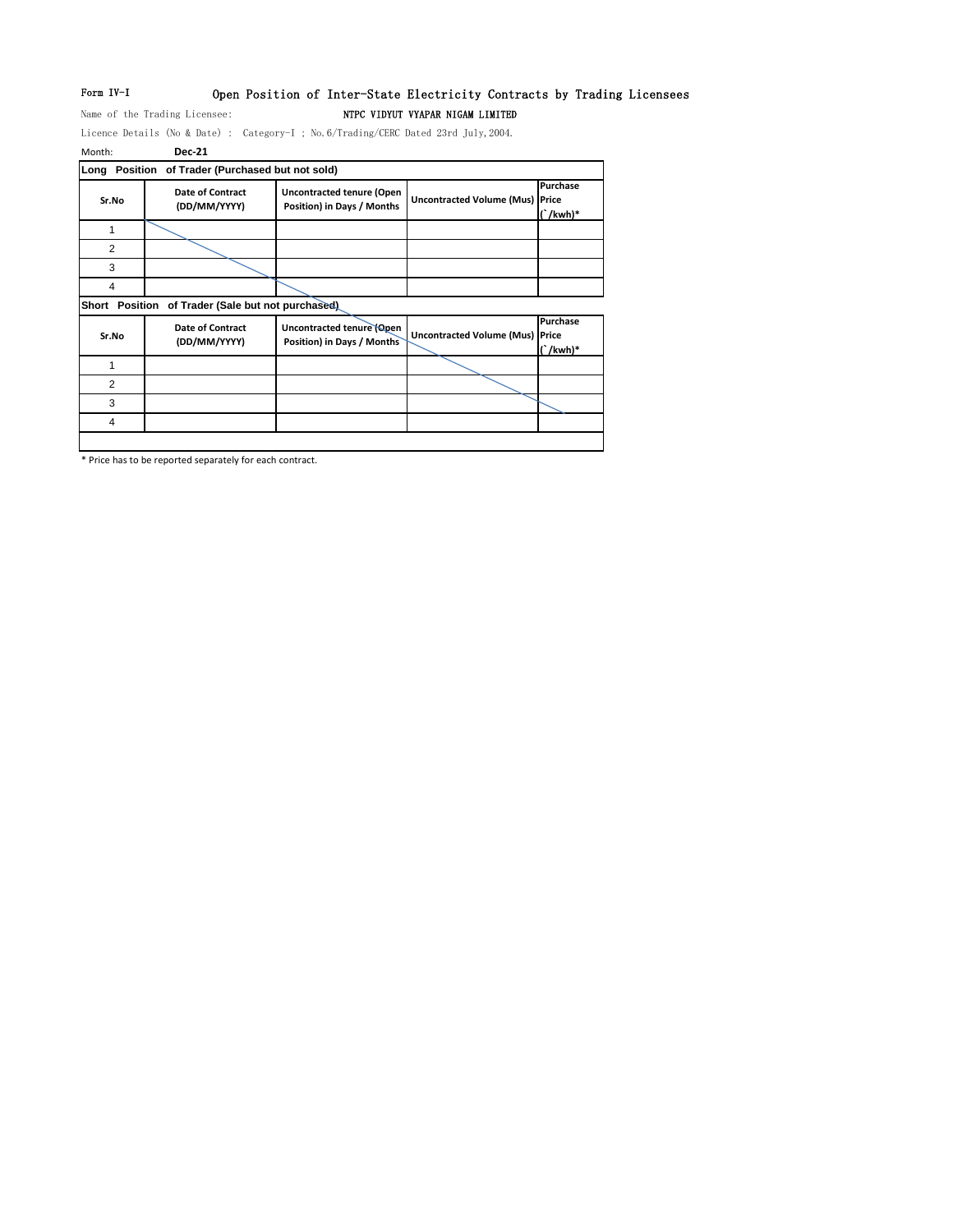# **Form IV K**

**Electricity transacted by Trading Licensees in Real Time Market on Power Exchanges**

|                | Name of the Trading Licensee: | NTPC VIDYUT VYAPAR NIGAM LIMITED          |                                                                                      |                               |                              |              |                |
|----------------|-------------------------------|-------------------------------------------|--------------------------------------------------------------------------------------|-------------------------------|------------------------------|--------------|----------------|
|                |                               |                                           | Licence Details (No & Date) : Category-I ; No. 6/Trading/CERC Dated 23rd July, 2004. |                               |                              |              |                |
| Month:         |                               | <b>Dec-21</b>                             |                                                                                      |                               |                              |              |                |
| SI No.         | Date of Delivery              | <b>Scheduled</b><br><b>Quantum in Mus</b> | Name of Seller/Name of<br><b>Exchange</b>                                            | State                         | Name of<br>Buyer/Na<br>me of | <b>State</b> | <b>Remarks</b> |
| $\mathbf{1}$   | 01-12-2021                    | 0.022775 Barh-I                           |                                                                                      | <b>Bihar</b>                  | <b>IEX</b>                   |              | 0.04           |
| $\overline{2}$ | 01-12-2021                    | 0.96468 BGTPP                             |                                                                                      | Assam                         | IEX                          |              | 0.04           |
| 3              | 01-12-2021                    |                                           | 0.0679 GADARWAR                                                                      | Madhya Pradesh                | IEX                          |              | 0.04           |
| 4              | 01-12-2021                    |                                           | 2.14175 KAMENG HEP                                                                   | ARUNACHAL PRADESH             | IEX                          |              | 0.0099         |
| 5              | 01-12-2021                    |                                           | 0.15385 KHARGONE                                                                     | Madhya Pradesh                | <b>IEX</b>                   |              | 0.04           |
| 6              | 01-12-2021                    | 0.48681 NPGCL                             |                                                                                      | <b>Bihar</b>                  | IEX                          |              | 0.03           |
| 7              | 01-12-2021                    | 0.01975 RGPPL                             |                                                                                      | Maharashtra                   | IEX                          |              | 0.0105         |
| 8              | 01-12-2021                    | 0.0105 RGPPL                              |                                                                                      | Maharashtra                   | IEX                          |              | 0.0105         |
| 9              | 01-12-2021                    |                                           | 2.038755 RSTPS-I & II                                                                | Andhra Pradesh                | IEX                          |              | 0.04           |
| 10             | 01-12-2021                    | 0.590875 RSTPS-III                        |                                                                                      | Andhra Pradesh                | IEX                          |              | 0.04           |
| 11             | 01-12-2021                    | 0.64485 Solapur                           |                                                                                      | Maharashtra                   | <b>IEX</b>                   |              | 0.04           |
| 12             | 01-12-2021                    | 2.08875 TSECL                             |                                                                                      | Tripura                       | <b>IEX</b>                   |              | 0.0073         |
| 13             | 02-12-2021                    | 0.00425 AGTPP                             |                                                                                      | Tripura                       | IEX                          |              | 0.0099         |
| 14             | 02-12-2021                    | 0.447145 BGTPP                            |                                                                                      | Assam                         | IEX                          |              | 0.04           |
| 15             | 02-12-2021                    |                                           | $0.657725$ GADARWAR                                                                  | Madhya Pradesh                | IEX                          |              | 0.04           |
| 16             | 02-12-2021                    |                                           | 2.15925 KAMENG HEP                                                                   | ARUNACHAL PRADESH             | IEX                          |              | 0.0099         |
| 17             | 02-12-2021                    |                                           | 1.43803 KHARGONE                                                                     | Madhya Pradesh                | IEX                          |              | 0.04           |
| 18             | 02-12-2021                    | 0.2848425 NPGCL                           |                                                                                      | <b>Bihar</b>                  | <b>IEX</b>                   |              | 0.03           |
| 19             | 02-12-2021                    |                                           | 0.5696925 RSTPS-I & II                                                               | Andhra Pradesh                | IEX                          |              | 0.04           |
| 20             | 02-12-2021                    |                                           | 0.2298 RSTPS-III                                                                     | Andhra Pradesh                | IEX                          |              | 0.04           |
| 21             | 02-12-2021                    | 1.049645 Solapur                          |                                                                                      | Maharashtra                   | IEX                          |              | 0.04           |
| 22             | 02-12-2021                    |                                           | 2.905 TSECL                                                                          | Tripura                       | IEX                          |              | 0.0073         |
| 23             | 03-12-2021                    | 0.8925425 BGTPP                           |                                                                                      | Assam                         | IEX                          |              | 0.04           |
| 24             | 03-12-2021                    |                                           | $0.428135$ GADARWAR                                                                  | Madhya Pradesh                | <b>IEX</b>                   |              | 0.04           |
| 25             | 03-12-2021                    | 0.1346775 IEX                             |                                                                                      |                               | Goa-SR                       | Goa          | 0.015          |
| 26             | 03-12-2021                    |                                           | 2.3375 KAMENG HEP                                                                    | ARUNACHAL PRADESH             | IEX                          |              | 0.0099         |
| 27             | 03-12-2021                    |                                           | 0.975355 KHARGONE                                                                    | Madhya Pradesh                | IEX                          |              | 0.04           |
| 28             | 03-12-2021                    |                                           | 0.3078 NPGCL                                                                         | <b>Bihar</b>                  | IEX                          |              | 0.03           |
| 29             | 03-12-2021                    |                                           | 0.0035 RGPPL                                                                         | Maharashtra                   | IEX                          |              | 0.0105         |
| 30             | 03-12-2021                    |                                           | 0.0625 RKMPPL                                                                        | Chhatisgarh                   | IEX                          |              | 0.005          |
| 31<br>32       | 03-12-2021                    |                                           | 0.345625 RSTPS-I & II                                                                | Andhra Pradesh                | IEX<br>IEX                   |              | 0.04           |
| 33             | 03-12-2021                    | 0.146405 RSTPS-III<br>0.941675 Solapur    |                                                                                      | Andhra Pradesh<br>Maharashtra | IEX                          |              | 0.04<br>0.04   |
| 34             | 03-12-2021<br>03-12-2021      | 2.97125 TSECL                             |                                                                                      | Tripura                       | IEX                          |              | 0.0073         |
| 35             | 04-12-2021                    |                                           | 0.02 AGTPP                                                                           | Tripura                       | IEX                          |              | 0.0099         |
| 36             | 04-12-2021                    | 0.5214775 Barh-I                          |                                                                                      | <b>Bihar</b>                  | IEX                          |              | 0.04           |
| 37             | 04-12-2021                    | 0.85857 BGTPP                             |                                                                                      | Assam                         | IEX                          |              | 0.04           |
| 38             | 04-12-2021                    |                                           | 0.14625 GADARWAR                                                                     | Madhya Pradesh                | IEX                          |              | 0.04           |
| 39             | 04-12-2021                    | 0.01 IEX                                  |                                                                                      |                               | Goa-SR                       | Goa          | 0.015          |
| 40             | 04-12-2021                    |                                           | 2.323175 KAMENG HEP                                                                  | ARUNACHAL PRADESH             | IEX                          |              | 0.0099         |
| 41             | 04-12-2021                    |                                           | 0.56155 KHARGONE                                                                     | Madhya Pradesh                | IEX                          |              | 0.04           |
| 42             | 04-12-2021                    | 0.483645 NPGCL                            |                                                                                      | Bihar                         | IEX                          |              | 0.03           |
| 43             | 04-12-2021                    |                                           | 0.0035 RGPPL                                                                         | Maharashtra                   | IEX                          |              | 0.0105         |
| 44             | 04-12-2021                    |                                           | 0.045 RKMPPL                                                                         | Chhatisgarh                   | IEX                          |              | 0.005          |
| 45             | 04-12-2021                    |                                           | 0.3033025 RSTPS-I & II                                                               | Andhra Pradesh                | IEX                          |              | 0.04           |
| 46             | 04-12-2021                    |                                           | 0.19592 RSTPS-III                                                                    | Andhra Pradesh                | IEX                          |              | 0.04           |
| 47             | 04-12-2021                    | 0.2833475 Solapur                         |                                                                                      | Maharashtra                   | IEX                          |              | 0.04           |
| 48             | 04-12-2021                    | 2.1025 TSECL                              |                                                                                      | Tripura                       | IEX                          |              | 0.0073         |
| 49             | 05-12-2021                    | 0.034775 AGBPP                            |                                                                                      | ASSAM                         | IEX                          |              | 0.0099         |
| 50             | 05-12-2021                    | 0.00416 Barh-I                            |                                                                                      | Bihar                         | IEX                          |              | 0.04           |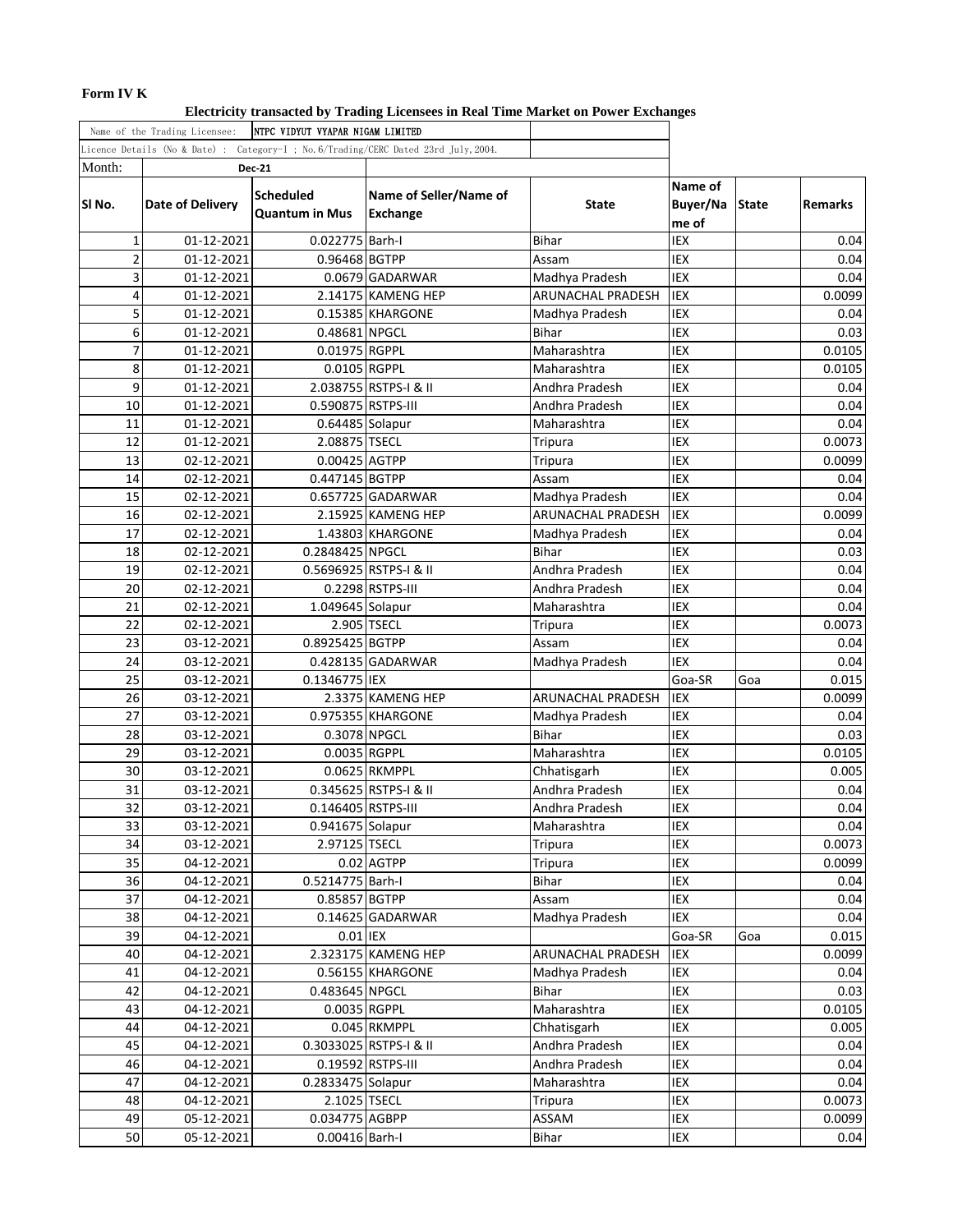| 52<br>IEX<br>Madhya Pradesh<br>05-12-2021<br>0.1808675 GADARWAR<br>IEX<br>53<br>05-12-2021<br>2.14675 KAMENG HEP<br>ARUNACHAL PRADESH<br>IEX<br>54<br>05-12-2021<br>0.1399 KHARGONE<br>Madhya Pradesh<br><b>IEX</b><br>55<br>05-12-2021<br>0.436525 NPGCL<br><b>Bihar</b><br>IEX<br>05-12-2021<br>1.16874 RKMPPL<br>Chhatisgarh<br>56<br>IEX<br>57<br>05-12-2021<br>0.26197 RSTPS-I & II<br>Andhra Pradesh<br>58<br>IEX<br>05-12-2021<br>0.1107975 RSTPS-III<br>Andhra Pradesh<br>IEX<br>59<br>05-12-2021<br>0.0956 Solapur<br>Maharashtra<br>IEX<br>60<br>$2.13$ TSECL<br>05-12-2021<br><b>Tripura</b><br>0.061395 Barh-I<br>IEX<br>61<br>06-12-2021<br><b>Bihar</b><br>IEX<br>0.23752 Barh-II<br><b>Bihar</b><br>62<br>06-12-2021 | 0.04<br>0.0099<br>0.04<br>0.03<br>0.005<br>0.04<br>0.04<br>0.04<br>0.0073<br>0.04<br>0.04<br>0.04<br>0.04<br>0.0099<br>0.04 |
|-------------------------------------------------------------------------------------------------------------------------------------------------------------------------------------------------------------------------------------------------------------------------------------------------------------------------------------------------------------------------------------------------------------------------------------------------------------------------------------------------------------------------------------------------------------------------------------------------------------------------------------------------------------------------------------------------------------------------------------|-----------------------------------------------------------------------------------------------------------------------------|
|                                                                                                                                                                                                                                                                                                                                                                                                                                                                                                                                                                                                                                                                                                                                     |                                                                                                                             |
|                                                                                                                                                                                                                                                                                                                                                                                                                                                                                                                                                                                                                                                                                                                                     |                                                                                                                             |
|                                                                                                                                                                                                                                                                                                                                                                                                                                                                                                                                                                                                                                                                                                                                     |                                                                                                                             |
|                                                                                                                                                                                                                                                                                                                                                                                                                                                                                                                                                                                                                                                                                                                                     |                                                                                                                             |
|                                                                                                                                                                                                                                                                                                                                                                                                                                                                                                                                                                                                                                                                                                                                     |                                                                                                                             |
|                                                                                                                                                                                                                                                                                                                                                                                                                                                                                                                                                                                                                                                                                                                                     |                                                                                                                             |
|                                                                                                                                                                                                                                                                                                                                                                                                                                                                                                                                                                                                                                                                                                                                     |                                                                                                                             |
|                                                                                                                                                                                                                                                                                                                                                                                                                                                                                                                                                                                                                                                                                                                                     |                                                                                                                             |
|                                                                                                                                                                                                                                                                                                                                                                                                                                                                                                                                                                                                                                                                                                                                     |                                                                                                                             |
|                                                                                                                                                                                                                                                                                                                                                                                                                                                                                                                                                                                                                                                                                                                                     |                                                                                                                             |
|                                                                                                                                                                                                                                                                                                                                                                                                                                                                                                                                                                                                                                                                                                                                     |                                                                                                                             |
| IEX<br>63<br>0.2739675 BGTPP<br>06-12-2021<br>Assam                                                                                                                                                                                                                                                                                                                                                                                                                                                                                                                                                                                                                                                                                 |                                                                                                                             |
| <b>IEX</b><br>64<br>0.093935 GADARWAR<br>06-12-2021<br>Madhya Pradesh                                                                                                                                                                                                                                                                                                                                                                                                                                                                                                                                                                                                                                                               |                                                                                                                             |
| 06-12-2021<br>2.113 KAMENG HEP<br>ARUNACHAL PRADESH<br>IEX<br>65                                                                                                                                                                                                                                                                                                                                                                                                                                                                                                                                                                                                                                                                    |                                                                                                                             |
| IEX<br>06-12-2021<br>0.610215 KHARGONE<br>66<br>Madhya Pradesh                                                                                                                                                                                                                                                                                                                                                                                                                                                                                                                                                                                                                                                                      |                                                                                                                             |
| IEX<br>67<br>06-12-2021<br>0.307375 NPGCL<br><b>Bihar</b>                                                                                                                                                                                                                                                                                                                                                                                                                                                                                                                                                                                                                                                                           | 0.03                                                                                                                        |
| IEX<br>06-12-2021<br>2.7339875 RKMPPL<br>68<br>Chhatisgarh                                                                                                                                                                                                                                                                                                                                                                                                                                                                                                                                                                                                                                                                          | 0.005                                                                                                                       |
| 0.6650725 RSTPS-I & II<br>Andhra Pradesh<br>IEX<br>69<br>06-12-2021                                                                                                                                                                                                                                                                                                                                                                                                                                                                                                                                                                                                                                                                 | 0.04                                                                                                                        |
| 70<br>Andhra Pradesh<br>IEX<br>06-12-2021<br>0.266975 RSTPS-III                                                                                                                                                                                                                                                                                                                                                                                                                                                                                                                                                                                                                                                                     | 0.04                                                                                                                        |
| 71<br>IEX<br>06-12-2021<br>0.530935 Solapur<br>Maharashtra                                                                                                                                                                                                                                                                                                                                                                                                                                                                                                                                                                                                                                                                          | 0.04                                                                                                                        |
| 72<br>IEX<br>3.02375 TSECL<br>06-12-2021<br><b>Tripura</b>                                                                                                                                                                                                                                                                                                                                                                                                                                                                                                                                                                                                                                                                          | 0.0073                                                                                                                      |
| 73<br>IEX<br>0.01555 Barh-I<br><b>Bihar</b><br>07-12-2021                                                                                                                                                                                                                                                                                                                                                                                                                                                                                                                                                                                                                                                                           | 0.04                                                                                                                        |
| 74<br>IEX<br>0.1945975 Barh-II<br><b>Bihar</b><br>07-12-2021                                                                                                                                                                                                                                                                                                                                                                                                                                                                                                                                                                                                                                                                        | 0.04                                                                                                                        |
| <b>IEX</b><br>75<br>0.3628825 BGTPP<br>07-12-2021<br>Assam                                                                                                                                                                                                                                                                                                                                                                                                                                                                                                                                                                                                                                                                          | 0.04                                                                                                                        |
| 76<br>IEX<br>07-12-2021<br>0.08025 GADARWAR<br>Madhya Pradesh                                                                                                                                                                                                                                                                                                                                                                                                                                                                                                                                                                                                                                                                       | 0.04                                                                                                                        |
| 77<br>2.05625 KAMENG HEP<br>IEX<br>07-12-2021<br>ARUNACHAL PRADESH                                                                                                                                                                                                                                                                                                                                                                                                                                                                                                                                                                                                                                                                  | 0.0099                                                                                                                      |
| IEX<br>78<br>0.336195 KHARGONE<br>07-12-2021<br>Madhya Pradesh                                                                                                                                                                                                                                                                                                                                                                                                                                                                                                                                                                                                                                                                      | 0.04                                                                                                                        |
| IEX<br>79<br>07-12-2021<br>0.153 Kudgi<br>Karnataka                                                                                                                                                                                                                                                                                                                                                                                                                                                                                                                                                                                                                                                                                 | 0.04                                                                                                                        |
| <b>IEX</b><br>0.3277675 NPGCL<br>80<br>07-12-2021<br><b>Bihar</b>                                                                                                                                                                                                                                                                                                                                                                                                                                                                                                                                                                                                                                                                   | 0.03                                                                                                                        |
| 0.77315 RKMPPL<br>IEX<br>81<br>07-12-2021<br>Chhatisgarh                                                                                                                                                                                                                                                                                                                                                                                                                                                                                                                                                                                                                                                                            | 0.005                                                                                                                       |
| IEX<br>82<br>07-12-2021<br>0.480215 RSTPS-I & II<br>Andhra Pradesh                                                                                                                                                                                                                                                                                                                                                                                                                                                                                                                                                                                                                                                                  | 0.04                                                                                                                        |
| 0.352675 RSTPS-III<br>IEX<br>83<br>07-12-2021<br>Andhra Pradesh                                                                                                                                                                                                                                                                                                                                                                                                                                                                                                                                                                                                                                                                     | 0.04                                                                                                                        |
| 0.1446525 Solapur<br>IEX<br>84<br>07-12-2021<br>Maharashtra                                                                                                                                                                                                                                                                                                                                                                                                                                                                                                                                                                                                                                                                         | 0.04                                                                                                                        |
| 85<br>2.5 TSECL<br>IEX<br>07-12-2021<br><b>Tripura</b>                                                                                                                                                                                                                                                                                                                                                                                                                                                                                                                                                                                                                                                                              | 0.0073                                                                                                                      |
| 0.056175 Barh-I<br>IEX<br>86<br>08-12-2021<br><b>Bihar</b>                                                                                                                                                                                                                                                                                                                                                                                                                                                                                                                                                                                                                                                                          | 0.04                                                                                                                        |
| 0.3591325 Barh-II<br><b>Bihar</b><br>IEX<br>87<br>08-12-2021                                                                                                                                                                                                                                                                                                                                                                                                                                                                                                                                                                                                                                                                        | 0.04                                                                                                                        |
| 0.5445575 BGTPP<br>IEX<br>88<br>08-12-2021<br>Assam                                                                                                                                                                                                                                                                                                                                                                                                                                                                                                                                                                                                                                                                                 | 0.04                                                                                                                        |
| IEX<br>89<br>08-12-2021<br>0.2375 GADARWAR<br>Madhya Pradesh                                                                                                                                                                                                                                                                                                                                                                                                                                                                                                                                                                                                                                                                        | 0.04                                                                                                                        |
| 90<br>IEX<br>08-12-2021<br>2.08925 KAMENG HEP<br><b>ARUNACHAL PRADESH</b>                                                                                                                                                                                                                                                                                                                                                                                                                                                                                                                                                                                                                                                           | 0.0099                                                                                                                      |
| IEX<br>91<br>08-12-2021<br>0.39474 KHARGONE<br>Madhya Pradesh                                                                                                                                                                                                                                                                                                                                                                                                                                                                                                                                                                                                                                                                       | 0.04                                                                                                                        |
| IEX<br>92<br>08-12-2021<br>0.389105 Kudgi<br>Karnataka                                                                                                                                                                                                                                                                                                                                                                                                                                                                                                                                                                                                                                                                              | 0.04                                                                                                                        |
| IEX<br>93<br>08-12-2021<br>0.34155 NPGCL<br><b>Bihar</b>                                                                                                                                                                                                                                                                                                                                                                                                                                                                                                                                                                                                                                                                            | 0.03                                                                                                                        |
| 08-12-2021<br>0.012985 RGPPL<br>Maharashtra<br>IEX<br>94                                                                                                                                                                                                                                                                                                                                                                                                                                                                                                                                                                                                                                                                            | 0.0105                                                                                                                      |
| 95<br>0.0162525 RGPPL<br>Maharashtra<br>IEX<br>08-12-2021                                                                                                                                                                                                                                                                                                                                                                                                                                                                                                                                                                                                                                                                           | 0.0105                                                                                                                      |
| 96<br>2.09321 RKMPPL<br>IEX<br>08-12-2021<br>Chhatisgarh                                                                                                                                                                                                                                                                                                                                                                                                                                                                                                                                                                                                                                                                            | 0.005                                                                                                                       |
| 97<br>0.8859925 RSTPS-I & II<br>Andhra Pradesh<br>IEX<br>08-12-2021                                                                                                                                                                                                                                                                                                                                                                                                                                                                                                                                                                                                                                                                 | 0.04                                                                                                                        |
| 98<br>0.354675 RSTPS-III<br>Andhra Pradesh<br>IEX<br>08-12-2021                                                                                                                                                                                                                                                                                                                                                                                                                                                                                                                                                                                                                                                                     | 0.04                                                                                                                        |
| 99<br>0.8933075 Solapur<br>IEX<br>08-12-2021<br>Maharashtra                                                                                                                                                                                                                                                                                                                                                                                                                                                                                                                                                                                                                                                                         | 0.04                                                                                                                        |
| IEX<br>100<br>1.66 TSECL<br>08-12-2021<br><b>Tripura</b>                                                                                                                                                                                                                                                                                                                                                                                                                                                                                                                                                                                                                                                                            | 0.0073                                                                                                                      |
| IEX<br>101<br>09-12-2021<br>0.1391 Barh-I<br><b>Bihar</b>                                                                                                                                                                                                                                                                                                                                                                                                                                                                                                                                                                                                                                                                           | 0.04                                                                                                                        |
| IEX<br>102<br>09-12-2021<br>0.2059975 Barh-II<br>Bihar                                                                                                                                                                                                                                                                                                                                                                                                                                                                                                                                                                                                                                                                              | 0.04                                                                                                                        |
| IEX<br>103<br>09-12-2021<br>0.843975 BGTPP<br>Assam                                                                                                                                                                                                                                                                                                                                                                                                                                                                                                                                                                                                                                                                                 | 0.04                                                                                                                        |
| IEX<br>104<br>09-12-2021<br>0.13255 GADARWAR<br>Madhya Pradesh                                                                                                                                                                                                                                                                                                                                                                                                                                                                                                                                                                                                                                                                      | 0.04                                                                                                                        |
| IEX<br>105<br>09-12-2021<br>2.1155 KAMENG HEP<br>ARUNACHAL PRADESH                                                                                                                                                                                                                                                                                                                                                                                                                                                                                                                                                                                                                                                                  | 0.0099                                                                                                                      |
| IEX<br>106<br>09-12-2021<br>0.04175 KHARGONE<br>Madhya Pradesh                                                                                                                                                                                                                                                                                                                                                                                                                                                                                                                                                                                                                                                                      | 0.04                                                                                                                        |
| 09-12-2021<br>IEX<br>107<br>0.529675 Kudgi<br>Karnataka                                                                                                                                                                                                                                                                                                                                                                                                                                                                                                                                                                                                                                                                             | 0.04                                                                                                                        |
| 0.364875 NPGCL<br>108<br>09-12-2021<br>Bihar<br>IEX                                                                                                                                                                                                                                                                                                                                                                                                                                                                                                                                                                                                                                                                                 | 0.03                                                                                                                        |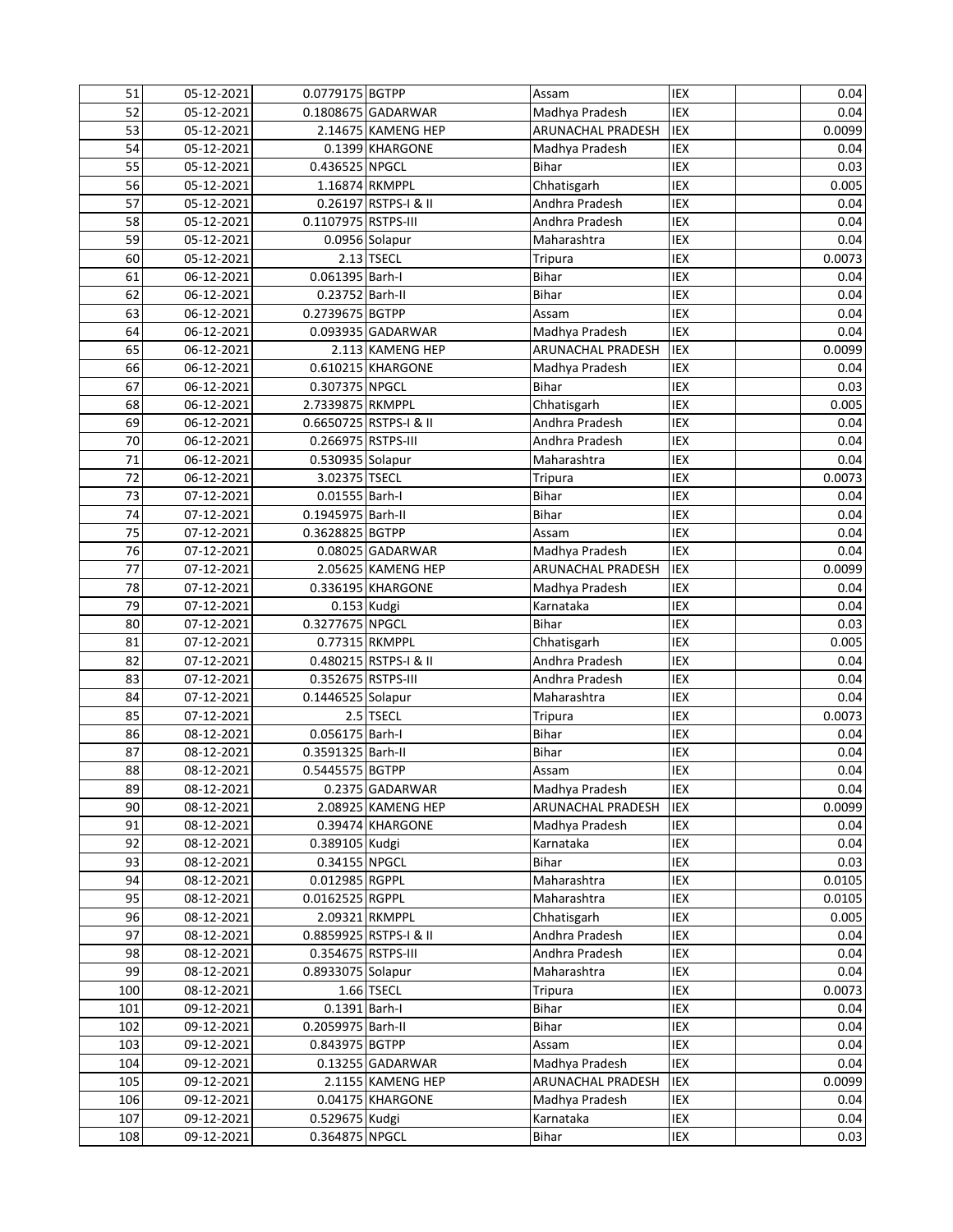| 109        | 09-12-2021               | 0.00395 RGPPL       |                              | Maharashtra       | IEX             |     | 0.0105          |
|------------|--------------------------|---------------------|------------------------------|-------------------|-----------------|-----|-----------------|
| 110        | 09-12-2021               | $0.01225$ RGPPL     |                              | Maharashtra       | IEX             |     | 0.0105          |
| 111        | 09-12-2021               | 1.34457 RKMPPL      |                              | Chhatisgarh       | IEX             |     | 0.005           |
| 112        | 09-12-2021               |                     | 0.25887 RSTPS-I & II         | Andhra Pradesh    | IEX             |     | 0.04            |
| 113        | 09-12-2021               | 0.2860975 RSTPS-III |                              | Andhra Pradesh    | IEX             |     | 0.04            |
| 114        | 09-12-2021               | 0.12715 Solapur     |                              | Maharashtra       | IEX             |     | 0.04            |
| 115        | 09-12-2021               | 1.7275 TSECL        |                              | Tripura           | IEX             |     | 0.0073          |
| 116        | 10-12-2021               | 0.105945 Barh-I     |                              | Bihar             | IEX             |     | 0.04            |
| 117        | 10-12-2021               | 0.2010125 Barh-II   |                              | <b>Bihar</b>      | IEX             |     | 0.04            |
| 118        | 10-12-2021               | 1.0144425 BGTPP     |                              | Assam             | IEX             |     | 0.04            |
| 119        | 10-12-2021               |                     | 0.1294725 GADARWAR           | Madhya Pradesh    | IEX             |     | 0.04            |
| 120        | 10-12-2021               |                     | 1.865475 KAMENG HEP          | ARUNACHAL PRADESH | IEX             |     | 0.0099          |
| 121        | 10-12-2021               |                     | 0.3837 KHARGONE              | Madhya Pradesh    | IEX             |     | 0.04            |
| 122        | 10-12-2021               | 0.42955 Kudgi       |                              | Karnataka         | IEX             |     | 0.04            |
| 123        | 10-12-2021               | 0.3136775 NPGCL     |                              | <b>Bihar</b>      | IEX             |     | 0.03            |
| 124        | 10-12-2021               | 0.0079 RGPPL        |                              | Maharashtra       | <b>IEX</b>      |     | 0.0105          |
| 125        | 10-12-2021               | 0.0105 RGPPL        |                              | Maharashtra       | IEX             |     | 0.0105          |
| 126        | 10-12-2021               | 1.3271025 RKMPPL    |                              | Chhatisgarh       | IEX             |     | 0.005           |
| 127        | 10-12-2021               |                     | 0.30405 RSTPS-I & II         | Andhra Pradesh    | IEX             |     | 0.04            |
| 128        | 10-12-2021               | 0.101705 Solapur    |                              | Maharashtra       | IEX             |     | 0.04            |
| 129        | 10-12-2021               | 1.98625 TSECL       |                              | Tripura           | IEX             |     | 0.0073          |
| 130        | 11-12-2021               | 0.093565 Barh-I     |                              | <b>Bihar</b>      | IEX             |     | 0.04            |
| 131        | 11-12-2021               | 0.5027275 Barh-II   |                              | <b>Bihar</b>      | IEX             |     | 0.04            |
| 132        | 11-12-2021               | 0.96344 BGTPP       |                              | Assam             | IEX             |     | 0.04            |
| 133        | 11-12-2021               |                     | 0.1021875 GADARWAR           | Madhya Pradesh    | IEX             |     | 0.04            |
| 134        | 11-12-2021               | 0.04625 IEX         |                              |                   | Govt. of Go Goa |     | 0.015           |
| 135        | 11-12-2021               | 0.005 IEX           |                              |                   | Goa-SR          | Goa | 0.015           |
| 136        | 11-12-2021               |                     | 1.838625 KAMENG HEP          | ARUNACHAL PRADESH | <b>IEX</b>      |     | 0.0099          |
| 137        | 11-12-2021               |                     | 0.2173625 KHARGONE           | Madhya Pradesh    | IEX             |     | 0.04            |
| 138        | 11-12-2021               | 0.44019 Kudgi       |                              | Karnataka         | IEX             |     | 0.04            |
| 139        | 11-12-2021               | 0.364075 NPGCL      |                              | Bihar             | IEX             |     | 0.03            |
| 140        | 11-12-2021               | 1.4595925 RKMPPL    |                              | Chhatisgarh       | IEX             |     | 0.005           |
| 141        | 11-12-2021               |                     | 0.8074725 RSTPS-I & II       | Andhra Pradesh    | IEX             |     | 0.04            |
| 142        | 11-12-2021               | 0.112025 Solapur    |                              | Maharashtra       | IEX             |     | 0.04            |
| 143        | 11-12-2021               | 1.95875 TSECL       |                              | Tripura           | IEX             |     | 0.0073          |
| 144        | 12-12-2021               | 0.0778 Barh-I       |                              | Bihar             | IEX             |     | 0.04            |
| 145        | 12-12-2021               | 0.2518975 Barh-II   |                              | Bihar             | IEX             |     | 0.04            |
| 146        | 12-12-2021               | 0.2900575 BGTPP     |                              | Assam             | IEX             |     | 0.04            |
| 147        | 12-12-2021               |                     | 0.0393 GADARWAR              | Madhya Pradesh    | IEX             |     | 0.04            |
| 148        | 12-12-2021               | 0.0825 IEX          |                              |                   | Govt. of Go Goa |     | 0.015           |
| 149        | 12-12-2021               |                     | 1.902525 KAMENG HEP          | ARUNACHAL PRADESH | IEX             |     | 0.0099          |
| 150        | 12-12-2021               |                     | 0.102325 KHARGONE            | Madhya Pradesh    | IEX             |     | 0.04            |
| 151        | 12-12-2021               | 0.02745 Kudgi       |                              | Karnataka         | IEX             |     | 0.04            |
| 152        | 12-12-2021               | 0.4201 NPGCL        |                              | <b>Bihar</b>      | IEX             |     | 0.03            |
| 153        | 12-12-2021               | 1.5000125 RKMPPL    |                              | Chhatisgarh       | IEX             |     | 0.005           |
| 154        | 12-12-2021               |                     | 0.2693825 RSTPS-I & II       | Andhra Pradesh    | IEX             |     | 0.04            |
| 155        | 12-12-2021               |                     | 0.24196 RSTPS-III            | Andhra Pradesh    | IEX             |     | 0.04            |
| 156        | 12-12-2021               | 2.0425 TSECL        |                              | <b>Tripura</b>    | IEX             |     | 0.0073          |
| 157        | 13-12-2021               | 0.0295 AGBPP        |                              | ASSAM             | IEX             |     | 0.0099          |
| 158        | 13-12-2021               | 1.44665 Barh-II     |                              | <b>Bihar</b>      | IEX             |     | 0.04            |
| 159        | 13-12-2021               | 0.818735 BGTPP      |                              | Assam             | IEX             |     | 0.04            |
| 160        | 13-12-2021               |                     | 0.0425 GADARWAR              | Madhya Pradesh    | IEX             |     | 0.04            |
| 161        | 13-12-2021               |                     | 1.89835 KAMENG HEP           | ARUNACHAL PRADESH | IEX             |     | 0.0099          |
| 162        | 13-12-2021               |                     | 0.075145 KHARGONE            | Madhya Pradesh    | IEX             |     | 0.04            |
| 163        |                          |                     |                              |                   |                 |     |                 |
|            | 13-12-2021               | 0.620655 Kudgi      |                              | Karnataka         | IEX             |     | 0.04            |
| 164        | 13-12-2021               | 0.0550075 NPGCL     |                              | Bihar             | IEX             |     | 0.03            |
| 165<br>166 | 13-12-2021<br>13-12-2021 |                     | 0.007 RGPPL<br>0.1354 RKMPPL | Maharashtra       | IEX<br>IEX      |     | 0.0105<br>0.005 |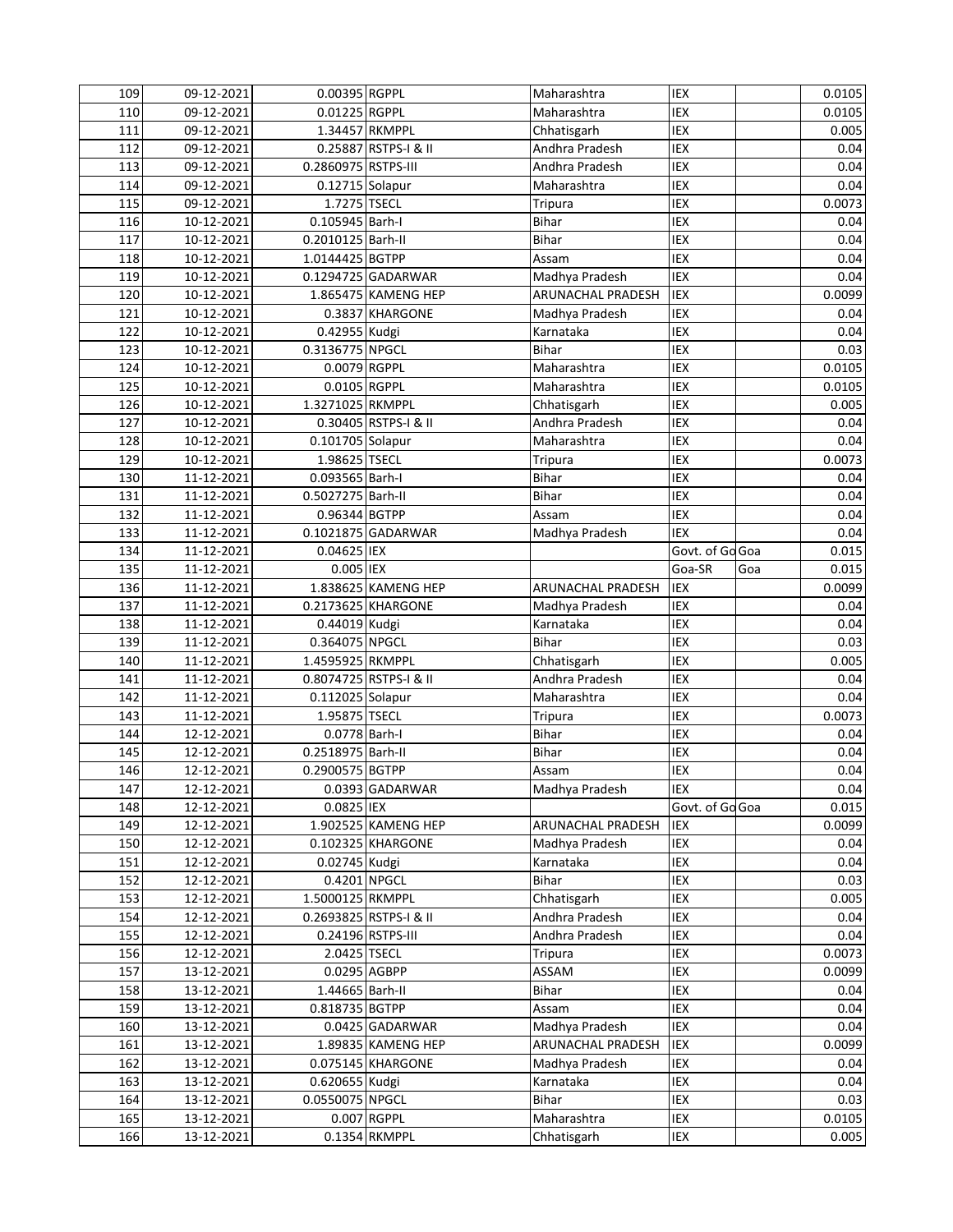| 167 | 13-12-2021 |                     | 0.399075 RSTPS-I & II | Andhra Pradesh           | IEX        |     | 0.04   |
|-----|------------|---------------------|-----------------------|--------------------------|------------|-----|--------|
| 168 | 13-12-2021 |                     | 0.1241 RSTPS-III      | Andhra Pradesh           | IEX        |     | 0.04   |
| 169 | 13-12-2021 | 0.503625 Solapur    |                       | Maharashtra              | IEX        |     | 0.04   |
| 170 | 13-12-2021 |                     | $2.08$ TSECL          | Tripura                  | IEX        |     | 0.0073 |
| 171 | 14-12-2021 | 0.1233175 Barh-II   |                       | <b>Bihar</b>             | IEX        |     | 0.04   |
| 172 | 14-12-2021 | 0.9262625 BGTPP     |                       | Assam                    | IEX        |     | 0.04   |
| 173 | 14-12-2021 |                     | 0.3752675 GADARWAR    | Madhya Pradesh           | <b>IEX</b> |     | 0.04   |
| 174 | 14-12-2021 | 0.148075 IEX        |                       |                          | Goa-SR     | Goa | 0.015  |
| 175 | 14-12-2021 |                     | 1.857275 KAMENG HEP   | <b>ARUNACHAL PRADESH</b> | <b>IEX</b> |     | 0.0099 |
| 176 | 14-12-2021 |                     | 0.2540675 KHARGONE    | Madhya Pradesh           | IEX        |     | 0.04   |
| 177 | 14-12-2021 | 1.19707 Kudgi       |                       | Karnataka                | IEX        |     | 0.04   |
| 178 | 14-12-2021 | 0.2813975 NPGCL     |                       | <b>Bihar</b>             | IEX        |     | 0.03   |
| 179 | 14-12-2021 | 0.00525 RGPPL       |                       | Maharashtra              | IEX        |     | 0.0105 |
| 180 | 14-12-2021 | 1.551355 RKMPPL     |                       | Chhatisgarh              | IEX        |     | 0.005  |
| 181 | 14-12-2021 |                     | 0.15794 RSTPS-I & II  | Andhra Pradesh           | IEX        |     | 0.04   |
| 182 | 14-12-2021 | 0.110225 RSTPS-III  |                       | Andhra Pradesh           | IEX        |     | 0.04   |
| 183 | 14-12-2021 | 0.5955675 Solapur   |                       | Maharashtra              | IEX        |     | 0.04   |
| 184 | 14-12-2021 | 2.20375 TSECL       |                       | Tripura                  | IEX        |     | 0.0073 |
| 185 | 15-12-2021 |                     | 0.073 AGBPP           | ASSAM                    | IEX        |     | 0.0099 |
| 186 | 15-12-2021 | 0.04855 Barh-II     |                       | <b>Bihar</b>             | IEX        |     | 0.04   |
| 187 | 15-12-2021 | 1.075025 BGTPP      |                       | Assam                    | IEX        |     | 0.04   |
| 188 | 15-12-2021 |                     | 0.07291 GADARWAR      | Madhya Pradesh           | IEX        |     | 0.04   |
| 189 | 15-12-2021 |                     | 1.876125 KAMENG HEP   | <b>ARUNACHAL PRADESH</b> | IEX        |     | 0.0099 |
| 190 | 15-12-2021 |                     | 0.271135 KHARGONE     | Madhya Pradesh           | IEX        |     | 0.04   |
| 191 | 15-12-2021 | 1.20248 Kudgi       |                       | Karnataka                | IEX        |     | 0.04   |
| 192 | 15-12-2021 | 0.277145 NPGCL      |                       | <b>Bihar</b>             | IEX        |     | 0.03   |
| 193 | 15-12-2021 | 0.0395 RGPPL        |                       | Maharashtra              | IEX        |     | 0.0105 |
| 194 | 15-12-2021 |                     | 0.028 RGPPL           | Maharashtra              | IEX        |     | 0.0105 |
| 195 | 15-12-2021 |                     | 2.28966 RKMPPL        | Chhatisgarh              | IEX        |     | 0.005  |
| 196 | 15-12-2021 |                     | 0.359875 RSTPS-I & II | Andhra Pradesh           | IEX        |     | 0.04   |
| 197 | 15-12-2021 | 0.167575 RSTPS-III  |                       | Andhra Pradesh           | IEX        |     | 0.04   |
| 198 | 15-12-2021 | 0.1098525 SmSTPS-II |                       | Andhra Pradesh           | IEX        |     | 0.04   |
| 199 | 15-12-2021 | 0.19262 Solapur     |                       | Maharashtra              | IEX        |     | 0.04   |
| 200 | 15-12-2021 |                     | 0.26935 NTPC TANDA    | <b>UTTAR PRADESH</b>     | IEX        |     | 0.04   |
| 201 | 15-12-2021 | 2.01625 TSECL       |                       | <b>Tripura</b>           | IEX        |     | 0.0073 |
| 202 | 16-12-2021 | 0.213675 Barh-II    |                       | <b>Bihar</b>             | IEX        |     | 0.04   |
| 203 | 16-12-2021 | 0.463575 BGTPP      |                       | Assam                    | IEX        |     | 0.04   |
| 204 | 16-12-2021 |                     | 0.08135 GADARWAR      | Madhya Pradesh           | IEX        |     | 0.04   |
| 205 | 16-12-2021 | 0.0125 IEX          |                       |                          | Goa-SR     | Goa | 0.015  |
| 206 | 16-12-2021 |                     | 2.662525 KAMENG HEP   | <b>ARUNACHAL PRADESH</b> | IEX        |     | 0.0099 |
| 207 | 16-12-2021 |                     | 0.12581 KHARGONE      | Madhya Pradesh           | IEX        |     | 0.04   |
| 208 | 16-12-2021 | 0.9176225 Kudgi     |                       | Karnataka                | IEX        |     | 0.04   |
| 209 | 16-12-2021 |                     | 0.007 RGPPL           | Maharashtra              | IEX        |     | 0.0105 |
| 210 | 16-12-2021 | 1.7526525 RKMPPL    |                       | Chhatisgarh              | IEX        |     | 0.005  |
| 211 | 16-12-2021 |                     | 0.252195 RSTPS-I & II | Andhra Pradesh           | IEX        |     | 0.04   |
| 212 | 16-12-2021 | 0.1334525 RSTPS-III |                       | Andhra Pradesh           | IEX        |     | 0.04   |
| 213 | 16-12-2021 |                     | 0.126405 SmSTPS-II    | Andhra Pradesh           | IEX        |     | 0.04   |
| 214 | 16-12-2021 |                     | 0.024 Solapur         | Maharashtra              | IEX        |     | 0.04   |
| 215 | 16-12-2021 |                     | 1.109 NTPC TANDA      | <b>UTTAR PRADESH</b>     | IEX        |     | 0.04   |
| 216 | 16-12-2021 |                     | 2.03 TSECL            | <b>Tripura</b>           | IEX        |     | 0.0073 |
| 217 | 17-12-2021 |                     | $0.099$ $AGBPP$       | ASSAM                    | IEX        |     | 0.0099 |
| 218 | 17-12-2021 | 0.390905 BGTPP      |                       | Assam                    | IEX        |     | 0.04   |
| 219 | 17-12-2021 | 0.4467425 RSTPS-III |                       | Andhra Pradesh           | IEX        |     | 0.04   |
| 220 | 17-12-2021 |                     | 0.76744 NTPC TANDA    | UTTAR PRADESH            | IEX        |     | 0.04   |
| 221 | 17-12-2021 |                     | 0.13295 GADARWAR      | Madhya Pradesh           | IEX        |     | 0.04   |
| 222 | 17-12-2021 |                     | 0.09262 KHARGONE      | Madhya Pradesh           | IEX        |     | 0.04   |
| 223 | 17-12-2021 | 1.101085 Barh-II    |                       | Bihar                    | IEX        |     | 0.04   |
| 224 | 17-12-2021 | 0.227675 Barh-I     |                       | Bihar                    | IEX        |     | 0.04   |
|     |            |                     |                       |                          |            |     |        |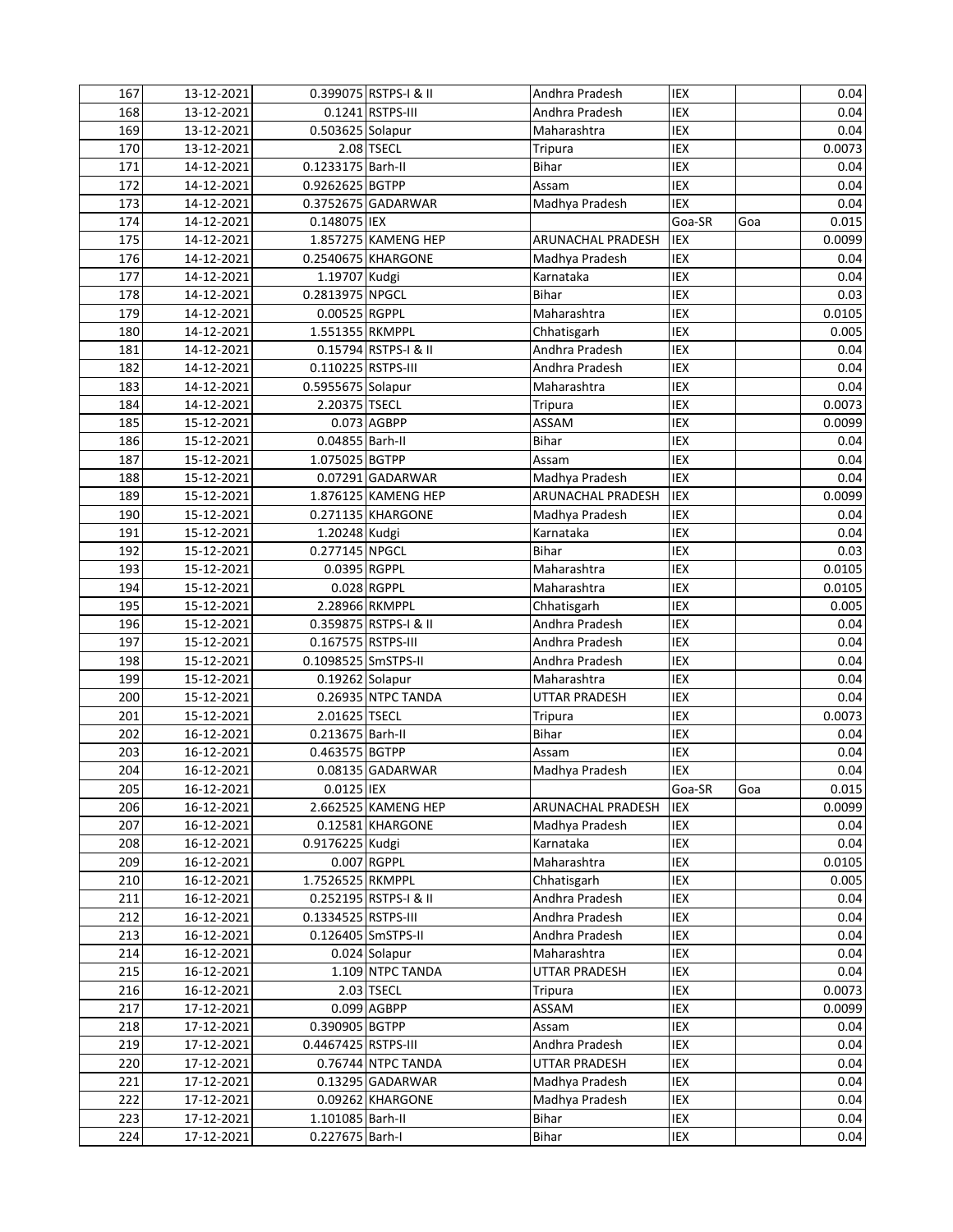| 225        | 17-12-2021               |                     | 0.0627 Solapur       | Maharashtra                   | IEX             | 0.04          |
|------------|--------------------------|---------------------|----------------------|-------------------------------|-----------------|---------------|
| 226        | 17-12-2021               | 0.282625 Kudgi      |                      | Karnataka                     | IEX             | 0.04          |
| 227        | 17-12-2021               |                     | 0.30465 SmSTPS-II    | Andhra Pradesh                | IEX             | 0.04          |
| 228        | 17-12-2021               |                     | 0.60839 RSTPS-I & II | Andhra Pradesh                | IEX             | 0.04          |
| 229        | 17-12-2021               | 0.00455 RGPPL       |                      | Maharashtra                   | <b>IEX</b>      | 0.0105        |
| 230        | 17-12-2021               | 2.977435 RKMPPL     |                      | Chhatisgarh                   | IEX             | 0.005         |
| 231        | 17-12-2021               | 2.17875 TSECL       |                      | <b>Tripura</b>                | IEX             | 0.0073        |
| 232        | 18-12-2021               |                     | 0.058 AGBPP          | ASSAM                         | IEX             | 0.0099        |
| 233        | 18-12-2021               |                     | 0.31005 RSTPS-I & II | Andhra Pradesh                | IEX             | 0.04          |
| 234        | 18-12-2021               | 0.12904 Kudgi       |                      | Karnataka                     | IEX             | 0.04          |
| 235        | 18-12-2021               | 0.2069675 SmSTPS-II |                      | Andhra Pradesh                | IEX             | 0.04          |
| 236        | 18-12-2021               | 0.0869975 Barh-II   |                      | <b>Bihar</b>                  | IEX             | 0.04          |
| 237        | 18-12-2021               |                     | 0.0435 KHARGONE      | Madhya Pradesh                | IEX             | 0.04          |
| 238        | 18-12-2021               |                     | 0.035875 GADARWAR    | Madhya Pradesh                | IEX             | 0.04          |
| 239        | 18-12-2021               |                     | 0.793525 NTPC TANDA  | <b>UTTAR PRADESH</b>          | IEX             | 0.04          |
| 240        | 18-12-2021               |                     | 0.12945 RSTPS-III    | Andhra Pradesh                | IEX             | 0.04          |
| 241        | 18-12-2021               | 0.29118 BGTPP       |                      | Assam                         | IEX             | 0.04          |
| 242        | 18-12-2021               |                     | 0.0825 RKMPPL        | Chhatisgarh                   | IEX             | 0.005         |
| 243        | 18-12-2021               | 2.38875 TSECL       |                      | <b>Tripura</b>                | IEX             | 0.0073        |
| 244        | 19-12-2021               | 0.087375 AGBPP      |                      | ASSAM                         | IEX             | 0.0099        |
| 245        | 19-12-2021               |                     | 2.27535 KAMENG HEP   | ARUNACHAL PRADESH             | IEX             | 0.0099        |
| 246        | 19-12-2021               | 0.0085975 Barh-II   |                      | <b>Bihar</b>                  | IEX             | 0.04          |
| 247        | 19-12-2021               |                     | 0.12025 RSTPS-I & II | Andhra Pradesh                | IEX             | 0.04          |
| 248        | 19-12-2021               | 0.044875 RSTPS-III  |                      | Andhra Pradesh                | IEX             | 0.04          |
| 249        | 19-12-2021               | 0.05335 Barh-I      |                      | Bihar                         | IEX             | 0.04          |
| 250        | 19-12-2021               |                     | 1.3163 RKMPPL        | Chhatisgarh                   | IEX             | 0.005         |
| 251        | 19-12-2021               | 2.240905 TSECL      |                      | Tripura                       | IEX             | 0.0073        |
| 252        | 20-12-2021               | 0.0583725 Barh-I    |                      | <b>Bihar</b>                  | IEX             | 0.04          |
| 253        |                          |                     | 0.1148 Barh-II       | Bihar                         | IEX             | 0.04          |
|            | 20-12-2021               |                     |                      |                               |                 |               |
| 254        | 20-12-2021               | 0.522795 BGTPP      |                      | Assam                         | IEX             | 0.04          |
| 255        | 20-12-2021               |                     | 0.04555 GADARWAR     | Madhya Pradesh                | IEX             | 0.04          |
| 256        | 20-12-2021               | 0.2264175 IEX       |                      |                               | Govt. of Go Goa | 0.015         |
| 257        | 20-12-2021               |                     | 1.971525 KAMENG HEP  | ARUNACHAL PRADESH             | IEX             | 0.0099        |
| 258        | 20-12-2021               | 0.06795 KUBNL       |                      | Bihar                         | IEX             | 0             |
| 259        | 20-12-2021               |                     | 0.1156 KHARGONE      | Madhya Pradesh                | IEX             | 0.04          |
| 260        | 20-12-2021               | 0.646675 Kudgi      |                      | Karnataka                     | IEX             | 0.04          |
| 261        | 20-12-2021               | 0.0079 RGPPL        |                      | Maharashtra                   | IEX             | 0.0105        |
| 262        | 20-12-2021               | 0.0035 RGPPL        |                      | Maharashtra                   | IEX             | 0.0105        |
| 263        | 20-12-2021               | 4.66864 RKMPPL      |                      | Chhatisgarh                   | IEX             | 0.005         |
| 264        | 20-12-2021               |                     | 0.89425 RSTPS-I & II | Andhra Pradesh                | IEX             | 0.04          |
| 265        | 20-12-2021               | 0.363875 RSTPS-III  |                      | Andhra Pradesh                | IEX             | 0.04          |
| 266        | 20-12-2021               | 0.4964325 SmSTPS-II |                      | Andhra Pradesh                | IEX             | 0.04          |
| 267        | 20-12-2021               |                     | 0.266 Solapur        | Maharashtra                   | IEX             | 0.04          |
| 268        | 20-12-2021               |                     | 1.0964325 NTPC TANDA | UTTAR PRADESH                 | IEX             | 0.04          |
| 269        | 20-12-2021               | 2.288955 TSECL      |                      | Tripura                       | IEX             | 0.0073        |
| 270        | 21-12-2021               | 0.0075 AGTPP        |                      | Tripura                       | IEX             | 0.0099        |
| 271        | 21-12-2021               | 0.063945 Barh-I     |                      | Bihar                         | IEX             | 0.04          |
| 272        | 21-12-2021               | 0.410215 Barh-II    |                      | Bihar                         | IEX             | 0.04          |
| 273        | 21-12-2021               | 1.03548 BGTPP       |                      | Assam                         | IEX             | 0.04          |
| 274        | 21-12-2021               |                     | 0.072 GADARWAR       | Madhya Pradesh                | IEX             | 0.04          |
| 275        | 21-12-2021               |                     | 1.4565 KAMENG HEP    | ARUNACHAL PRADESH             | IEX             | 0.0099        |
| 276        | 21-12-2021               | 0.21355 KUBNL       |                      | <b>Bihar</b>                  | IEX             | 0             |
| 277        | 21-12-2021               |                     | 0.186525 KHARGONE    | Madhya Pradesh                | IEX             | 0.04          |
| 278        | 21-12-2021               | 1.3212025 Kudgi     |                      | Karnataka                     | IEX             | 0.04          |
| 279        | 21-12-2021               | 0.00395 RGPPL       |                      | Maharashtra                   | IEX             | 0.0105        |
| 280        | 21-12-2021               |                     | 0.014 RGPPL          | Maharashtra                   | IEX             | 0.0105        |
| 281<br>282 | 21-12-2021<br>21-12-2021 | 1.684845 RKMPPL     | 0.1775 RSTPS-I & II  | Chhatisgarh<br>Andhra Pradesh | IEX<br>IEX      | 0.005<br>0.04 |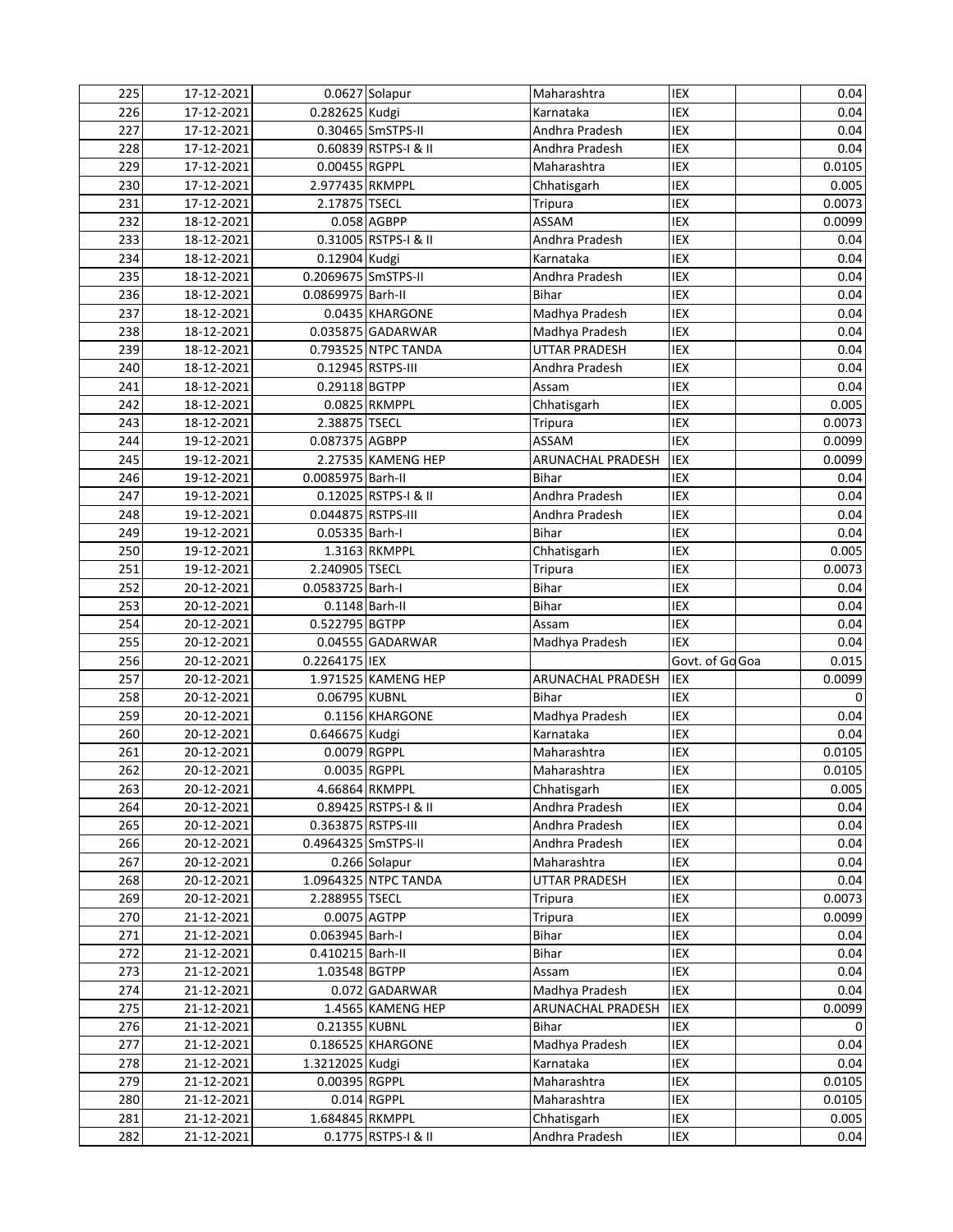| 283        | 21-12-2021               | 0.047525 RSTPS-III  |                      | Andhra Pradesh           | <b>IEX</b> |     | 0.04           |
|------------|--------------------------|---------------------|----------------------|--------------------------|------------|-----|----------------|
| 284        | 21-12-2021               |                     | 0.4241 SmSTPS-II     | Andhra Pradesh           | IEX        |     | 0.04           |
| 285        | 21-12-2021               | 0.776175 Solapur    |                      | Maharashtra              | IEX        |     | 0.04           |
| 286        | 21-12-2021               |                     | 0.518375 NTPC TANDA  | <b>UTTAR PRADESH</b>     | IEX        |     | 0.04           |
| 287        | 21-12-2021               |                     | 1.38 TSECL           | Tripura                  | IEX        |     | 0.0073         |
| 288        | 22-12-2021               | 0.1275 AGBPP        |                      | <b>ASSAM</b>             | IEX        |     | 0.0099         |
| 289        | 22-12-2021               | 0.015675 Barh-I     |                      | Bihar                    | IEX        |     | 0.04           |
| 290        | 22-12-2021               | 0.320325 Barh-II    |                      | <b>Bihar</b>             | <b>IEX</b> |     | 0.04           |
| 291        | 22-12-2021               | 1.02494 BGTPP       |                      | Assam                    | IEX        |     | 0.04           |
| 292        | 22-12-2021               |                     | 0.11409 GADARWAR     | Madhya Pradesh           | IEX        |     | 0.04           |
| 293        | 22-12-2021               |                     | 1.455075 KAMENG HEP  | <b>ARUNACHAL PRADESH</b> | IEX        |     | 0.0099         |
| 294        | 22-12-2021               | 0.085475 KUBNL      |                      | <b>Bihar</b>             | IEX        |     | 0              |
| 295        | 22-12-2021               |                     | 0.2273 KHARGONE      | Madhya Pradesh           | IEX        |     | 0.04           |
| 296        | 22-12-2021               | 1.172875 Kudgi      |                      | Karnataka                | <b>IEX</b> |     | 0.04           |
| 297        | 22-12-2021               | 0.00395 RGPPL       |                      | Maharashtra              | <b>IEX</b> |     | 0.0105         |
| 298        | 22-12-2021               | 0.0105 RGPPL        |                      | Maharashtra              | IEX        |     | 0.0105         |
| 299        | 22-12-2021               | 1.4548525 RKMPPL    |                      | Chhatisgarh              | IEX        |     | 0.005          |
| 300        | 22-12-2021               |                     | 0.433 RSTPS-I & II   | Andhra Pradesh           | IEX        |     | 0.04           |
| 301        | 22-12-2021               | 0.055625 RSTPS-III  |                      | Andhra Pradesh           | IEX        |     | 0.04           |
| 302        | 22-12-2021               | 0.3254025 SmSTPS-II |                      | Andhra Pradesh           | IEX        |     | 0.04           |
| 303        | 22-12-2021               | 0.517825 Solapur    |                      | Maharashtra              | IEX        |     | 0.04           |
| 304        | 22-12-2021               |                     | 1.21491 NTPC TANDA   | UTTAR PRADESH            | IEX        |     | 0.04           |
| 305        | 22-12-2021               | 0.94625 TSECL       |                      | <b>Tripura</b>           | IEX        |     | 0.0073         |
| 306        | 23-12-2021               | 0.08275 AGBPP       |                      | <b>ASSAM</b>             | IEX        |     | 0.0099         |
| 307        | 23-12-2021               | 0.137825 Barh-I     |                      | Bihar                    | IEX        |     | 0.04           |
| 308        | 23-12-2021               | 0.17915 Barh-II     |                      | <b>Bihar</b>             | IEX        |     | 0.04           |
| 309        | 23-12-2021               | 1.338165 BGTPP      |                      | Assam                    | IEX        |     | 0.04           |
| 310        | 23-12-2021               |                     | 0.178725 GADARWAR    | Madhya Pradesh           | <b>IEX</b> |     | 0.04           |
| 311        | 23-12-2021               | 0.11524 IEX         |                      |                          | Goa-SR     | Goa | 0.015          |
| 312        | 23-12-2021               |                     | 1.4245 KAMENG HEP    | ARUNACHAL PRADESH        | IEX        |     | 0.0099         |
| 313        | 23-12-2021               | 0.279075 KUBNL      |                      | <b>Bihar</b>             | IEX        |     | 0              |
| 314        | 23-12-2021               |                     | 0.305525 KHARGONE    | Madhya Pradesh           | IEX        |     | 0.04           |
| 315        | 23-12-2021               | 1.00751 Kudgi       |                      | Karnataka                | IEX        |     | 0.04           |
| 316        | 23-12-2021               | 0.0281 RGPPL        |                      | Maharashtra              | IEX        |     | 0.0105         |
| 317        | 23-12-2021               | 0.02185 RGPPL       |                      | Maharashtra              | IEX        |     | 0.0105         |
| 318        | 23-12-2021               | 2.3694025 RKMPPL    |                      | Chhatisgarh              | IEX        |     | 0.005          |
| 319        | 23-12-2021               |                     | 0.25265 RSTPS-I & II | Andhra Pradesh           | IEX        |     | 0.04           |
| 320        | 23-12-2021               | 0.139375 RSTPS-III  |                      | Andhra Pradesh           | IEX        |     | 0.04           |
| 321        | 23-12-2021               |                     | 0.41221 SmSTPS-II    | Andhra Pradesh           | IEX        |     | 0.04           |
| 322        | 23-12-2021               |                     | 1.668895 NTPC TANDA  | <b>UTTAR PRADESH</b>     | <b>IEX</b> |     | 0.04           |
| 323        | 23-12-2021               | 0.87625 TSECL       |                      | Tripura                  | IEX        |     | 0.0073         |
| 324        | 24-12-2021               | 0.0575 AGBPP        |                      | <b>ASSAM</b>             | IEX        |     | 0.0099         |
| 325        | 24-12-2021               | 0.0428 Barh-I       |                      | Bihar                    | IEX        |     | 0.04           |
| 326        | 24-12-2021               | 0.44759 Barh-II     |                      | <b>Bihar</b>             | IEX        |     | 0.04           |
| 327        | 24-12-2021               | 1.0054175 BGTPP     |                      | Assam                    | IEX        |     | 0.04           |
| 328        | 24-12-2021               |                     | 0.0883 GADARWAR      | Madhya Pradesh           | IEX        |     | 0.04           |
| 329        | 24-12-2021               |                     | 1.355525 KAMENG HEP  | ARUNACHAL PRADESH        | IEX        |     | 0.0099         |
| 330        | 24-12-2021               | 0.3125325 KUBNL     |                      | Bihar                    | IEX        |     | 0              |
| 331        | 24-12-2021               |                     | 0.1202575 KHARGONE   | Madhya Pradesh           | IEX        |     | 0.04           |
| 332        | 24-12-2021               | 2.1013075 Kudgi     |                      | Karnataka                | IEX        |     | 0.04           |
| 333        | 24-12-2021               | 0.00395 RGPPL       |                      | Maharashtra              | IEX        |     | 0.0105         |
| 334        | 24-12-2021               | 0.00875 RGPPL       |                      | Maharashtra              | IEX        |     | 0.0105         |
| 335        | 24-12-2021               | 2.050805 RKMPPL     |                      | Chhatisgarh              | IEX        |     | 0.005          |
| 336        | 24-12-2021               |                     | 0.12786 RSTPS-I & II | Andhra Pradesh           | IEX        |     | 0.04           |
| 337        | 24-12-2021               | 0.0648425 RSTPS-III |                      | Andhra Pradesh           | IEX        |     | 0.04           |
| 338        |                          |                     |                      |                          |            |     |                |
|            | 24-12-2021               | 0.2985375 SmSTPS-II |                      | Andhra Pradesh           | IEX        |     | 0.04           |
| 339<br>340 | 24-12-2021<br>24-12-2021 | 1.0225 TSECL        | 0.801135 NTPC TANDA  | UTTAR PRADESH            | IEX<br>IEX |     | 0.04<br>0.0073 |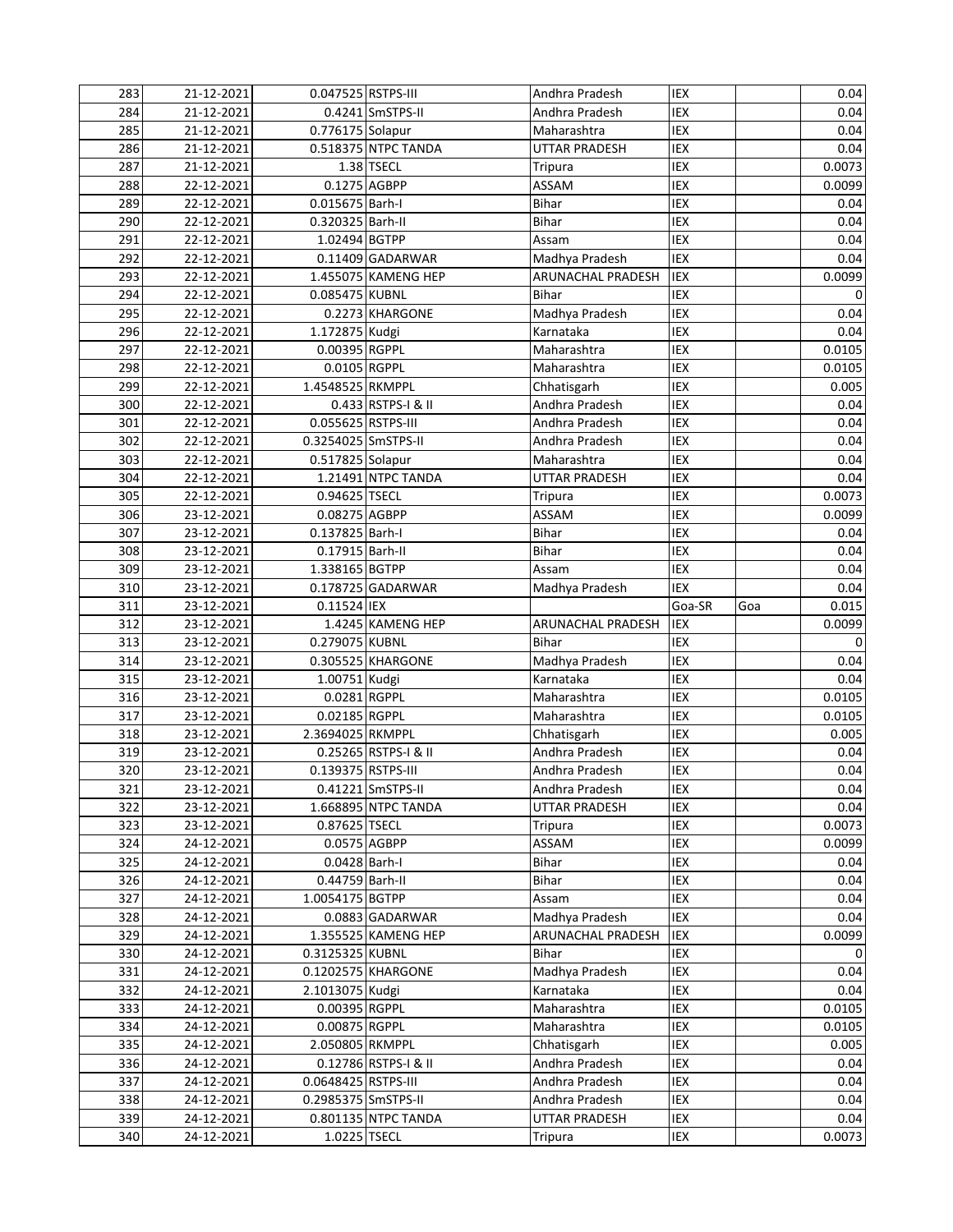| 341 | 25-12-2021 | 0.158075 Barh-I     |                        | Bihar                    | IEX        | 0.04   |
|-----|------------|---------------------|------------------------|--------------------------|------------|--------|
| 342 | 25-12-2021 | 0.4079825 Barh-II   |                        | <b>Bihar</b>             | IEX        | 0.04   |
| 343 | 25-12-2021 | 1.00623 BGTPP       |                        | Assam                    | IEX        | 0.04   |
| 344 | 25-12-2021 |                     | 0.026375 GADARWAR      | Madhya Pradesh           | IEX        | 0.04   |
| 345 | 25-12-2021 |                     | 1.334025 KAMENG HEP    | ARUNACHAL PRADESH        | IEX        | 0.0099 |
| 346 | 25-12-2021 | 0.286075 KUBNL      |                        | <b>Bihar</b>             | IEX        | 0      |
| 347 | 25-12-2021 |                     | 0.053275 KHARGONE      | Madhya Pradesh           | IEX        | 0.04   |
| 348 | 25-12-2021 | 2.0851375 Kudgi     |                        | Karnataka                | <b>IEX</b> | 0.04   |
| 349 | 25-12-2021 | 2.155715 RKMPPL     |                        | Chhatisgarh              | IEX        | 0.005  |
| 350 | 25-12-2021 |                     | 0.6009975 RSTPS-I & II | Andhra Pradesh           | IEX        | 0.04   |
| 351 | 25-12-2021 |                     | 0.24528 RSTPS-III      | Andhra Pradesh           | IEX        | 0.04   |
| 352 | 25-12-2021 | 0.80375 TSECL       |                        |                          | IEX        | 0.0073 |
|     |            |                     |                        | Tripura<br><b>Bihar</b>  | IEX        |        |
| 353 | 26-12-2021 | 0.012525 Barh-II    |                        |                          | <b>IEX</b> | 0.04   |
| 354 | 26-12-2021 | 0.44307 BGTPP       |                        | Assam                    |            | 0.04   |
| 355 | 26-12-2021 |                     | 0.14176 GADARWAR       | Madhya Pradesh           | <b>IEX</b> | 0.04   |
| 356 | 26-12-2021 |                     | 1.387275 KAMENG HEP    | <b>ARUNACHAL PRADESH</b> | IEX        | 0.0099 |
| 357 | 26-12-2021 | 0.206275 KUBNL      |                        | <b>Bihar</b>             | IEX        | 0      |
| 358 | 26-12-2021 |                     | 0.03145 KHARGONE       | Madhya Pradesh           | IEX        | 0.04   |
| 359 | 26-12-2021 | 0.146985 Kudgi      |                        | Karnataka                | IEX        | 0.04   |
| 360 | 26-12-2021 | 1.1457925 RKMPPL    |                        | Chhatisgarh              | IEX        | 0.005  |
| 361 | 26-12-2021 |                     | 1.1823 RSTPS-I & II    | Andhra Pradesh           | IEX        | 0.04   |
| 362 | 26-12-2021 | 0.204195 RSTPS-III  |                        | Andhra Pradesh           | IEX        | 0.04   |
| 363 | 26-12-2021 | 0.60125 TSECL       |                        | Tripura                  | IEX        | 0.0073 |
| 364 | 27-12-2021 | 0.0218 Barh-I       |                        | Bihar                    | IEX        | 0.04   |
| 365 | 27-12-2021 | 0.460935 Barh-II    |                        | Bihar                    | IEX        | 0.04   |
| 366 | 27-12-2021 | 0.553525 BGTPP      |                        | Assam                    | IEX        | 0.04   |
| 367 | 27-12-2021 |                     | 0.0995 GADARWAR        | Madhya Pradesh           | IEX        | 0.04   |
| 368 | 27-12-2021 |                     | 1.352525 KAMENG HEP    | ARUNACHAL PRADESH        | IEX        | 0.0099 |
| 369 | 27-12-2021 | 0.1624875 KUBNL     |                        | <b>Bihar</b>             | IEX        | 0      |
| 370 | 27-12-2021 |                     | 0.0409325 KHARGONE     | Madhya Pradesh           | IEX        | 0.04   |
| 371 | 27-12-2021 | 0.2255725 Kudgi     |                        | Karnataka                | IEX        | 0.04   |
| 372 | 27-12-2021 | 0.798205 RKMPPL     |                        | Chhatisgarh              | IEX        | 0.005  |
| 373 | 27-12-2021 |                     | 0.523335 RSTPS-I & II  | Andhra Pradesh           | IEX        | 0.04   |
| 374 | 27-12-2021 |                     | 0.0284 RSTPS-III       | Andhra Pradesh           | IEX        | 0.04   |
| 375 | 27-12-2021 | 0.59642 TSECL       |                        | Tripura                  | IEX        | 0.0073 |
| 376 | 28-12-2021 | 0.0613 Barh-I       |                        | Bihar                    | IEX        | 0.04   |
|     |            |                     |                        |                          |            |        |
| 377 | 28-12-2021 | 0.0926 Barh-II      |                        | Bihar                    | IEX        | 0.04   |
| 378 | 28-12-2021 | 0.456525 BGTPP      |                        | Assam                    | IEX        | 0.04   |
| 379 | 28-12-2021 |                     | 0.355775 GADARWAR      | Madhya Pradesh           | IEX        | 0.04   |
| 380 | 28-12-2021 |                     | 1.376525 KAMENG HEP    | <b>ARUNACHAL PRADESH</b> | IEX        | 0.0099 |
| 381 | 28-12-2021 | 0.17525 KUBNL       |                        | <b>Bihar</b>             | IEX        | 0      |
| 382 | 28-12-2021 |                     | 0.1403 KHARGONE        | Madhya Pradesh           | IEX        | 0.04   |
| 383 | 28-12-2021 | 0.272005 Kudgi      |                        | Karnataka                | IEX        | 0.04   |
| 384 | 28-12-2021 | 0.982185 RKMPPL     |                        | Chhatisgarh              | IEX        | 0.005  |
| 385 | 28-12-2021 |                     | 0.2999025 RSTPS-I & II | Andhra Pradesh           | IEX        | 0.04   |
| 386 | 28-12-2021 |                     | 0.0614 RSTPS-III       | Andhra Pradesh           | IEX        | 0.04   |
| 387 | 28-12-2021 | 0.4344375 TSECL     |                        | <b>Tripura</b>           | IEX        | 0.0073 |
| 388 | 29-12-2021 | 0.0824075 Barh-I    |                        | Bihar                    | IEX        | 0.04   |
| 389 | 29-12-2021 | 1.108405 Barh-II    |                        | Bihar                    | IEX        | 0.04   |
| 390 | 29-12-2021 | 0.2767075 BGTPP     |                        | Assam                    | IEX        | 0.04   |
| 391 | 29-12-2021 |                     | 0.49726 GADARWAR       | Madhya Pradesh           | IEX        | 0.04   |
| 392 | 29-12-2021 |                     | 1.476275 KAMENG HEP    | ARUNACHAL PRADESH        | IEX        | 0.0099 |
| 393 | 29-12-2021 | 0.3629375 KUBNL     |                        | Bihar                    | IEX        | 0      |
| 394 | 29-12-2021 |                     | 0.527545 KHARGONE      | Madhya Pradesh           | IEX        | 0.04   |
| 395 | 29-12-2021 | 0.0139025 Kudgi     |                        | Karnataka                | IEX        | 0.04   |
| 396 | 29-12-2021 | 1.2444175 RKMPPL    |                        | Chhatisgarh              | IEX        | 0.005  |
| 397 | 29-12-2021 |                     | 0.197775 RSTPS-I & II  | Andhra Pradesh           | IEX        | 0.04   |
| 398 | 29-12-2021 | 0.0326075 RSTPS-III |                        | Andhra Pradesh           | IEX        | 0.04   |
|     |            |                     |                        |                          |            |        |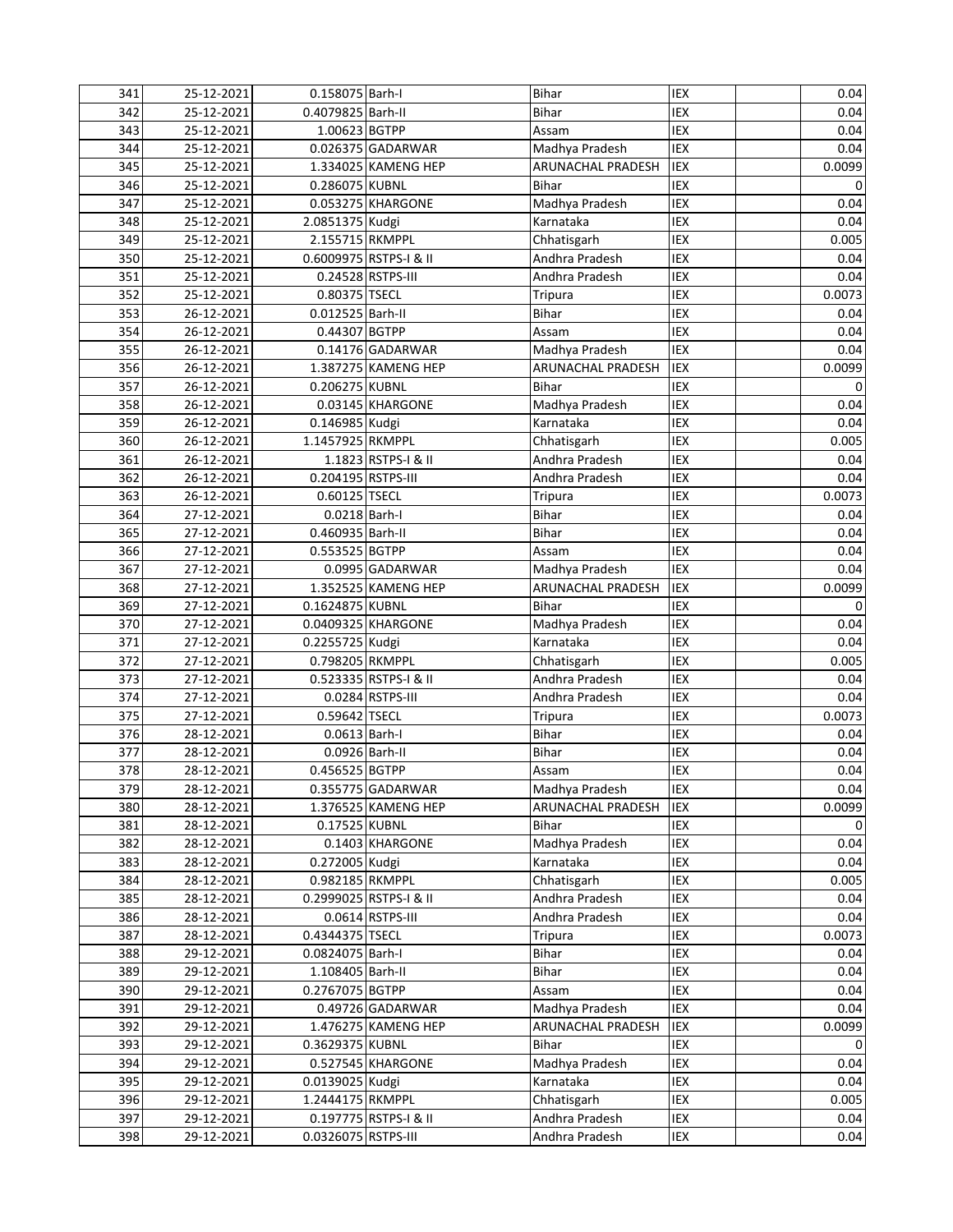|     | <b>Total</b> | 263.3084225        |                        |                          |            |          |
|-----|--------------|--------------------|------------------------|--------------------------|------------|----------|
| 423 | 31-12-2021   | 0.354375 TSECL     |                        | Tripura                  | IEX        | 0.0073   |
| 422 | 31-12-2021   |                    | 0.12327 RSTPS-III      | Andhra Pradesh           | <b>IEX</b> | 0.04     |
| 421 | 31-12-2021   |                    | 0.4832275 RSTPS-I & II | Andhra Pradesh           | <b>IEX</b> | 0.04     |
| 420 | 31-12-2021   | 4.792125 RKMPPL    |                        | Chhatisgarh              | <b>IEX</b> | 0.005    |
| 419 | 31-12-2021   | 1.3313475 Kudgi    |                        | Karnataka                | <b>IEX</b> | 0.04     |
| 418 | 31-12-2021   |                    | 0.32775 KHARGONE       | Madhya Pradesh           | <b>IEX</b> | 0.04     |
| 417 | 31-12-2021   | 0.290875 KUBNL     |                        | <b>Bihar</b>             | <b>IEX</b> | 0        |
| 416 | 31-12-2021   |                    | 1.476975 KAMENG HEP    | <b>ARUNACHAL PRADESH</b> | <b>IEX</b> | 0.0099   |
| 415 | 31-12-2021   |                    | 0.298775 GADARWAR      | Madhya Pradesh           | <b>IEX</b> | 0.04     |
| 414 | 31-12-2021   | 0.3826825 BGTPP    |                        | Assam                    | <b>IEX</b> | 0.04     |
| 413 | 31-12-2021   | 0.3708 Barh-II     |                        | <b>Bihar</b>             | <b>IEX</b> | 0.04     |
| 412 | 31-12-2021   | 0.1286 Barh-I      |                        | <b>Bihar</b>             | <b>IEX</b> | 0.04     |
| 411 | 30-12-2021   | 0.38886 TSECL      |                        | <b>Tripura</b>           | <b>IEX</b> | 0.0073   |
| 410 | 30-12-2021   | 0.034575 RSTPS-III |                        | Andhra Pradesh           | <b>IEX</b> | 0.04     |
| 409 | 30-12-2021   |                    | 0.159525 RSTPS-I & II  | Andhra Pradesh           | <b>IEX</b> | 0.04     |
| 408 | 30-12-2021   | 1.359715 RKMPPL    |                        | Chhatisgarh              | <b>IEX</b> | 0.005    |
| 407 | 30-12-2021   | 0.0845 Kudgi       |                        | Karnataka                | <b>IEX</b> | 0.04     |
| 406 | 30-12-2021   |                    | 0.2858425 KHARGONE     | Madhya Pradesh           | <b>IEX</b> | 0.04     |
| 405 | 30-12-2021   | 0.14565 KUBNL      |                        | <b>Bihar</b>             | <b>IEX</b> | $\Omega$ |
| 404 | 30-12-2021   |                    | 1.462525 KAMENG HEP    | <b>ARUNACHAL PRADESH</b> | <b>IEX</b> | 0.0099   |
| 403 | 30-12-2021   |                    | 0.290625 GADARWAR      | Madhya Pradesh           | <b>IEX</b> | 0.04     |
| 402 | 30-12-2021   | $0.2599$ BGTPP     |                        | Assam                    | <b>IEX</b> | 0.04     |
| 401 | 30-12-2021   |                    | 0.8036 Barh-II         | <b>Bihar</b>             | <b>IEX</b> | 0.04     |
| 400 | 30-12-2021   | 0.040575 Barh-I    |                        | <b>Bihar</b>             | <b>IEX</b> | 0.04     |
| 399 | 29-12-2021   | 0.3414425 TSECL    |                        | Tripura                  | IEX        | 0.0073   |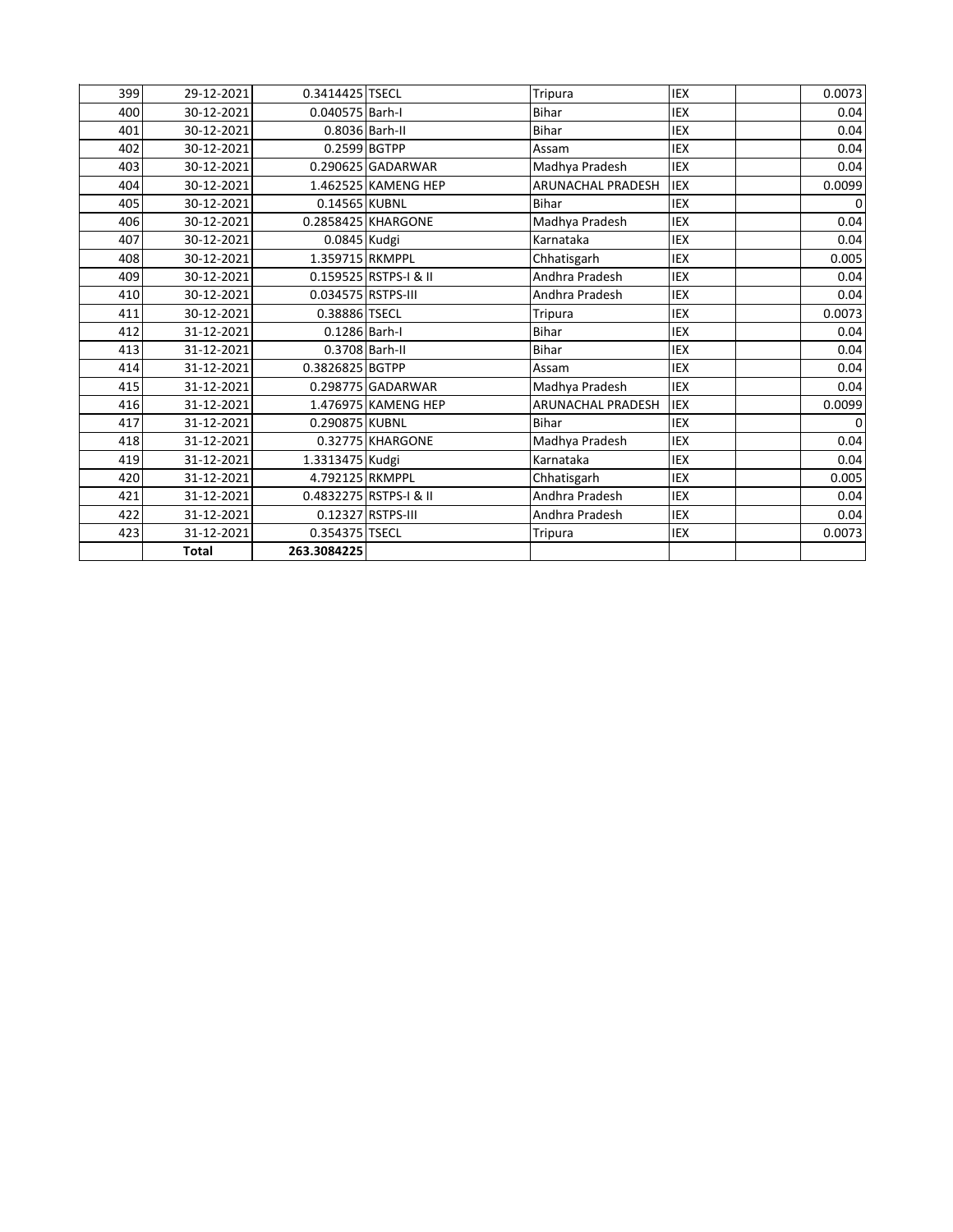## Form IV-L

Name of the Trading Licensee: NTPC VIDYUT VYAPAR NIGAM LIMITED Licence Details (No & Date) : Category-I ; No.6/Trading/CERC Dated 23rd July,2004. Month: **Dec-21**

| Month: | <b>Dec-21</b>                                                                    |                                 |               |                               |                 |              |                       |              |         |              |                          |                       |
|--------|----------------------------------------------------------------------------------|---------------------------------|---------------|-------------------------------|-----------------|--------------|-----------------------|--------------|---------|--------------|--------------------------|-----------------------|
|        | Green Term Ahead Power Exchange Transactions of Electricity by Trading Licensees |                                 |               |                               |                 |              |                       |              |         |              |                          |                       |
|        | Name of Power                                                                    | <b>Period of Power Delivery</b> |               | <b>Time of Power Delivery</b> |                 |              | <b>Purchased from</b> |              | Sold to |              | <b>Transaction Price</b> | <b>Trading Margin</b> |
| Sr. No |                                                                                  | <b>Start date</b>               | End date      | <b>Start Time</b>             | <b>End Time</b> | Scheduled    |                       | <b>State</b> | Name of | <b>State</b> | (₹/kWh)                  | (₹/kWh)               |
|        | Exchange                                                                         | (DD/MM/ YYYY)                   | (DD/MM/ YYYY) | (HH:MM)                       | (HH:MM)         | Volume (MUs) | <b>Name of Seller</b> |              | Buver   |              |                          |                       |
|        | <b>Intra-Day Contracts: NIL</b>                                                  |                                 |               |                               |                 |              |                       |              |         |              |                          |                       |
|        | Day-Ahead Contingency Contracts: NIL                                             |                                 |               |                               |                 |              |                       |              |         |              |                          |                       |
|        | Daily Contracts / Any Day contracts: NIL                                         |                                 |               |                               |                 |              |                       |              |         |              |                          |                       |
|        | <b>Weekly contracts: NIL</b>                                                     |                                 |               |                               |                 |              |                       |              |         |              |                          |                       |